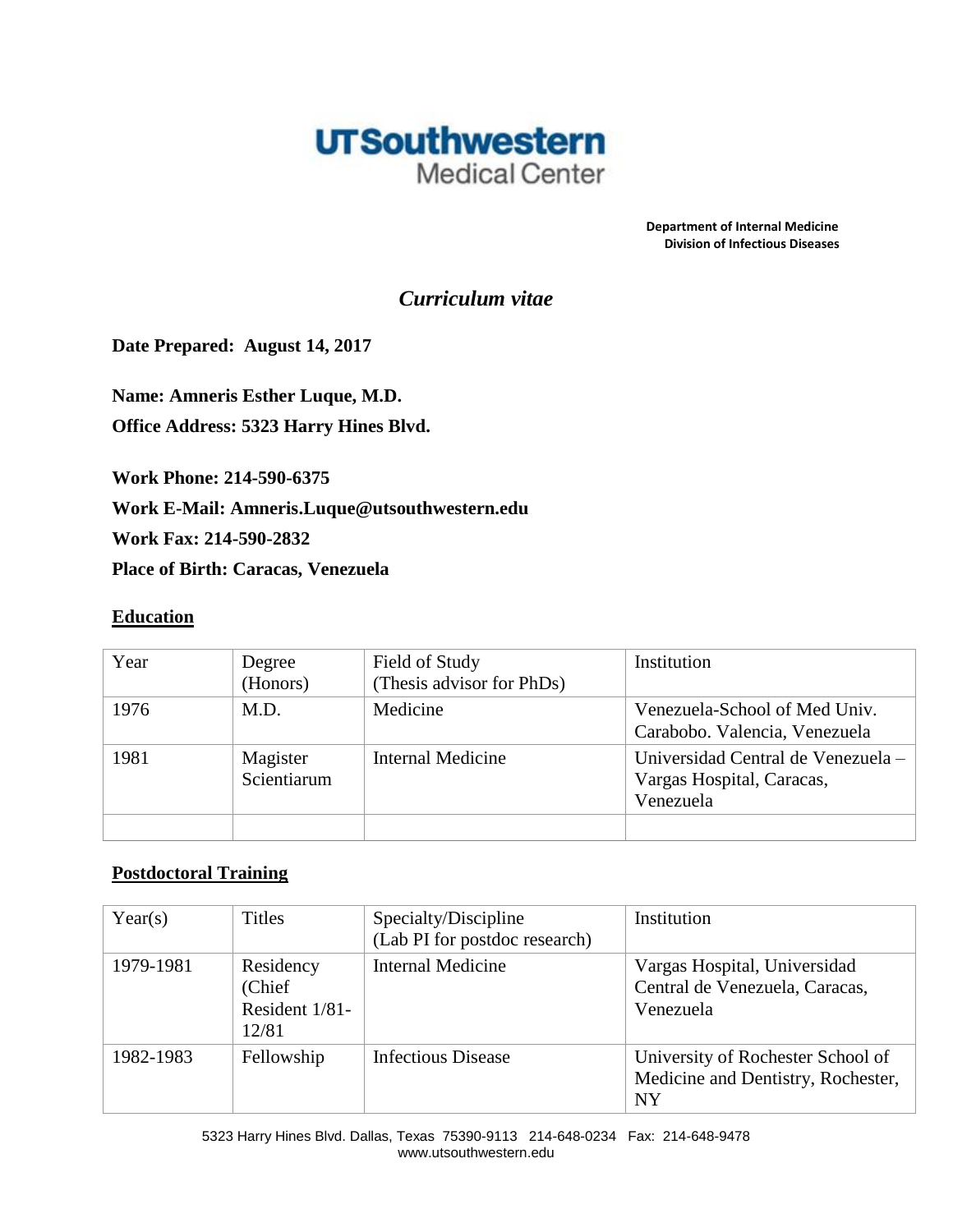| 1983-1985 | Fellowship | <b>Infectious Disease</b> | State University of New York at |
|-----------|------------|---------------------------|---------------------------------|
|           |            |                           | Stony Brook, Stony Brook, NY    |

# **Current Licensure and Certification**

Licensure New York State | 1996 – 2017 Texas State | 2016-

Board and Other Certification Infectious Disease Board, Re-certification 2006 | 1996 – Present Internal Medicine 1994-2004

#### **Honors and Awards**

| Year | Name of Honor/Award                                                                                                         | <b>Awarding Organization</b>                                                                    |
|------|-----------------------------------------------------------------------------------------------------------------------------|-------------------------------------------------------------------------------------------------|
| 1981 | Fellowship Award.<br>(January 1979 -<br>December 1981)                                                                      | Magister Scientiarum-Internal Medicine. Universidad Central<br>de Venezuela. Caracas, Venezuela |
| 1985 | <b>Overseas Study</b><br>Scholarship (June<br>1982 – September<br>1985)                                                     | Fundación "Gran Mariscal de Ayacucho". Venezuela                                                |
| 1995 | Distinguished<br>Physician of the Year                                                                                      | Visiting Nurse Service, Rochester, NY                                                           |
| 2000 | National Hispanic<br><b>Medical Association</b><br>Leadership Fellowship                                                    | National Hispanic Medical Association/NYU                                                       |
| 2002 | Linda Laubestein<br><b>Clinical Excellence</b><br>Award                                                                     | <b>New York State DOH AIDS Institute</b>                                                        |
| 2008 | National Hispanic<br><b>Medical Association</b><br>Recognition for<br>Leadership in<br>Improving the Health<br>of Hispanics | National Hispanic Medical Association, Washington, DC                                           |
| 2015 | University of<br><b>Rochester Bridging</b><br>Fellowship in<br>Neuroimaging<br>$(7/01/2015 -$<br>12/31/2015                 | University of Rochester Provost, Rochester Center for Brain<br>Imaging                          |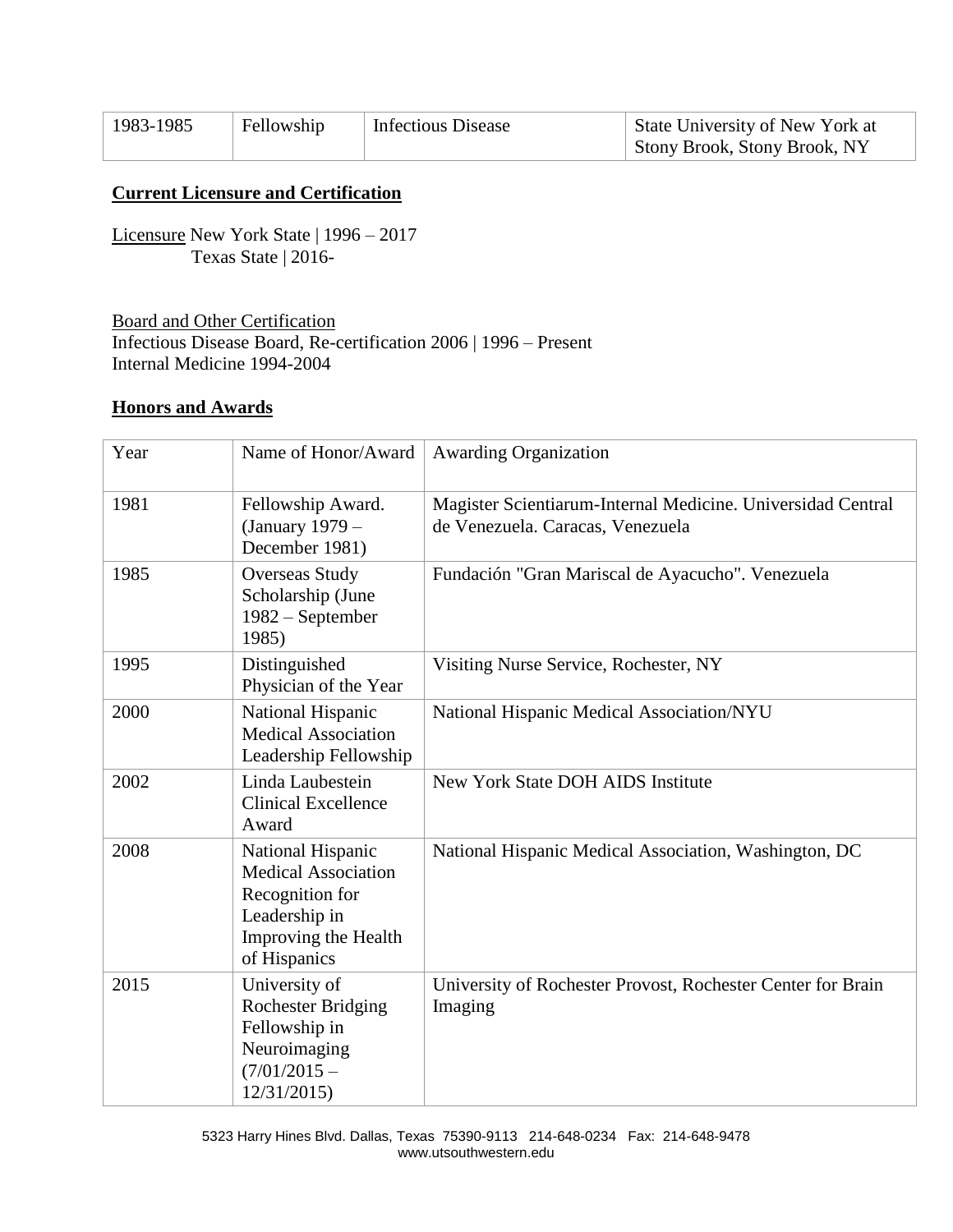## **Faculty Academic Appointments**

| Year(s)   | Academic Title                    | Department                      | <b>Academic Institution</b>      |
|-----------|-----------------------------------|---------------------------------|----------------------------------|
| 2016      | Professor                         | Medicine/Infectious<br>diseases | University of Texas Southwestern |
| 2013-2016 | Professor                         | <b>Infectious Diseases</b>      | University of Rochester          |
| 2002-2013 | <b>Associate Professor</b>        | <b>Infectious Diseases</b>      | University of Rochester          |
| 1999-2002 | <b>Assistant Professor</b>        | <b>Infectious Diseases</b>      | University of Rochester          |
| 1995-1999 | Clinical Asst.<br>Professor       | <b>Infectious Diseases</b>      | University of Rochester          |
| 1992-1995 | Senior Instructor                 | <b>Infectious Diseases</b>      | University of Rochester          |
| 1992-1992 | Senior Instructor (Part-<br>Time) | <b>Infectious Diseases</b>      | University of Rochester          |
| 1989-1992 | <b>Clinical Instructor</b>        | <b>Infectious Diseases</b>      |                                  |

# **Appointments at Hospitals/Affiliated Institutions**

| Past                    |                         |                                                                                                                                                                |                                                                                          |
|-------------------------|-------------------------|----------------------------------------------------------------------------------------------------------------------------------------------------------------|------------------------------------------------------------------------------------------|
| Year(s)                 | <b>Position Title</b>   | Department/Division                                                                                                                                            | Institution                                                                              |
| 1976-1977               | <b>Staff Physician</b>  | <b>Internal Medicine</b>                                                                                                                                       | Hospital "Dr. Adolfo Prince"<br>Lara". Puerto Cabello,<br>Venezuela                      |
| July $'77 - Dec$<br>'77 | <b>Medical Director</b> |                                                                                                                                                                | Medicatura de Naguanagua.<br>Naguanagua, Venezuela                                       |
| Jan. $78 - Dec.$<br>.78 | Resident                | <b>Internal Medicine</b>                                                                                                                                       | Hospital "Dr. Miguel Perez<br>Carreño". Caracas,<br>Venezuela                            |
| 1979-1981               | Resident                | <b>Internal Medicine</b>                                                                                                                                       | Hospital Vargas da Caracas,<br>Caracas, Venezuela                                        |
| 1986-1988               | Senior Instructor       | Departments of Medicine and<br>Microbiology                                                                                                                    | Universidad de Carabobo,<br>Valencia, Venezuela                                          |
| March $88 -$<br>Nov '88 | Attending<br>Physician  | Internal Medicine, Infectious<br><b>Diseases</b>                                                                                                               | Instituto de Oncología,<br>Hospital "Dr. Miguel Pérez<br>Carreño" Valencia,<br>Venezuela |
| 1994-2008               | <b>Medical Director</b> | <b>Strong Memorial Hospital</b><br><b>AIDS Center. A NYS</b><br>Department of Health AIDS<br>Institute Designated Center of<br>Excellence for the care of HIV- | University of Rochester<br>Medical Center, Rochester,<br><b>NY</b>                       |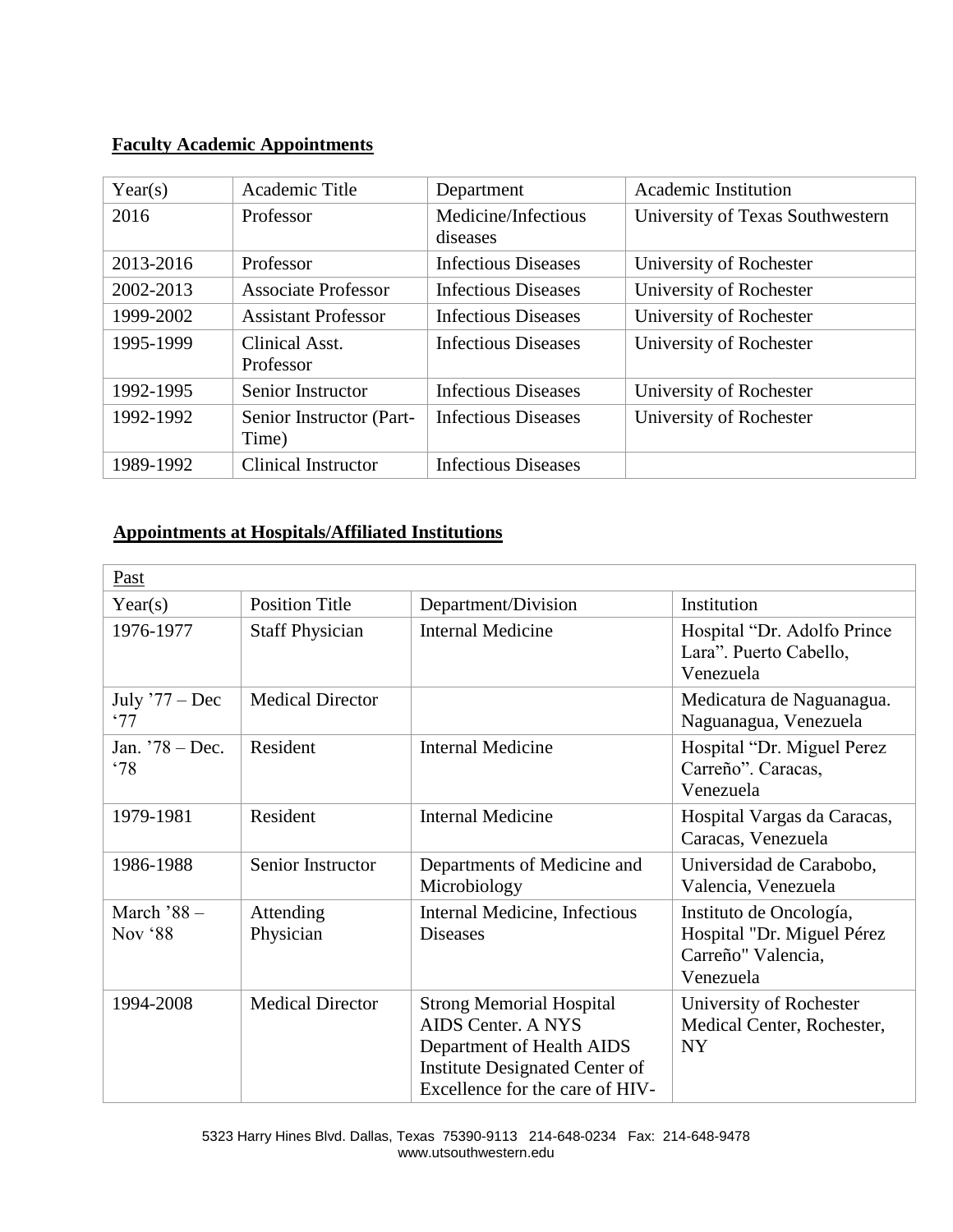|              |                         | infected patients. Responsible<br>for overall operation of the<br>center, elaboration and updating<br>of standard operating<br>procedures, supervision of staff<br>including supervision and<br>evaluation of mid-level<br>providers, clinic flow, quality<br>improvement programs,<br>customer satisfaction, JCAHO<br>readiness, and reporting to the<br>NYS Department of Health<br><b>AIDS</b> Institute |                                                                    |
|--------------|-------------------------|-------------------------------------------------------------------------------------------------------------------------------------------------------------------------------------------------------------------------------------------------------------------------------------------------------------------------------------------------------------------------------------------------------------|--------------------------------------------------------------------|
| 2001-2016    | Director                | Infectious Diseases Outpatient<br><b>Services</b>                                                                                                                                                                                                                                                                                                                                                           | Strong Memorial Hospital,<br>Rochester, NY                         |
| 2008-2016    | Director                | <b>Strong Memorial Hospital</b><br><b>AIDS</b> Center                                                                                                                                                                                                                                                                                                                                                       | University of Rochester<br>Medical Center, Rochester,<br><b>NY</b> |
| Current      |                         |                                                                                                                                                                                                                                                                                                                                                                                                             |                                                                    |
| Year(s)      | <b>Position Title</b>   | Department/Division                                                                                                                                                                                                                                                                                                                                                                                         | Institution                                                        |
| 2016-present | Professor               | <b>Internal Medicine/Infectious</b><br><b>Diseases</b>                                                                                                                                                                                                                                                                                                                                                      | <b>UTSouthwestern Medical</b><br>Center                            |
| 2016         | <b>Medical Director</b> | <b>HIV Program</b><br>(Ryan White Founded)                                                                                                                                                                                                                                                                                                                                                                  | Parkland Health and Hospital<br>System (PHHS)                      |

# **Other Professional Positions**

| Year(s)       | <b>Position Title</b>                                                           | Institution                                 |
|---------------|---------------------------------------------------------------------------------|---------------------------------------------|
| 2015-2016     | Principal Investigator (Dual PI)                                                | University of Rochester CTU.                |
| January 2001  | Inmate Adherence to ARV: Development of a<br>video for Spanish speaking inmates | A project of Albany Medical<br>College      |
| February 1996 | World Bank Evaluation of HIV Services                                           | Fortaleza, Brasil                           |
| 1993-present  | Phone consultation in HIV management for<br>clinicians                          | (SMH AIDS Center clinicians<br>"warm line") |
| 1989-2016     | <b>ID</b> Attending                                                             | ID Outpatient Clinic, 4<br>sessions/year    |
| 1989-2016     | ID Attending,                                                                   | Inpatient Service, 12 weeks/year            |

# **Major Administrative/Leadership Positions**

| $ -$ | . |
|------|---|
|      |   |

5323 Harry Hines Blvd. Dallas, Texas 75390-9113 214-648-0234 Fax: 214-648-9478 www.utsouthwestern.edu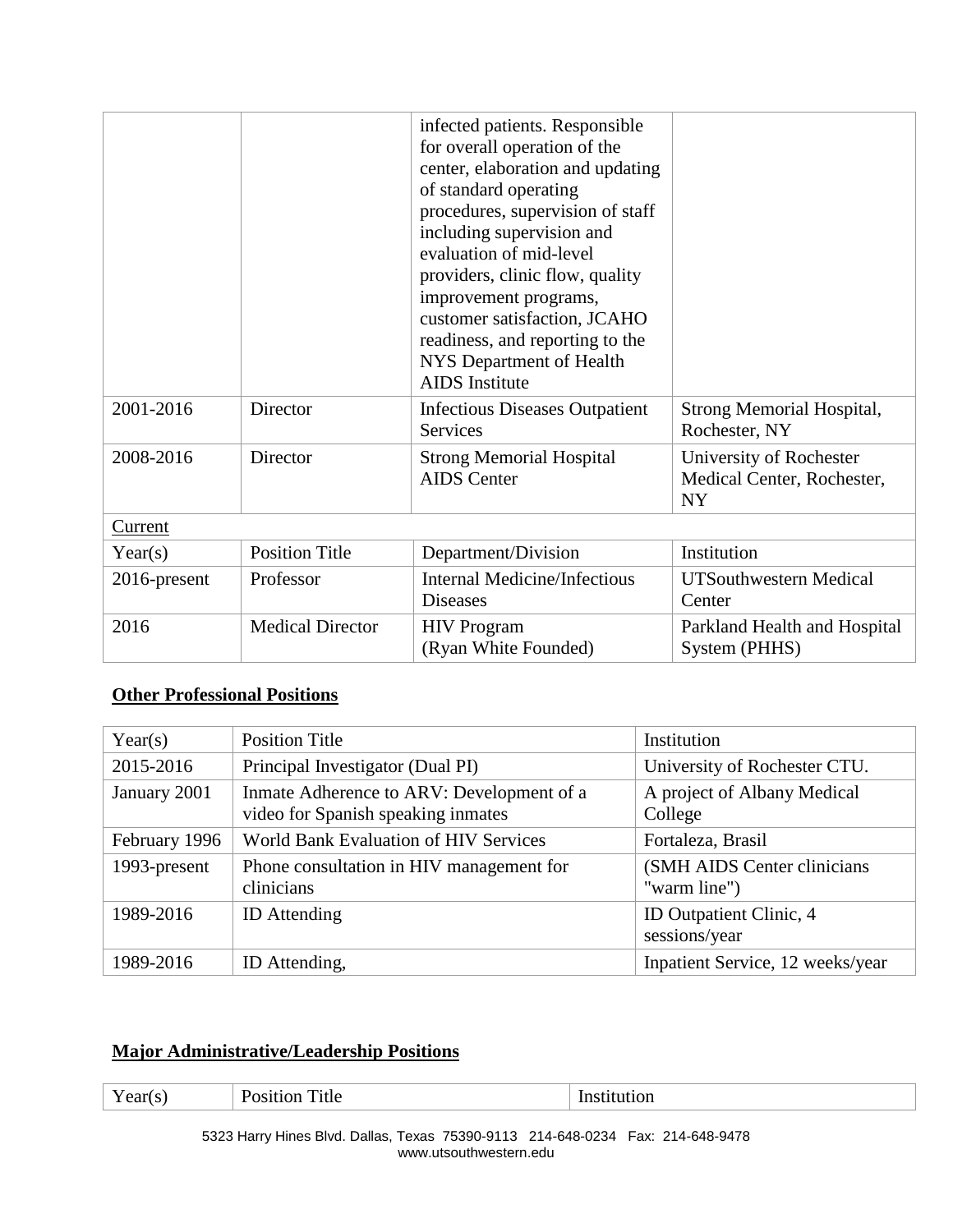| July $77 - Dec$<br>.77 | <b>Medical Director</b>                               | Medicatura de Naguanagua, Venezuela         |
|------------------------|-------------------------------------------------------|---------------------------------------------|
| 1994-1995              | Chairperson, Length of Stay Committee –<br><b>PCP</b> | Strong Memorial Hospital. Rochester, NY     |
| 1994-2016              | Chair                                                 | <b>AIDS</b> Center Quality Assurance        |
|                        |                                                       | Committee. Rochester, NY                    |
| 1996-1997              | Chairperson, Acyclovir Guidelines                     | Strong Memorial Hospital. Rochester, NY     |
|                        | Committee                                             |                                             |
| 1994-2008              | <b>Medical Director</b>                               | Strong Memorial Hospital. Rochester NY      |
| 2001-2016              | Director, Infectious Diseases Outpatient              | Strong Memorial Hospital. Rochester, NY     |
|                        | <b>Services</b>                                       |                                             |
| 2008-2016              | Director                                              | <b>Strong Memorial Hospital AIDS Center</b> |

# **Committee Service (***Member, unless noted otherwise)*

| Year(s)                | Name of Committee                                                                                                                                                                                          | Institution/Organization                                                                  |
|------------------------|------------------------------------------------------------------------------------------------------------------------------------------------------------------------------------------------------------|-------------------------------------------------------------------------------------------|
| <b>UTSW</b>            |                                                                                                                                                                                                            |                                                                                           |
|                        |                                                                                                                                                                                                            |                                                                                           |
|                        |                                                                                                                                                                                                            |                                                                                           |
| Hospital               |                                                                                                                                                                                                            |                                                                                           |
| 2016-present           | <b>HIV Management</b>                                                                                                                                                                                      | <b>PHHS - HIV Services</b>                                                                |
| 2016-present           | <b>Inter-Institutional Research Advisory</b><br>Committee                                                                                                                                                  | <b>PHHS</b>                                                                               |
| 2016-present           | Parkland's P&T Committee                                                                                                                                                                                   | <b>PHHS</b>                                                                               |
| 2016-present           | Medicine Quality, Safety and Performance<br>Improvement                                                                                                                                                    | <b>PHHS</b>                                                                               |
| State/Regional         |                                                                                                                                                                                                            |                                                                                           |
| 2016-present           | Steering Committee - Texas Chapter                                                                                                                                                                         | <b>AAHIVM</b>                                                                             |
|                        |                                                                                                                                                                                                            |                                                                                           |
| National/International |                                                                                                                                                                                                            |                                                                                           |
| 1993-2014              | Course Director and Organizer, HIV & the<br>Primary Care Clinician Annual Conference. One<br>day CME conference, providing state-of-the-art<br>HIV care information for clinicians in a ten<br>county area | NYS Department of Health AIDS<br><b>Institute Clinical Education Initiative</b><br>(CEI). |
| 1995-1998              | Board of Directors, Mary M. Gooley<br>Hemophilia Center.                                                                                                                                                   | Mary M. Gooley Hemophilia Center.<br>Rochester, NY                                        |
| 1996-1998              | Advisory Council, Evelyn Brandon Health<br>Center                                                                                                                                                          | Evelyn Brandon Health Center.<br>Rochester, NY.                                           |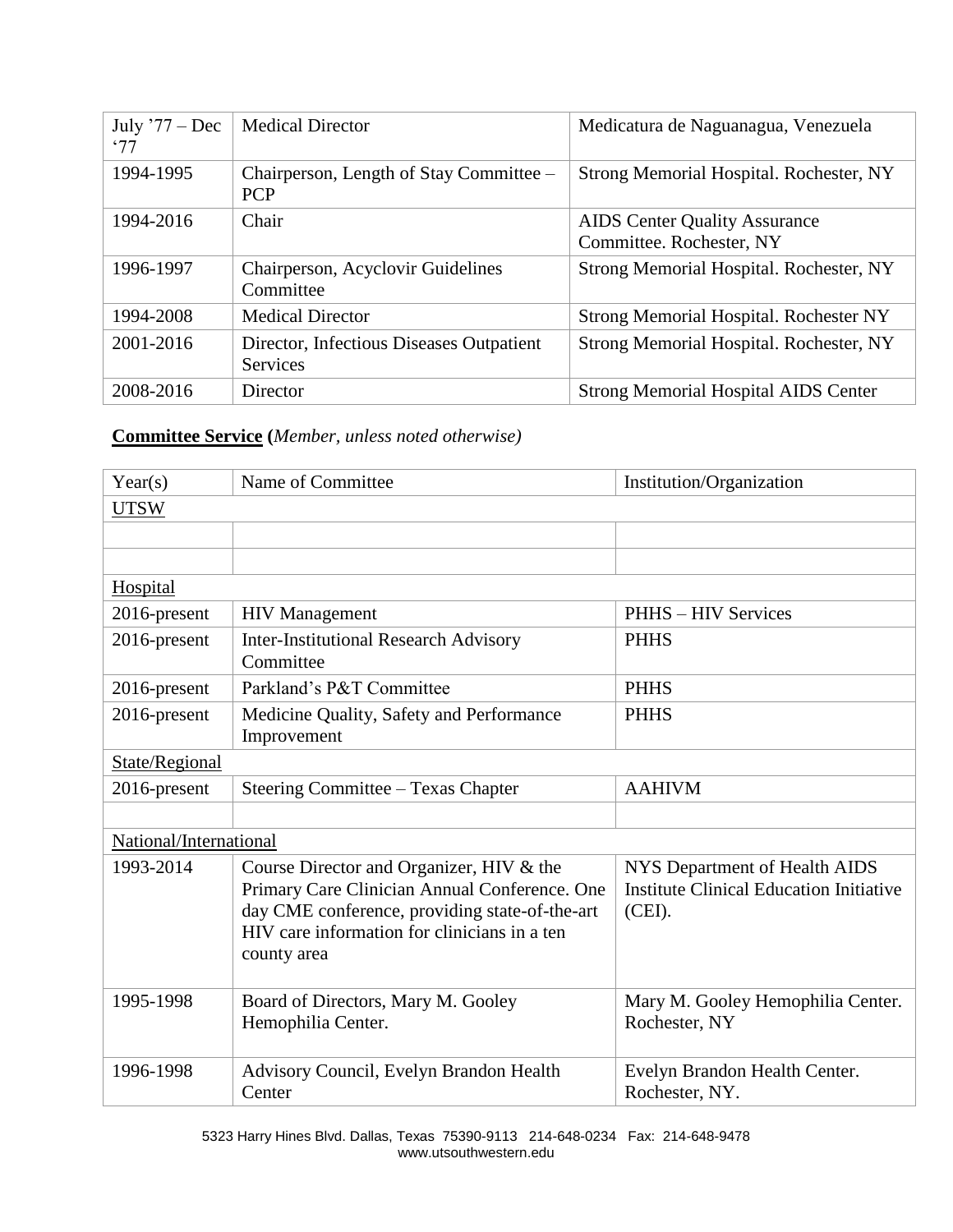| 1996-2001                      | Member, Medical Care Criteria Committee                                                                                                                                                                                                                          | NYS Department of Health AIDS<br>Institute  |
|--------------------------------|------------------------------------------------------------------------------------------------------------------------------------------------------------------------------------------------------------------------------------------------------------------|---------------------------------------------|
| 1997-Sept<br>2010              | Member, Nicholas Rango Scholars Program<br><b>Advisory Committee</b>                                                                                                                                                                                             | NYS Department of Health AIDS<br>Institute  |
| 1999-2002                      | Member, ACTG Women's Health Committee                                                                                                                                                                                                                            | NIH AIDS Clinical Trials Group              |
| 2000-2002                      | <b>Targeted Provider Education Demonstration</b><br>Project, NYS Department of Health AIDS<br>Institute, Advisory Committee. (TPED)                                                                                                                              | NYS Department of Health AIDS<br>Institute  |
| July 2001-July<br>2003         | Vice-Chair, Medical Care Criteria Committee                                                                                                                                                                                                                      | NYS Department of Health AIDS<br>Institute  |
| Dec 2001-<br>2004              | Chair, Women's Health Committee. A new<br>committee, convened by the AIDS Institute, to<br>review gender issues in HIV disease and<br>implement guidelines for the care of HIV-<br>infected women to reflect pertinent gender<br>issues.                         | NYS Department of Health AIDS<br>Institute. |
| <b>July 2003-</b><br>Sept 2005 | Chair, Medical Care Criteria Committee. This<br>committee, convened by the AIDS Institute, is<br>charged with writing, reviewing and updating<br>the peer reviewed standards of care for patients<br>with HIV/AIDS that are used across New York<br><b>State</b> | NYS Department of Health AIDS<br>Institute  |
| July 2004-<br>2006             | Member, Women's Health Committee                                                                                                                                                                                                                                 | NYS Department of Health AIDS<br>Institute  |
| 06/15/2007-<br>10/31/2010      | Member, US FDA Antiviral Drug Advisory<br>Committee                                                                                                                                                                                                              | <b>US FDA Antiviral Drug</b>                |
| 2010                           | Member, New York State Advisory Panel on the<br>Prevention of Perinatal HIV Transmission                                                                                                                                                                         | New York State Advisory Panel               |
| 11/01/2010-<br>10/31/2015      | Consultant, US FDA Antiviral Drug Advisory<br>Committee                                                                                                                                                                                                          | <b>US FDA Antiviral Drug</b>                |
| 2011-2016                      | Member, Performance Evaluation Committee                                                                                                                                                                                                                         | AIDS Clinical Trials Unit (ACTG)            |
| 2011-2013                      | Member, Women's Health Inter-network<br>Scientific Committee (WHISC)                                                                                                                                                                                             | AIDS Clinical Trail Group (ACTG)            |
| 06/01/2011-                    | Member, Women's Health Inter-network                                                                                                                                                                                                                             | AIDS Clinical Trials Group (ACTG)           |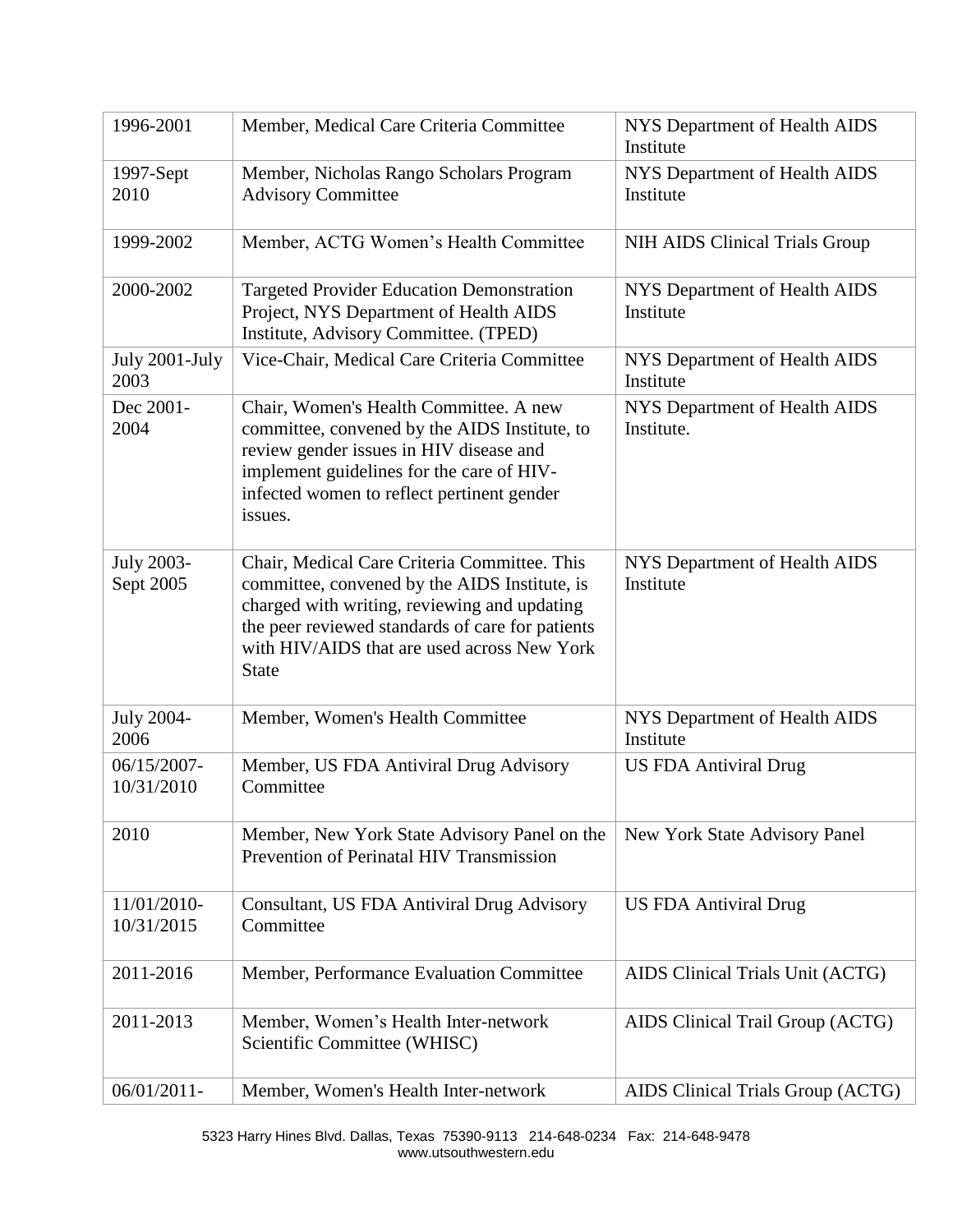| 05/31/2013                   | Scientific Committee (WHISC)                                                               |                                            |
|------------------------------|--------------------------------------------------------------------------------------------|--------------------------------------------|
| 2012-2016                    | Member, Quality Advisory Committee                                                         | NYS Department of Health AIDS<br>Institute |
| $2013-$<br>11/30/2015        | Member, Women's Health Inter-network<br>Scientific Committee (WHISC)                       | IDS Clinical Trials Group (ACTG)           |
| $04/02/2015$ -<br>03/01/2016 | Investigator-at-large to the AIDS Clinical Trials<br>Group (ACTG) Executive committee (AEC | Clinical Trials Group (ACTG)               |
| 09/09/2015-<br>2/29/2016     | Member, American Academy of HIV Medicine<br>NY/NJ Committee                                | American Academy of HIV<br>Medicine NY/NJ  |

# **Professional Societies**

| Dates | <b>Society Name, member</b>                                                                                                         |  |
|-------|-------------------------------------------------------------------------------------------------------------------------------------|--|
| 1986  | Venezuelan Society of Infectious Diseases, member                                                                                   |  |
| 1992  | American Society for Microbiology, member                                                                                           |  |
| 1998  | Infectious Diseases Society of America, member                                                                                      |  |
| 2000  | National Hispanic Medical Association, member<br>American Academy of HIV Medicine, member<br>Infectious Diseases Society of America |  |
| 2002  |                                                                                                                                     |  |
| 2017  |                                                                                                                                     |  |
|       | <b>Committees</b>                                                                                                                   |  |
|       | <b>Fellowships</b>                                                                                                                  |  |
|       |                                                                                                                                     |  |

# **Grant Review Activities**

| Year(s) | Name of Review Committee | Organization |
|---------|--------------------------|--------------|
| 2016    |                          |              |
|         |                          |              |

### **Editorial Activities**

| Year(s)                 | Journal Name                                  |  |
|-------------------------|-----------------------------------------------|--|
| Editor/Associate Editor |                                               |  |
|                         |                                               |  |
|                         |                                               |  |
| <b>Editorial Board</b>  |                                               |  |
| 2003                    | <b>Reviewer, Clinical Infectious Diseases</b> |  |
| 2000                    | Reviewer, Journal of Infectious Diseases      |  |

5323 Harry Hines Blvd. Dallas, Texas 75390-9113 214-648-0234 Fax: 214-648-9478 www.utsouthwestern.edu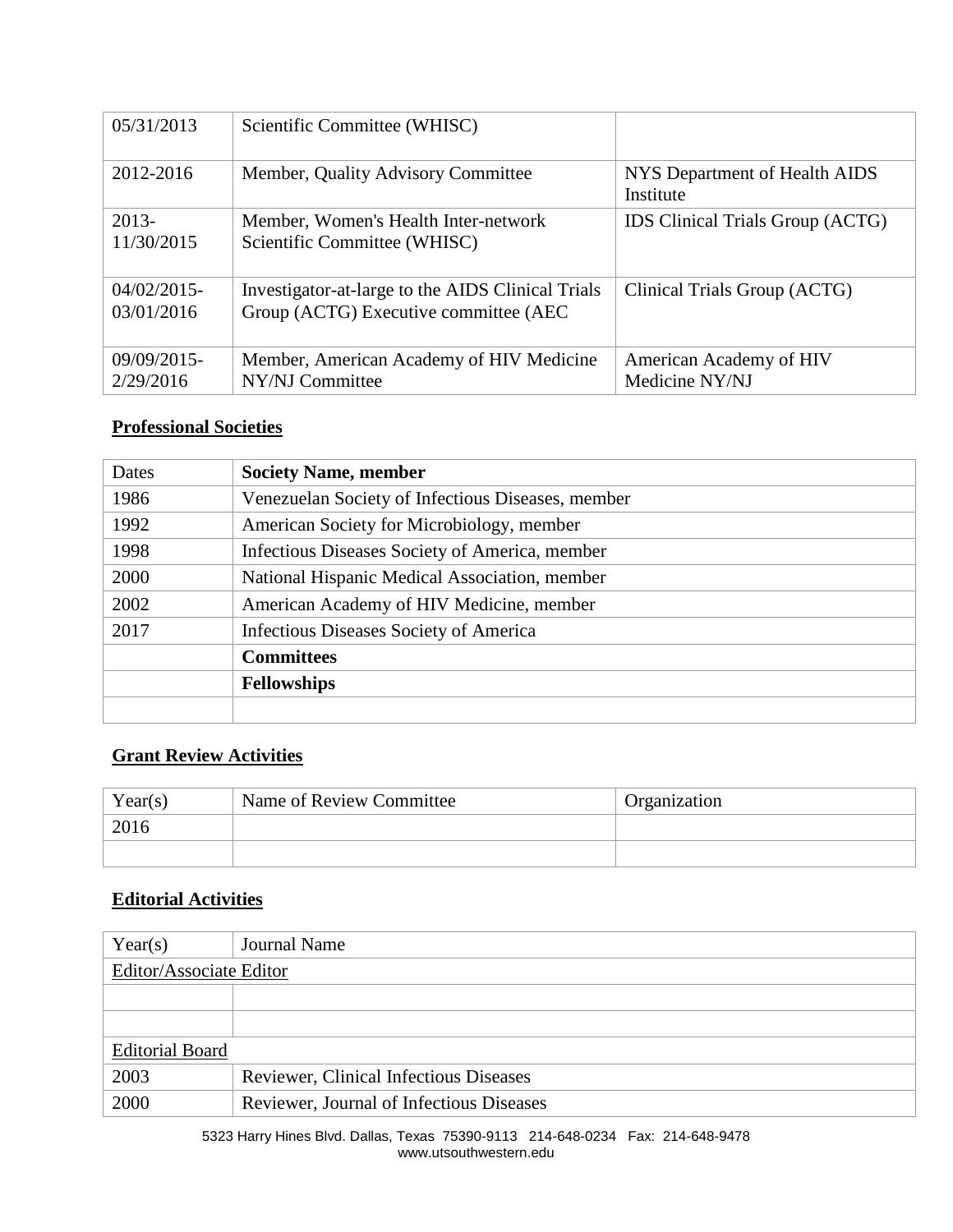| Ad Hoc Reviewer |                            |
|-----------------|----------------------------|
| <b>NIH</b>      | Grant Reviewer 2016        |
|                 | <b>Grant Reviewer 2015</b> |

# **Grant Support**

| Previous |                                                                                                                                                                                                                                                                                                                                                                                                                                   |
|----------|-----------------------------------------------------------------------------------------------------------------------------------------------------------------------------------------------------------------------------------------------------------------------------------------------------------------------------------------------------------------------------------------------------------------------------------|
|          | PI: Jain Zhu, PhD   Investigators: Role: Co-investigator   Title: Cooperation of BRD4<br>and TAT Associated Proteins in HIV Transcription and Latency   Grant<br>Type: NIH   NIH Grant ID: R21-   Grant ID: 1R21AI116180 - 01   Total<br>Amount: \$125,000.00   12/01/2014 - 11/30/2019                                                                                                                                           |
|          | PI: G. Schifitto   Investigators: Co-Investigator, A Luque   Title: cART accelerates<br>vascular aging in HIV infected subjects   Grant Type: NIH   NIH Grant<br>ID: R01-1R01HL123346 - 01A1-NHLBI   Total Amount: \$498,673.00  <br>12/01/2014 - 08/31/2019                                                                                                                                                                      |
|          | PI: Michael C. Keefer, MD and Amneris E. Luque, MD (dual PI)   Investigators:<br>Amneris E. Luque (ACTG PI and CRS leader). Other investigators:<br>Giovanni Schiffito, Gene Morse, Qing Ma, Charles Venuto, Emily<br>Cosimano, RN   Title: University of Rochester HIV/AIDS Clinical Trials<br>Unit   Grant Type: NIH   NIH Grant ID: 2   Grant ID: 2 UM1 AI069511-<br>08   Total Amount: \$739,550.00   05/01/2014 - 04/30/2021 |
|          | PI: Steven Dewhurst, PhD   Investigators: AE Luque, 15% effort, Co-Director of the<br>Clinical Core and Translational Sciences Core   Title: Center for AIDS<br>Research at the University of Rochester   Grant Type: NIH   NIH Grant<br>ID: P30-   Grant ID: AI078498   Total Amount: \$140,449.00   05/01/2013<br>$-04/30/2018$                                                                                                 |
|          | PI: Giovanni Schifitto, MD   Investigators: Role: Co-investigator   Title: Does chronic<br>exposure to cART predispose older HIV infected individuals to CNS<br>injury?   Grant Type: NIH   NIH Grant ID: R01 -   Grant ID: MH 099921  <br>Direct Cost: \$433,170.00   04/15/2013 - 03/31/2018                                                                                                                                    |
|          | Title: HIV Miniresidency [Education Grant]   Sponsor: Health Resources and Services<br>Administration, subcontract through Albany Medical College   Grant<br>Type: non-NIH   Direct Cost: $$16,600.00$   July 2001 - Present                                                                                                                                                                                                      |

| Completed<br><b>Grant Support</b> |                                                                                     |  |
|-----------------------------------|-------------------------------------------------------------------------------------|--|
|                                   | PI: Dongwen Wang, PhD   Investigators: Role: Co-Investigator   Title: Disseminating |  |
|                                   | Evidence-based Clinical Guidelines through Integrated Technologies                  |  |
|                                   | Sponsor: DHHS/AHRQ   Grant Type: non-NIH   Grant ID: R24                            |  |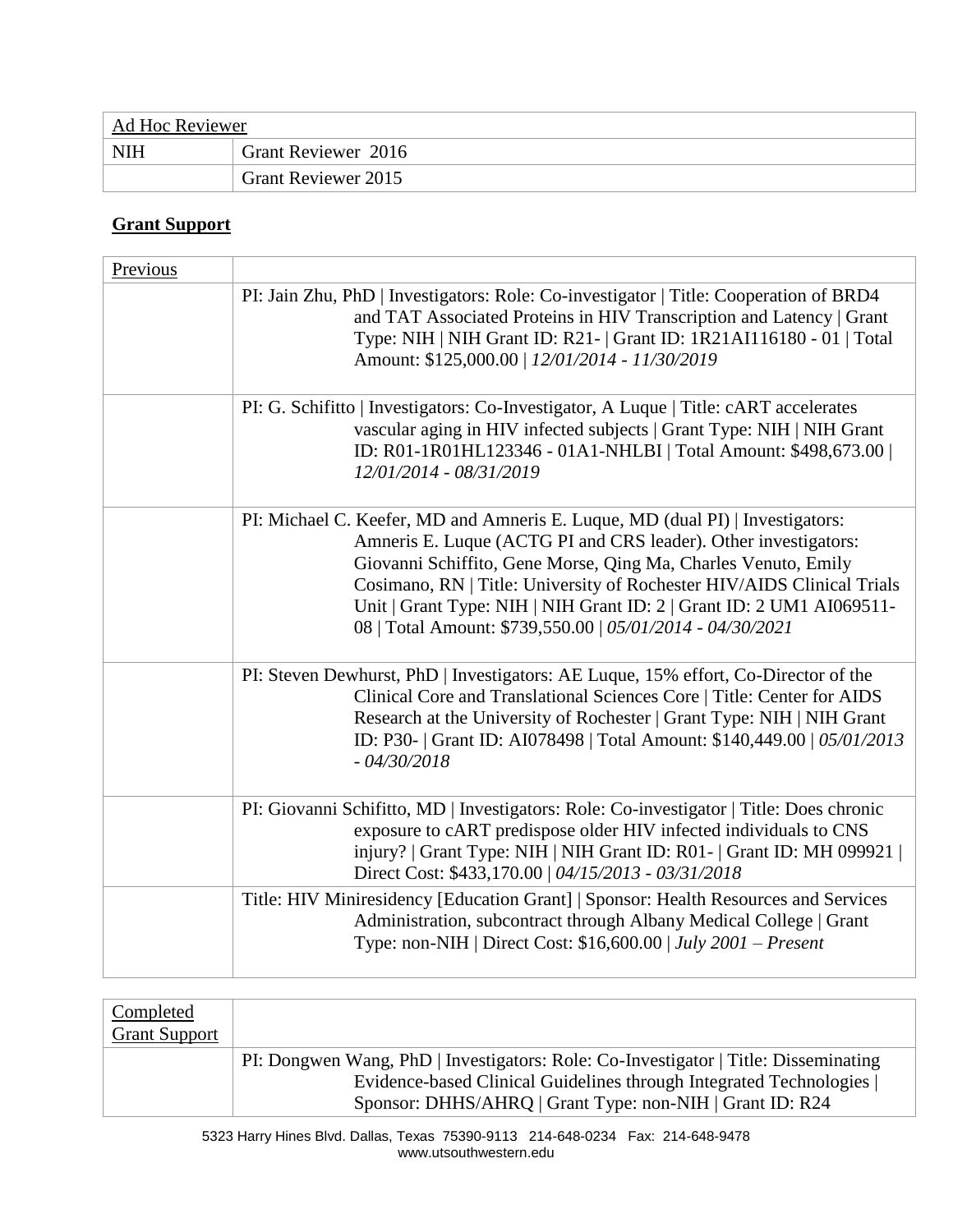| HS022057   Total Amount: \$194,154.00   02/01/2013 - 01/31/2016                                                                                                                                                                                                                                                                                                                                                           |  |
|---------------------------------------------------------------------------------------------------------------------------------------------------------------------------------------------------------------------------------------------------------------------------------------------------------------------------------------------------------------------------------------------------------------------------|--|
| PI: AE Luque: 15% effort   Title: Hearing Impairment in HIV/AIDS   Grant Type: NIH  <br>NIH Grant ID: 1 R01-1R01DC009395-01A2-NIDCD   Awarded:<br>07/06/2009   Total Amount: \$1,924,630.00   Direct Cost: \$1,250,000.00  <br>07/06/2009 - 06/30/2015                                                                                                                                                                    |  |
| PI: Kevin Fiscella, MD   Investigators: Role: Co-investigator   Title: Addressing HIV<br>Treatment Disparities Using a Self-Management Program & Interactive<br>Personal Health Record   Sponsor: Patient Centered Outcome Research<br>Institute (PCORI)   Grant Type: non-NIH   Grant ID: AD-1306-03104  <br>Total Amount: \$2,031,604.00   04/01/2014 - 03/31/2015                                                      |  |
| PI: Dongwen Wang, PhD   Investigators: Amneris Luque, MD, Role: Co-Investigator  <br>Title: New York State HIV Clinical Education Initiative Clinical<br>Education Initiative Resource and Referral (RRE) Center   Sponsor: NYS<br>Department of Health AIDS Institute   Grant Type: non-NIH   Grant ID:<br>C023558   Awarded: 2009   Total Amount: \$265,308.00   Direct Cost:<br>\$241,188.00   07/01/2009 - 01/31/2015 |  |
| PI: Douglas Fish (AMC)   Investigators: AE Luque, Co-Director 8% effort   Title:<br>Clinical Education Center for Upstate Providers. Subcontract from<br>Albany Medical College (AMC) [Education Grant]   Sponsor: NYS<br>Department of Health AIDS Institute   Grant Type: non-NIH   Direct<br>Cost: \$130,000.00   July 2008 - 06/30/2014                                                                               |  |
| Investigators: Co-Investigator AE Luque. MD. Other investigators Lisa Demeter, MD;<br>Susan E. Cohn, MD and Carol Greisberger, RN   Title: Adults AIDS<br>Clinical Trials Unit (AACTU).   Grant Type: NIH   NIH Grant ID:<br>NIAID   Grant ID: UO1-AI-27658   Awarded: 2007   Direct Cost:<br>$$1,521,153.00 \mid 02/01/2007 - 11/30/2013$                                                                                |  |
| PI: AE Luque   Title: Targeted Provider Education Demonstration Project [Education]<br>Grant]   Sponsor: NYS Department of Health AIDS Institute   Grant<br>Type: non-NIH   Direct Cost: \$4,500.00   October 2001 - September 2002                                                                                                                                                                                       |  |
| Investigators: Project Director: AE Luque 20% effort   Title: Nicholas Rango Scholars<br>Program [Education Grant]   Sponsor: NYS Department of Health AIDS<br>Institute   Grant Type: non-NIH   Grant ID: 5-23628   Direct Cost:<br>\$142,764.00   July 2001 - September 2010                                                                                                                                            |  |
| PI: Jane Hitti, MD, MPH (PI for Subcontract at Rochester: AE Luque)   Investigators:<br>Susan Cohn, MD, MPH   Title: HIV-1 Shedding from the Female Genital<br>Tract - Clinical Core   Grant Type: NIH   NIH Grant ID: P01-HD40540-                                                                                                                                                                                       |  |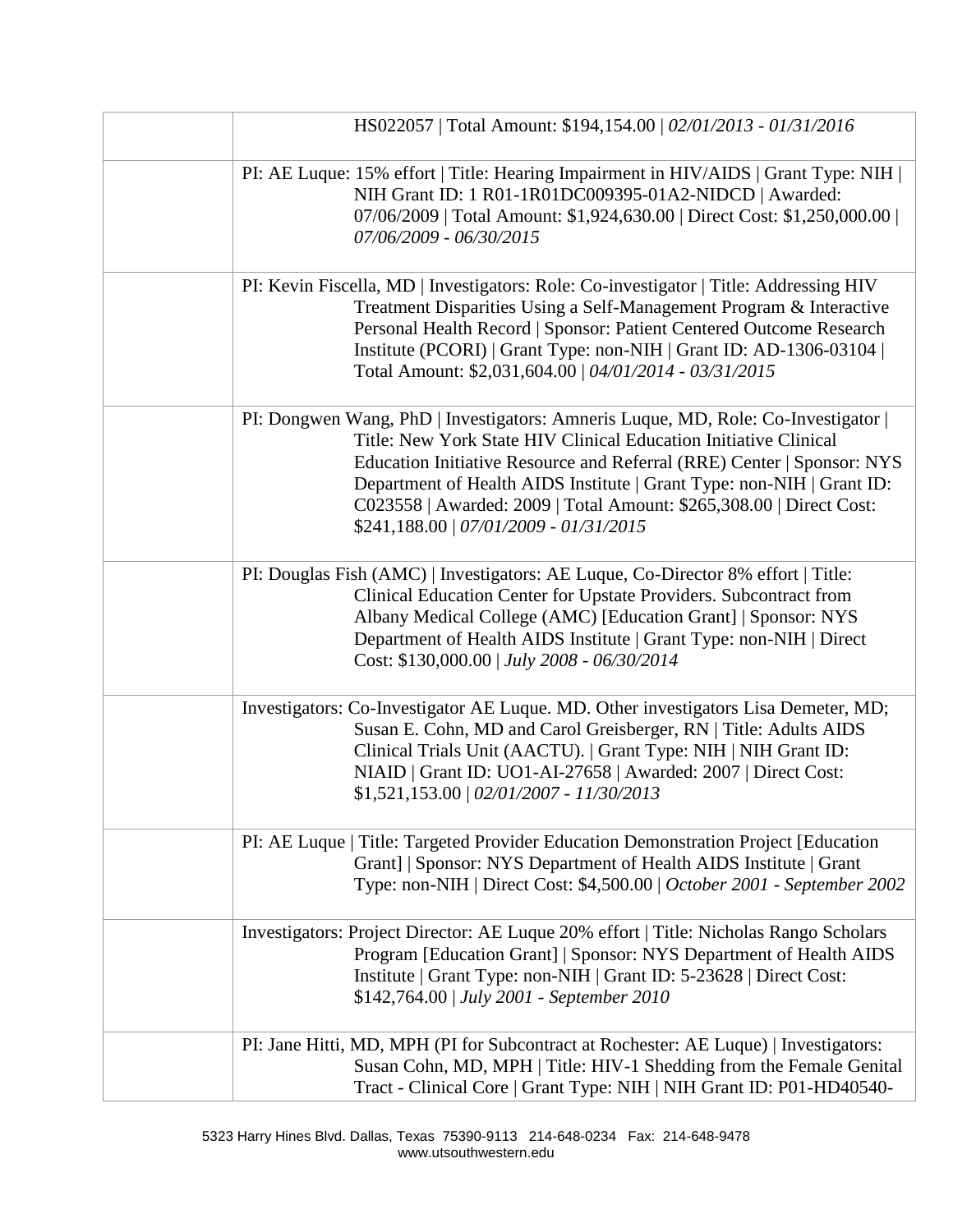| NICHD   Total Amount: \$191,242.00   04/01/2001 - 03/31/2007                                                                                                                                                                                                                                                                                                                             |
|------------------------------------------------------------------------------------------------------------------------------------------------------------------------------------------------------------------------------------------------------------------------------------------------------------------------------------------------------------------------------------------|
| PI: Robert W. Coombs, MD, PhD   Investigators: Co-Investigator: AE Luque, MD (PI)<br>for Rochester subcontract) 25% effort; Susan Cohn, MD, MPH   Title:<br>HIV-1 Shedding from the Female Genital Tract in HIV-infected Women<br>from Seattle, Rochester and Nairobi   Grant Type: NIH   NIH Grant ID:<br>P01-HD40540-NICHD   Total Amount: \$5,052,624.00   04/01/2001 -<br>03/31/2006 |
| PI: Richard Reichman, MD   Investigators: AE Luque, MD, Susan Cohn, MD, MPH,<br>Lisa Demeter, MD   Title: Adult AIDS Clinical Trials Unit (AACTU)  <br>Grant Type: NIH   NIH Grant ID: U01-AI27658-   Total Amount:<br>$$12,201,617.00$   $01/01/2000$ - $12/31/2006$                                                                                                                    |
| PI: AE Luque 15% effort   Title: HIV Clinical Education Initiative [Education Grant]  <br>Sponsor: NYS Department of Health AIDS Institute C012989   Grant<br>Type: non-NIH   Grant ID: 5-28432   Direct Cost: \$135,000.00   1997 -<br><b>June 2008</b>                                                                                                                                 |
| PI: Krupa Shah, M.D. MPH   Investigators: William J. Hall MD, Amneris Luque MD<br>and Tiffany Hilton Ph.D., PT   Title: Physical frailty and Sarcopenia in<br>HIV/AIDS Older Adults (pilot project)   Sponsor: Developmental Center<br>for AIDS Research (D-CFAR)   Grant Type: non-NIH                                                                                                  |

# **Invited Lectures**

| Year(s)                      | Title                                                                                                                                                                                                  | Location           |
|------------------------------|--------------------------------------------------------------------------------------------------------------------------------------------------------------------------------------------------------|--------------------|
| International                |                                                                                                                                                                                                        |                    |
| $06/09/17-$<br>06/10/17      | 13th Annual Women & HIV International<br>Clinical Conference (WHICC)<br>Sponsored by South Central AETC                                                                                                | San Antonio, TX    |
| 04/15/16                     | 12 <sup>th</sup> Women and HIV International Clinical<br>Conference (WHICC) 2016<br>Sponsored by South Central AETC                                                                                    | San Antonio, TX    |
| $11/14/2014$ -<br>11/14/2014 | Epidemiologia del VIH, de lo Global a lo local.<br>La E.S.E. Hospital La María. II SIMPOSIO<br>NACIONAL y XIV DEPARTAMENTAL en el<br>tema VIH - TB dirigido al personal de la salud                    | Medellín, Colombia |
| $11/14/2014$ -<br>11/14/2014 | Falla (Fracaso Terapeutico) Como Sospecharlo,<br>Como Prevenirlo. La E.S.E. Hospital La María.<br>II SIMPOSIO NACIONAL y XIV<br>DEPARTAMENTAL en el tema VIH - TB<br>dirigido al personal de la salud. | Medellín. Colombia |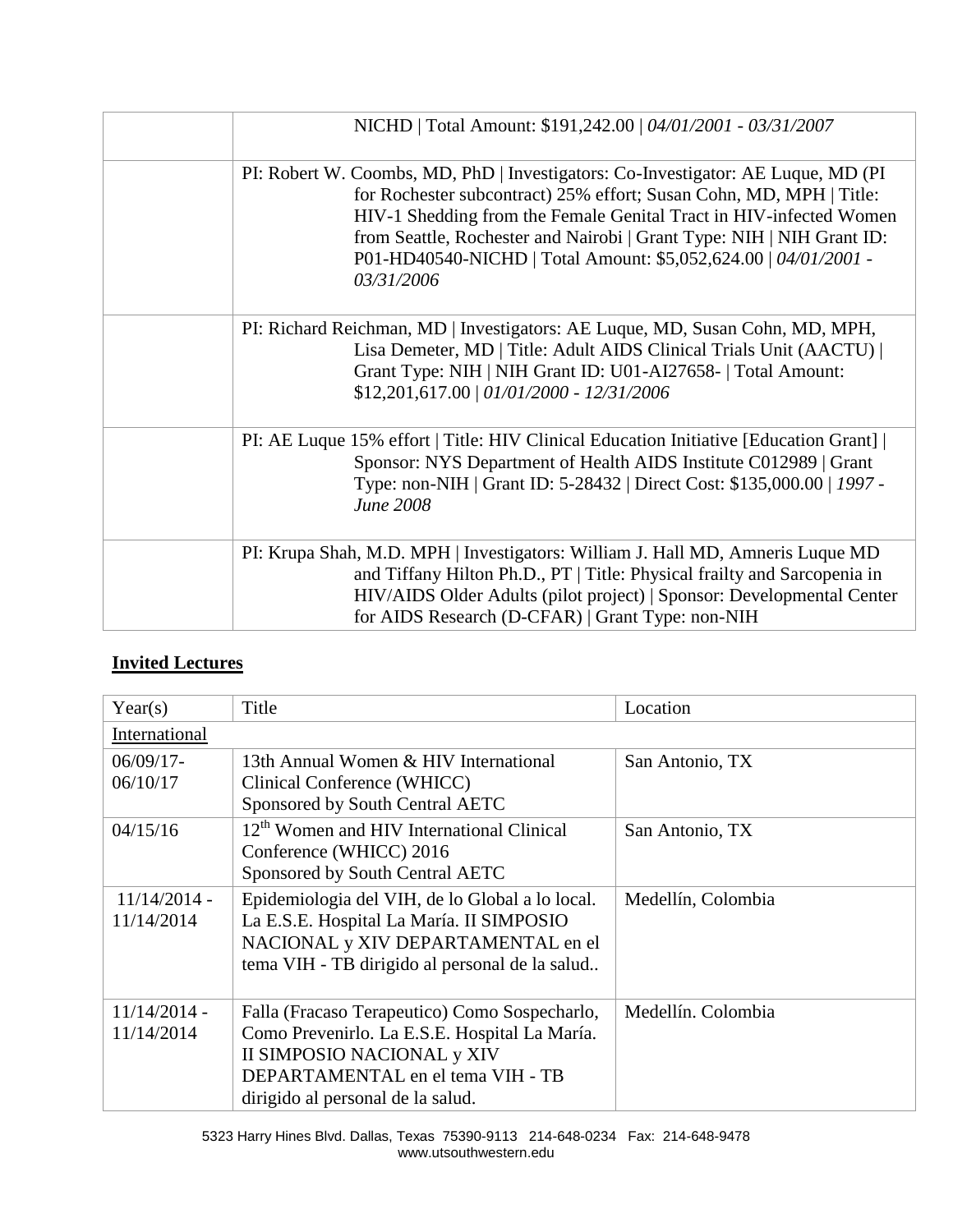| $03/12/2008 -$<br>03/15/2008 | Antagonistas del co-receptor CCR5 (CCR5<br>Antagonists). XIII Curso Internacional De<br>Enfermedades Infecciosas XIV Seminario<br>Integral del SIDA 2 <sup>°</sup> . Simposio y Taller<br>Internacional de Investigación: "Alcohol & VIH<br>en Latinoamérica: Prevención y Tratamiento".                                                                                                                                                     | Cali, Colombia |
|------------------------------|----------------------------------------------------------------------------------------------------------------------------------------------------------------------------------------------------------------------------------------------------------------------------------------------------------------------------------------------------------------------------------------------------------------------------------------------|----------------|
| $03/12/2008 -$<br>03/15/2008 | Nuevos Inhibidores de la Proteasa (New<br>Protease Inhibitors) - XIII Curso Internacional<br>De Enfermedades Infecciosas XIV Seminario<br>Integral del SIDA 2°. Simposio y Taller<br>Internacional de Investigación: "Alcohol & VIH<br>en Latinoamérica: Prevención y Tratamiento".                                                                                                                                                          | Cali, Colombia |
| $03/12/2008 -$<br>03/15/2008 | Profilaxis POST-Exposición (HIV Post-<br>Exposure Prophylaxis). XIII Curso Internacional<br>De Enfermedades Infecciosas XIV Seminario<br>Integral del SIDA 2°. Simposio y Taller<br>Internacional de Investigación: "Alcohol & VIH<br>en Latinoamérica: Prevención y Tratamiento".                                                                                                                                                           | Cali, Colombia |
| $03/28/2007$ -<br>03/31/2007 | Consideraciones para la terapia antirretroviral de<br>rescate (Considerations in Salvage Therapy).<br>XII Curso Internacional de Enfermedades<br>Infecciosas, XIII Seminario Integral del SIDA<br>1er. Simposio/Taller Internacional "Alcohol y<br>VIH en Latinoamérica: Un problema no<br>identificado" y 2º. Curso/Taller Internacional<br>Fogarty sobre Coinfección TBC-VIH.                                                              | Cali, Colombia |
| 03/28/2007 -<br>03/31/2007   | Fundamentos y recomendaciones para el manejo<br>racional de la falla virológica temprana<br>(Recommendations for the Management of<br>Early Virologic Failure). XII Curso<br>Internacional de Enfermedades Infecciosas, XIII<br>Seminario Integral del SIDA 1er.<br>Simposio/Taller Internacional "Alcohol y VIH<br>en Latinoamérica: Un problema no identificado"<br>y 2°. Curso/Taller Internacional Fogarty sobre<br>Coinfección TBC-VIH. | Cali, Colombia |
| $03/28/2007$ -<br>03/31/2007 | VIH-SIDA en la mujer: Opciones para la<br>reproducción (HIV/AIDS in Women-<br>Reproductive Choices). XII Curso Internacional                                                                                                                                                                                                                                                                                                                 | Cali, Colombia |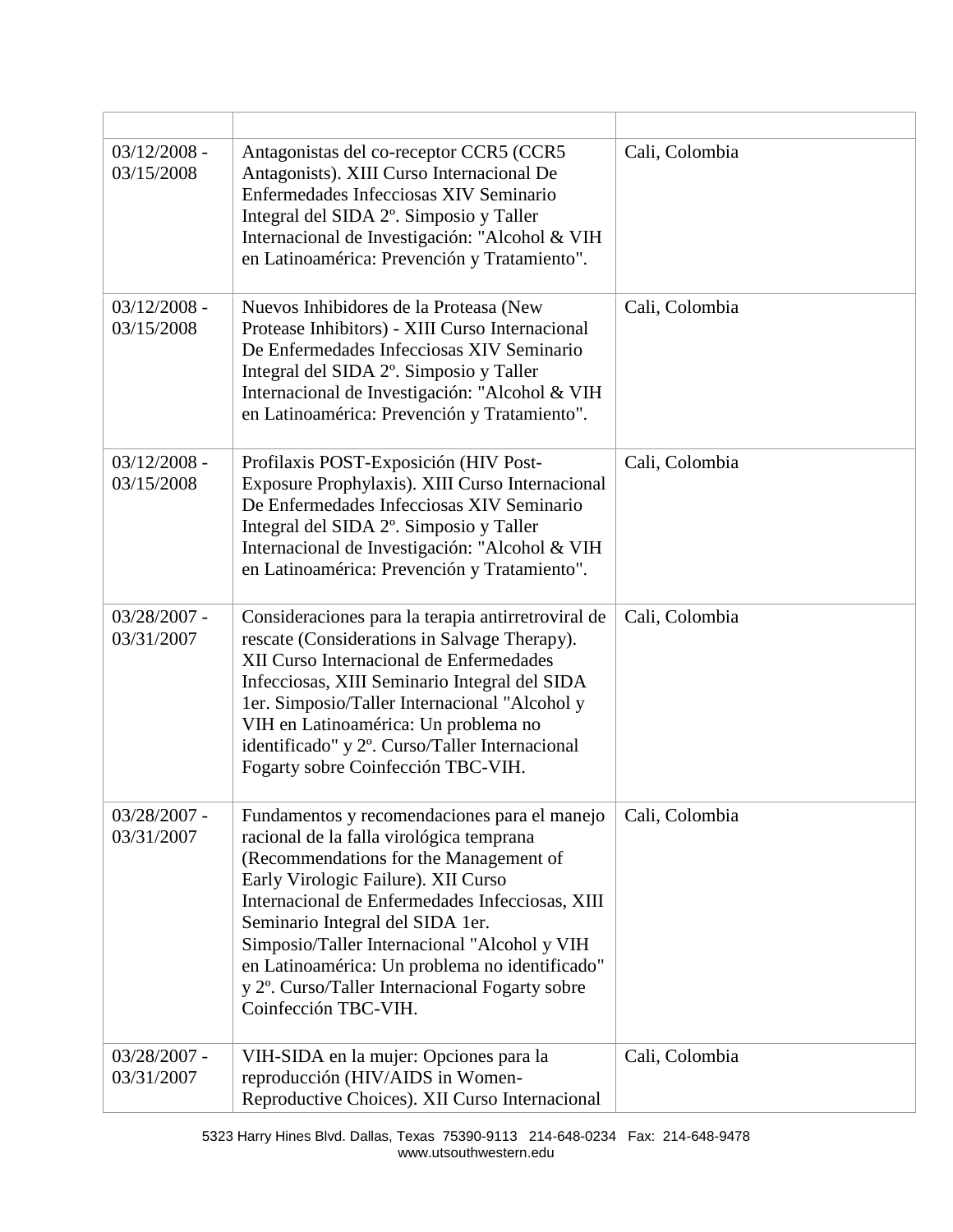| 10/27/2005                   | de Enfermedades Infecciosas, XIII Seminario<br>Integral del SIDA 1er. Simposio/Taller<br>Internacional "Alcohol y VIH en Latinoamérica:<br>Un problema no identificado" y 2°. Curso/Taller<br>Internacional Fogarty sobre Coinfección TBC-<br>VIH.<br>Pasado Presente y Futuro de una Pandemia | Caracas, Venezuela         |
|------------------------------|------------------------------------------------------------------------------------------------------------------------------------------------------------------------------------------------------------------------------------------------------------------------------------------------|----------------------------|
|                              | (Past, Present and Future of the Pandemic).<br>Jornadas Científicas de Aniversario.<br>Universidad Central de Venezuela. Hospital<br>Vargas.                                                                                                                                                   |                            |
| $03/16/2005$ -<br>03/19/2005 | $i$ Qué hacer frente a falla clínica e inmune con<br>supresión viral? (Clinical Failure with Viral<br>Supresión. What to do?) X Curso Internacional<br>de Enfermedades Infecciosas, XI Seminario<br>Integral del SIDA,                                                                         | Santiago de Cali, Colombia |
| $03/16/2005$ -<br>03/19/2005 | Nuevos avances en lipodistrofia y otras<br>toxicidades (Advances Regarding Fat<br>Redistribution Syndrome and other Toxicities<br>from Antiretroviral Medications). X Curso<br>Internacional de Enfermedades Infecciosas, XI<br>Seminario Integral del SIDA,                                   | Santiago de Cali, Colombia |
| $03/16/2005$ -<br>03/19/2005 | Terapia antirretroviral inicial basada en<br>inhibidores de la proteasa (Antiretroviral<br>Therapy Based on Protease Inhibitors). X Curso<br>Internacional de Enfermedades Infecciosas, XI<br>Seminario Integral del SIDA,                                                                     | Santiago de Cali, Colombia |
| $03/31/2004$ -<br>04/03/2004 | Atazanavir, una Nueva Opción (Atazanavir, a<br>New Option). IX Curso Internacional de<br>Enfermedades Infecciosas, X Seminario Integral<br>del SIDA y II Seminario de Medicina<br>Psicosomática y Psiquiatría de Enlace                                                                        | Santiago de Cali, Colombia |
| $03/31/2004$ -<br>04/03/2004 | Cumpliendo el tratamiento con los<br>Antirretrovirales. ¿Como lograrlo? (Adherence<br>to ARVT. How to achieve it?) IX Curso<br>Internacional de Enfermedades Infecciosas, X<br>Seminario Integral del SIDA y II Seminario de<br>Medicina Psicosomática y Psiquiatría de Enlace                 | Santiago de Cali, Colombia |
| $03/31/2004$ -               | Resistencia y Rescatabilidad: Dos conceptos                                                                                                                                                                                                                                                    | Santiago de Cali, Colombia |

5323 Harry Hines Blvd. Dallas, Texas 75390-9113 214-648-0234 Fax: 214-648-9478 www.utsouthwestern.edu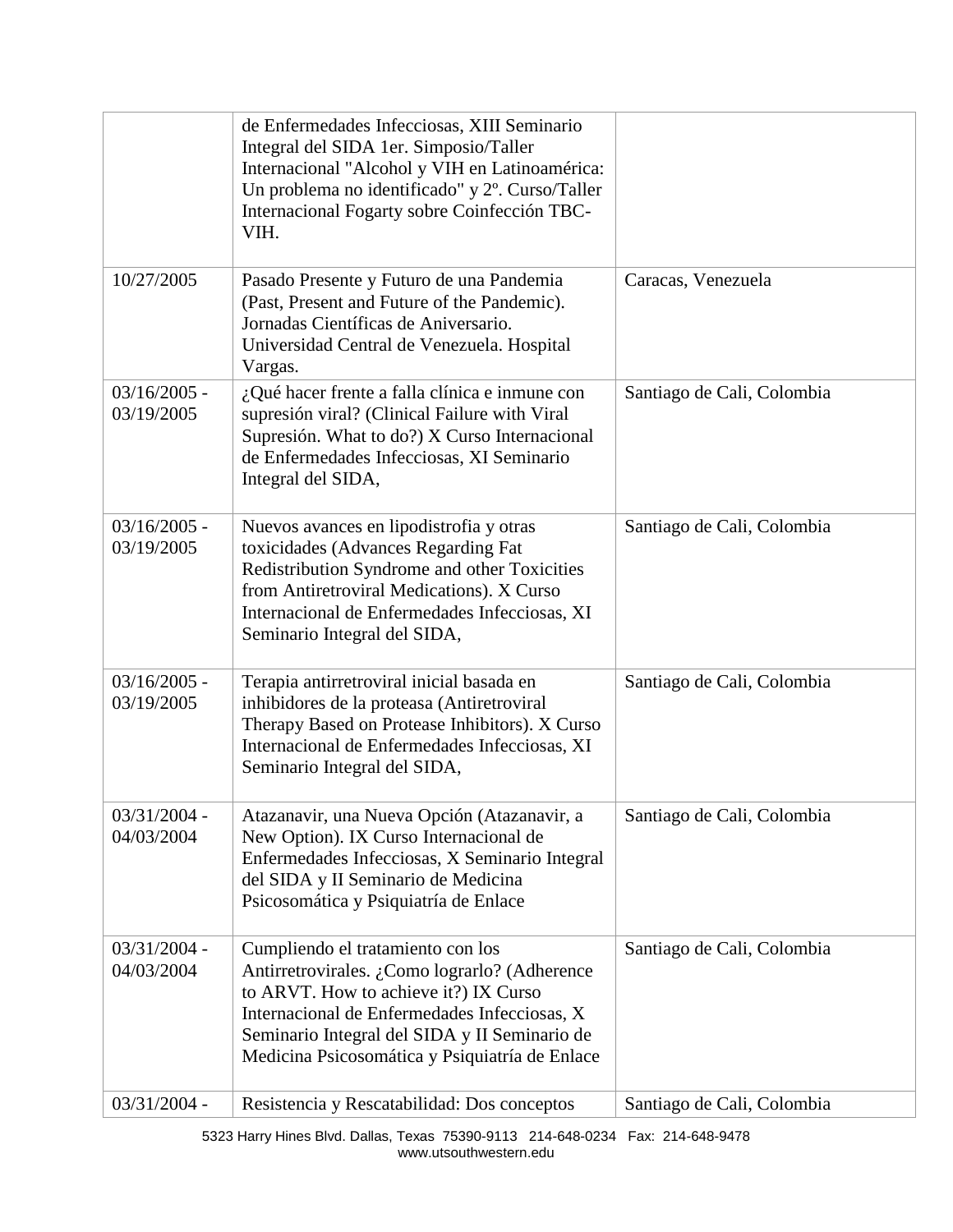| 04/03/2004                   | complementarios (Resistance and Rescatability:<br>Two complementary concepts). IX Curso<br>Internacional de Enfermedades Infecciosas, X<br>Seminario Integral del SIDA y II Seminario de<br>Medicina Psicosomática y Psiquiatría de Enlace                                                                                                         |                            |
|------------------------------|----------------------------------------------------------------------------------------------------------------------------------------------------------------------------------------------------------------------------------------------------------------------------------------------------------------------------------------------------|----------------------------|
| $03/31/2004 -$<br>04/03/2004 | Tratamiento Antirretroviral de Primera Línea y<br>de Rescate frente al Perfil Actual de Resistencia<br>(First Line Antiretroviral Therapy and Salvage<br>Therapy Based on Resistance). IX Curso<br>Internacional de Enfermedades Infecciosas, X<br>Seminario Integral del SIDA y II Seminario de<br>Medicina Psicosomática y Psiquiatría de Enlace | Santiago de Cali, Colombia |
| $03/31/2004 -$<br>04/03/2004 | VIH/SIDA en la Mujer y Nuevos Datos sobre<br>VPH (HIV/AIDS in Women and Some Data on<br>HPV). IX Curso Internacional de Enfermedades<br>Infecciosas, X Seminario Integral del SIDA y II<br>Seminario de Medicina Psicosomática y<br>Psiquiatría de Enlace                                                                                          | Santiago de Cali, Colombia |
| October 2003                 | Pasado, Presente y Futuro de la Infección por<br>VIH. (Past, Present and Future of the HIV<br>Pandemic). Congreso Sociedad Venezolana de<br>Infectología.                                                                                                                                                                                          | Puerto La Cruz, Venezuela  |
| $04/09/2003$ -<br>04/12/2003 | Resistencia a los Antiretrovirales. Como<br>Ocurre? Nuevas Opciones (Resistance to<br>Antiretrovirals. How it Happens? New Options).<br>VIII Curso Internacional de Enfermedades<br>Infecciosas IX Seminario Integral del SIDA                                                                                                                     | Santiago de Cali, Colombia |
| $04/09/2003$ -<br>04/12/2003 | Transplantations in HIV-Infected Patients. VIII<br>Curso Internacional de Enfermedades<br>Infecciosas IX Seminario Integral del SIDA                                                                                                                                                                                                               | Santiago de Cali, Colombia |
| $04/09/2003$ -<br>04/12/2003 | VIH and VPH. Que hay de Nuevo? (HIV and<br>HPV. What is new?) VIII Curso Internacional<br>de Enfermedades Infecciosas IX Seminario<br>Integral del SIDA                                                                                                                                                                                            | Santiago de Cali, Colombia |
| $04/09/2003$ -<br>04/12/2003 | VIH/SIDA en la Mujer. (HIV/AIDS in Women).<br>VIII Curso Internacional de Enfermedades<br>Infecciosas IX Seminario Integral del SIDA                                                                                                                                                                                                               | Santiago de Cali, Colombia |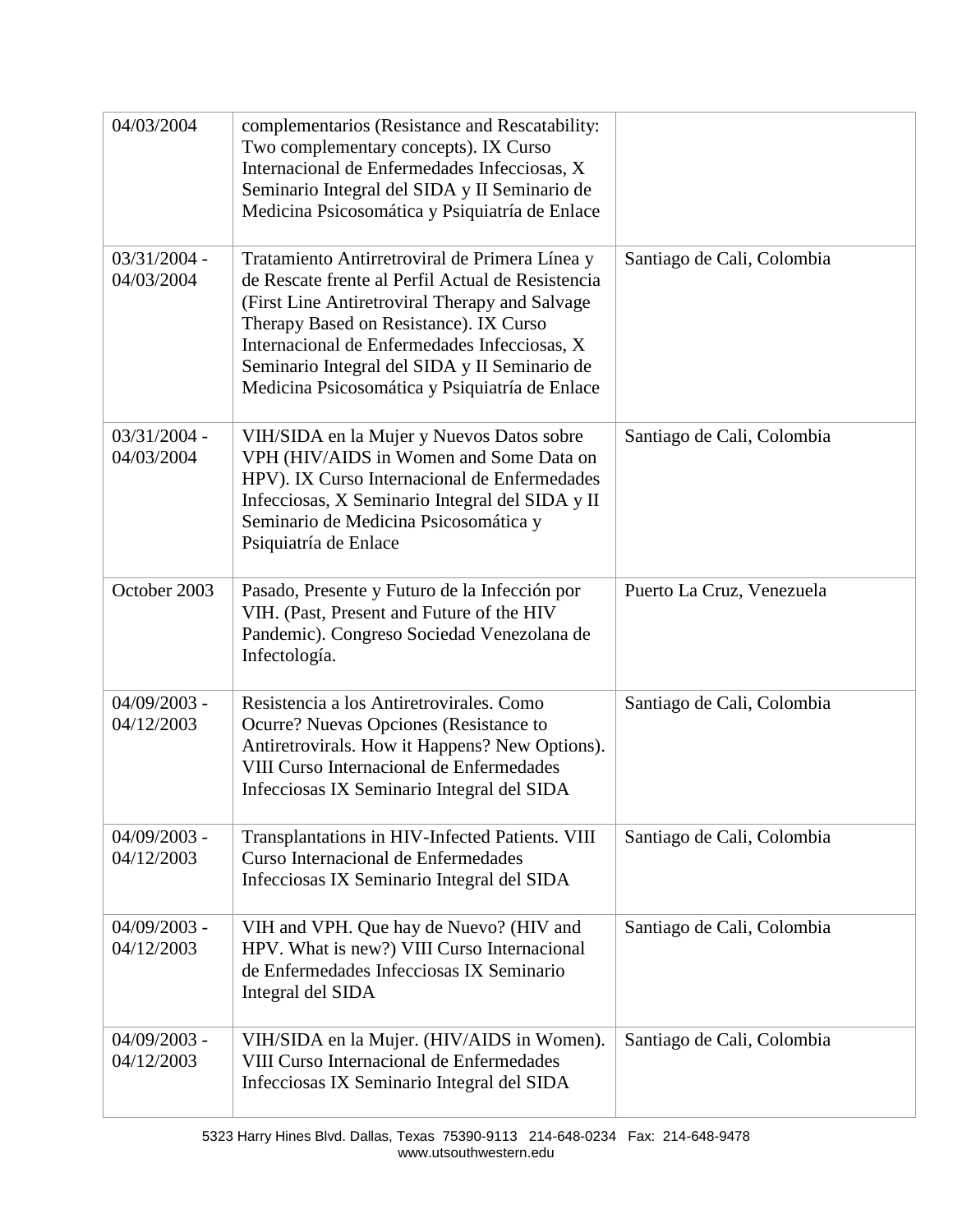| March 2003   | Adherencia al Tratamiento Antiretrovirales<br>(Antiretroviral Treatment Adherence).                                                                                                                                                        | Caracas, Venezuela     |
|--------------|--------------------------------------------------------------------------------------------------------------------------------------------------------------------------------------------------------------------------------------------|------------------------|
| March 2003   | Resistencia a los Antiretrovirales (Resistance to<br>Antiretroviral Medications). Symposio.                                                                                                                                                | Las Taritas, Venezuela |
| March 2003   | Resistencia a los Antiretrovirales Casos Clínicos<br>(Resistance to Antiretroviral Medications-<br>Clinical Cases). Symposio.                                                                                                              | Las Taritas, Venezuela |
| March 2003   | Resistencia y Rescatabilidad (Resistance and<br>Rescatability). Sociedad Venezolana de<br>Infectologia.                                                                                                                                    | Caracas, Venezuela     |
| October 2000 | Estado Actual de la Terapia del SIDA (Current<br>Status of AIDS Therapy). IV Jornadas<br>Nacionales de Neurología Tropical Y<br>Neuroinfección. Maracay.                                                                                   | Edo Aragua, Venezuela  |
| October 2000 | Infecciones Oportunistas del Sistema Nervioso<br>Central en SIDA. (Opportunistic Infections of<br>the Central Nervous System in AIDS). IV<br>Jornadas Nacionales de Neurología Tropical y<br>Neuroinfección. Maracay.                      | Edo Aragua, Venezuela  |
| April 2000   | Cancer y SIDA. Que nos Espera? (Cancer and<br>AIDS. What awaits us?) V Curso Internacional<br>de Enfermedades Infecciosas. VI Seminario<br>Integral de SIDA.                                                                               | Cali, Colombia         |
| April 2000   | Lipodistrofia y Otros Efectos Adversos de la<br>Terapia Antiretroviral. (Lipodystrophy and<br>Other Adverse Effects of Antiretroviral<br>Therapy). V Curso Internacional de<br>Enfermedades Infecciosas. VI Seminario<br>Integral de SIDA. | Cali, Colombia         |
| April 2000   | Nuevas Opciones de Tratamiento 'en camino'.<br>Que buscamos mejorar? (New Treatment<br>Options on the Pipeline. What we seek to<br>improve?) Curso Internacional de Enfermedades<br>Infecciosas. VI Seminario Integral de SIDA.            | Cali, Colombia         |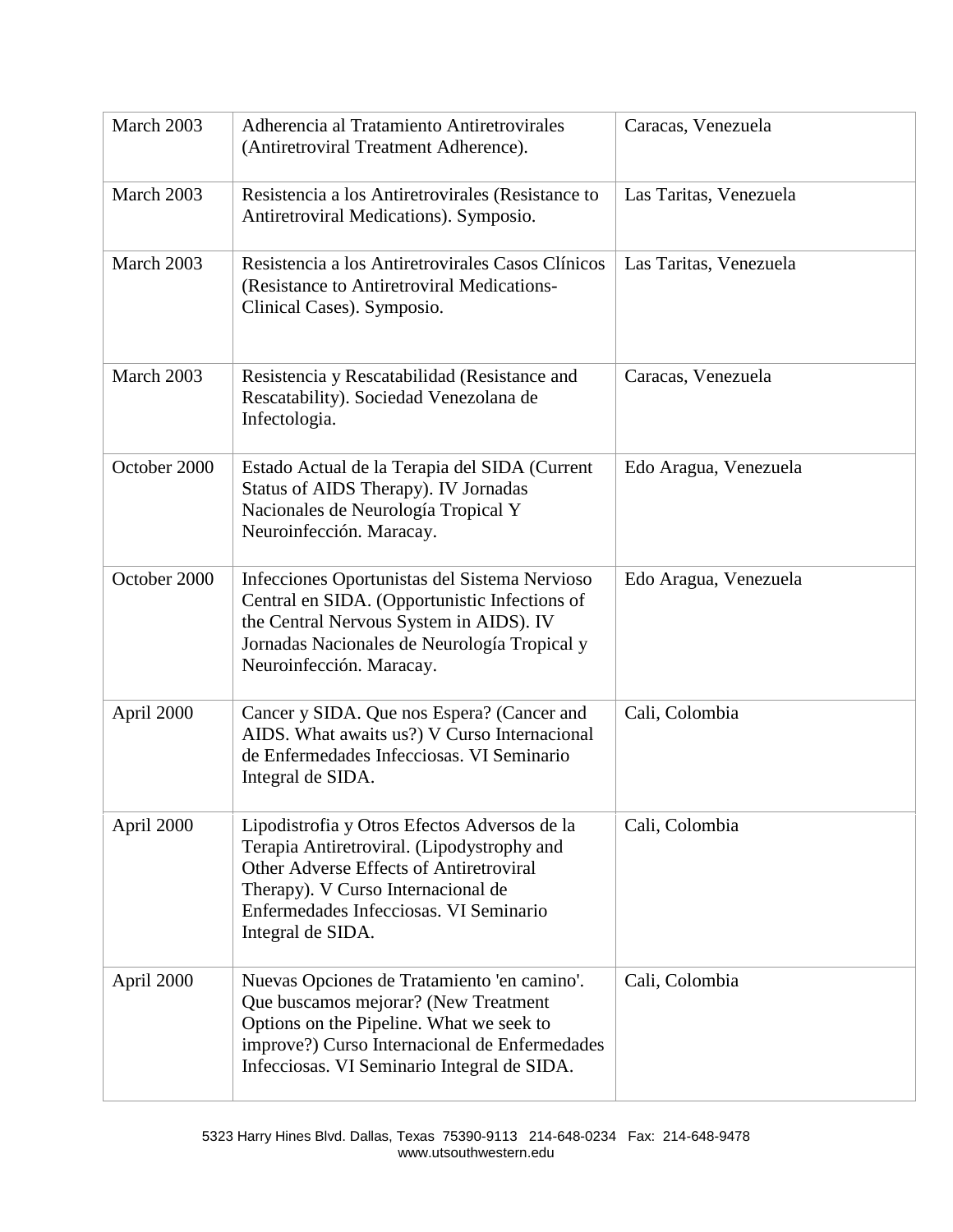| 2000         | Lectures on opportunistic Infections of the CNS<br>in AIDS and Current Advances on HIV therapy<br>at the CONGRESO de NEUROLOGIA                                                                                                                                                                                                   | Tropical-Venezuela   |
|--------------|-----------------------------------------------------------------------------------------------------------------------------------------------------------------------------------------------------------------------------------------------------------------------------------------------------------------------------------|----------------------|
| March 1999   | Enfermedad Estática por VIH. Que es? (Non-<br>progressive HIV Disease. What is it?) IV Curso<br>Internacional de Enfermedades Infecciosas V<br>Seminario Integral de SIDA.                                                                                                                                                        | Cali, Colombia       |
| March 1999   | HIV Postexposure Prophylaxis. IV Curso<br>Internacional de Enfermedades Infecciosas. V<br>Seminario Integral de SIDA.                                                                                                                                                                                                             | Cali, Colombia       |
| March 1999   | Infecciones Oportunistas y SIDA en la era de La<br>Terapia Antiretroviral Altamente Activa. Como<br>están Cambiando? (Opportunistic Infections and<br>AIDS in the Era of Highly Active Antiretroviral<br>Therapy. How are they changing?) IV Curso<br>Internacional de Enfermedades Infecciosas. V<br>Seminario Integral de SIDA. | Cali, Colombia       |
| March 1999   | Nuevas Opciones de Terapia. Más allá del<br>HAART. (New Therapy Options. Beyond<br>HAART). IV Curso Internacional de<br>Enfermedades Infecciosas. V Seminario Integral<br>de SIDA.                                                                                                                                                | Cali, Colombia       |
| October 1998 | Estrategias Terapéuticas y Resistencia.<br>(Resistance and Therapeutic Strategies).<br>Jornadas Venezolanas de Infectologia.                                                                                                                                                                                                      | Margarita, Venezuela |
| October 1998 | Niveles Plasmáticos de ARN VIH-1 e Infección<br>por VPH. (RNA plasma levels of HIV-1<br>infection and HPV). Jornadas venezolanas de<br>Infectología.                                                                                                                                                                              | Margarita, Venezuela |
| April 1998   | Niveles Plasmáticos de ARN VIH-1 e Infección<br>por VPH. (RNA plasma levels of HIV-1<br>infection and HPV). III Curso Internacional de<br>Enfermedades Infecciosas IV Seminario Integral<br>del SIDA.                                                                                                                             | Cali, Colombia       |
| April 1998   | Transmisión Vertical del VIH: Que hay de<br>nuevo? (Vertical Transmission of HIV: What's                                                                                                                                                                                                                                          | Cali, Colombia       |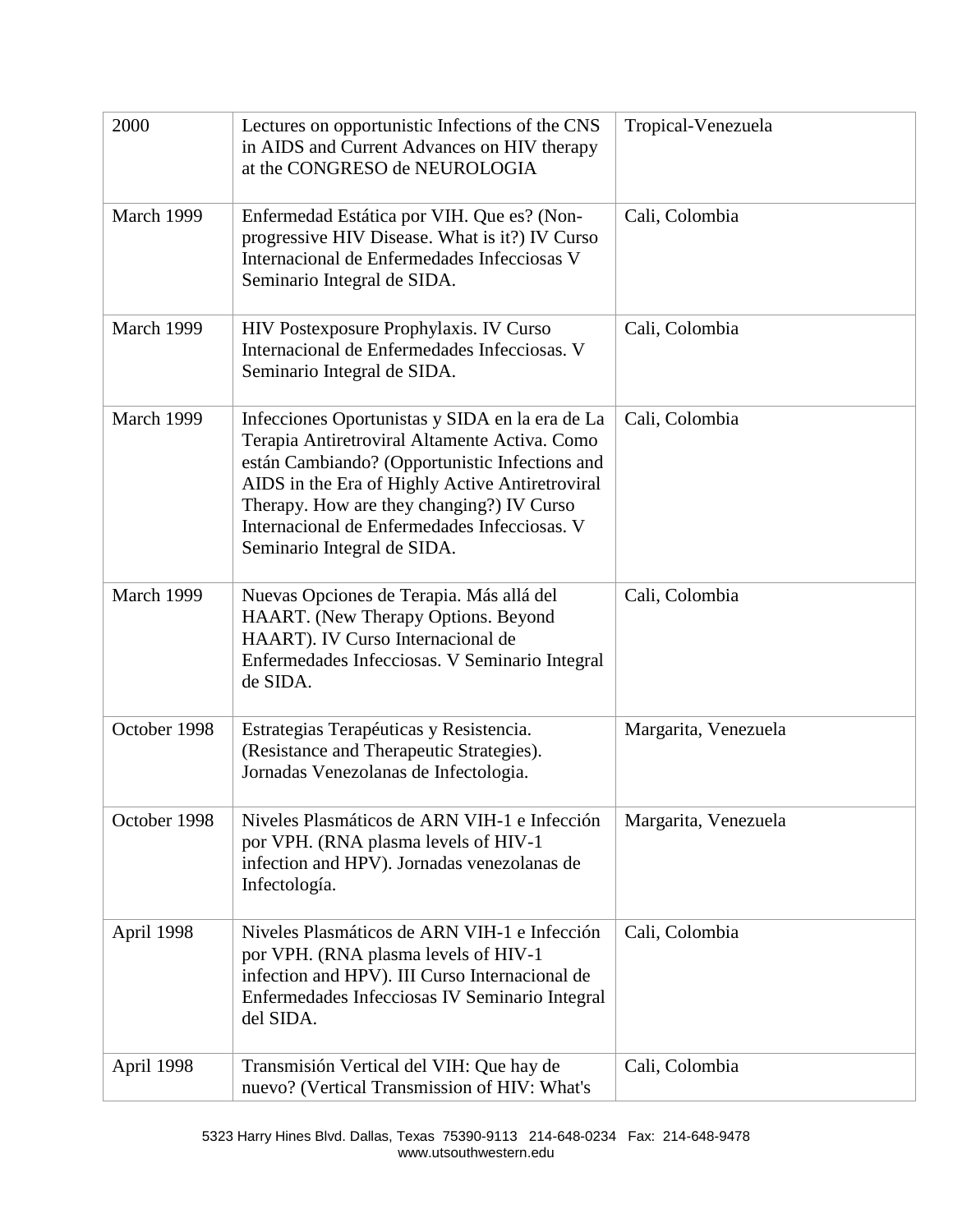|                    | new?) III Curso Internacional de Enfermedades<br>Infecciosas. IV Seminario Integral del SIDA.                                                                                                                                                                                |                                    |
|--------------------|------------------------------------------------------------------------------------------------------------------------------------------------------------------------------------------------------------------------------------------------------------------------------|------------------------------------|
| April 1998         | VIH y Tracto Gastrointestinal: Informes<br>recientes. (HIV and the Gastrointestinal Tract:<br>Recent reports). III Curso Internacional de<br>Enfermedades Infecciosas. IV Seminario<br>Integral del SIDA.                                                                    | Cali, Colombia                     |
| 1998 -<br>Present  | Yearly participation in the Curso Internacional<br>de Enfermedades Infecciosas y Seminario<br>Integral de SIDA, organized by the Corporación<br>de Lucha contra el SIDA en Cali Colombia.<br>This course is sponsored by the American<br>Society of Microbiology and Fogarty | International-University of Miami. |
| November<br>1997   | Antiretroviral Therapy based on Pathogenesis.<br>Centro Médico Güerra Mendez.                                                                                                                                                                                                | Valencia, Venezuela                |
| February 1996      | AIDS Update. Hospital de Saó Jose,                                                                                                                                                                                                                                           | Fortaleza, Brazil                  |
| February 1996      | Atualização em Terapêutica Antiretro-Viral.<br>(Update on Antiretroviral Therapy). Secretaria<br>da Salúde do Estado. Fortaleza.                                                                                                                                             | Ceara, Brazil                      |
| <b>July 1995</b>   | New Therapeutic Modalities in AIDS.<br>Venezuelan Society of Infectious Diseases.                                                                                                                                                                                            | Maracay, Venezuela                 |
| November<br>1994   | Antiretroviral Therapy. Venezuelan Society of<br>Infectious Diseases.                                                                                                                                                                                                        | Maracaibo, Venezuela               |
| October 1993       | Use of Antiretrovirals. Venezuelan Society of<br>Infectious Diseases.                                                                                                                                                                                                        | Caracas, Venezuela                 |
| National           |                                                                                                                                                                                                                                                                              |                                    |
| 11/11/2015         | HIV and Oral Health Care-Eastman Institute of<br>Oral Health-Medical Dental Inter-Relationship<br>Seminar.                                                                                                                                                                   | Rochester, NY                      |
| 04/02/2014         | Post-CROI (Conference on Retrovirus and<br>opportunistic Infections) 2014 Update. The Inn<br>on Broadway.                                                                                                                                                                    | Rochester, NY                      |
| March 3-6,<br>2014 | ACTG Study 5283. A Pharmacokinetic Study of<br>Depot Medroxyprogesterone Acetate in HIV-                                                                                                                                                                                     | Boston, MA                         |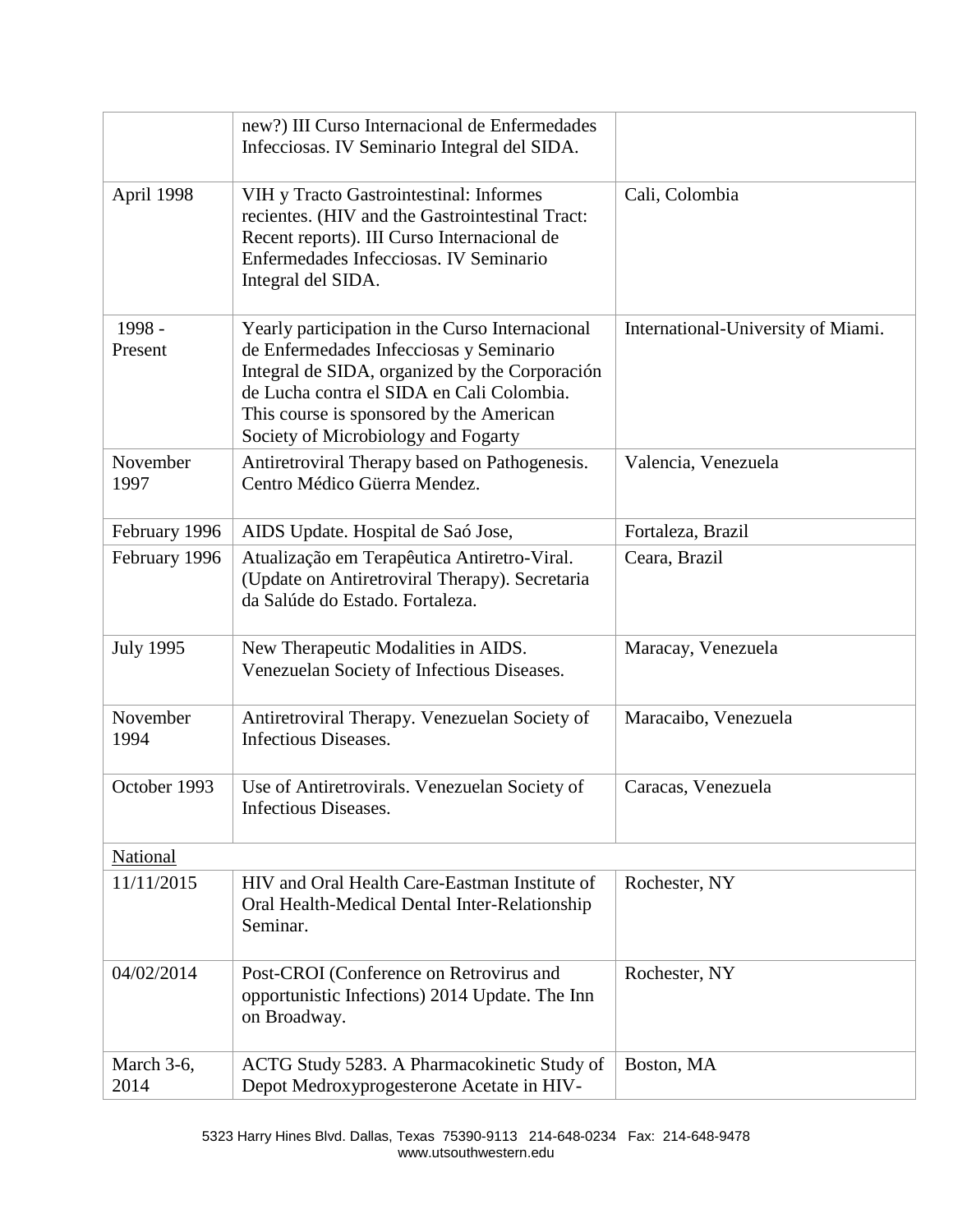|            | Infected Women on Lopinavir/ritonavir. Poster<br>presentation at the Conference on Retrovirus<br>and Opportunistic Infections  |               |
|------------|--------------------------------------------------------------------------------------------------------------------------------|---------------|
| 03/28/2013 | Post-CROI (Conference on Retrovirus and<br>opportunistic Infections) 2013 Update. The Inn<br>on Broadway.                      | Rochester, NY |
| 11/13/2012 | HIV and Aging Webinar for Excellus Blue<br>Cross and Blue Shield.                                                              | Rochester, NY |
| 09/10/2012 | Post XIX International AIDS Conference<br>Update, AIDS Center Clinical Conference,<br>University of Rochester Medical Center.  | Rochester, NY |
| 08/30/2012 | Post XIX International AIDS Conference<br>Update, Max at Eastman.                                                              | Rochester, NY |
| 04/12/2012 | Post-CROI (Conference on Retrovirus and<br>opportunistic Infections) 2012 Update. The Inn<br>on Broadway.                      | Rochester, NY |
| 03/14/2012 | HIV and Oral Healthcare, Eastman Institute for<br>Oral Health, Community Dentistry Department,<br>School 17 and Smile Mobiles. | Rochester, NY |
| 10/05/2011 | HIV and Oral Health, Eastman Institute for Oral<br>Health.                                                                     | Rochester, NY |
| 03/31/2011 | Post-CROI (Conference on Retrovirus and<br>Opportunistic Infections) 2011 Update, CME<br>Activity. The Inn on Broadway.        | Rochester, NY |
| 03/15/2011 | HIV and Oral Health Care. CME Activity for<br>Anthony Jordan Health Center.                                                    | Rochester, NY |
| 11/17/2010 | HIV and Oral Health Care, Continuing Dental<br><b>Education Activity at the Eastman Dental</b><br>Center.                      | Rochester, NY |
| 10/14/2010 | HIV and Oral Health Care. CME Activity at<br>AIDS Care.                                                                        | Rochester, NY |
| 08/11/2010 | Post XVIII International AIDS Conference                                                                                       | Rochester, NY |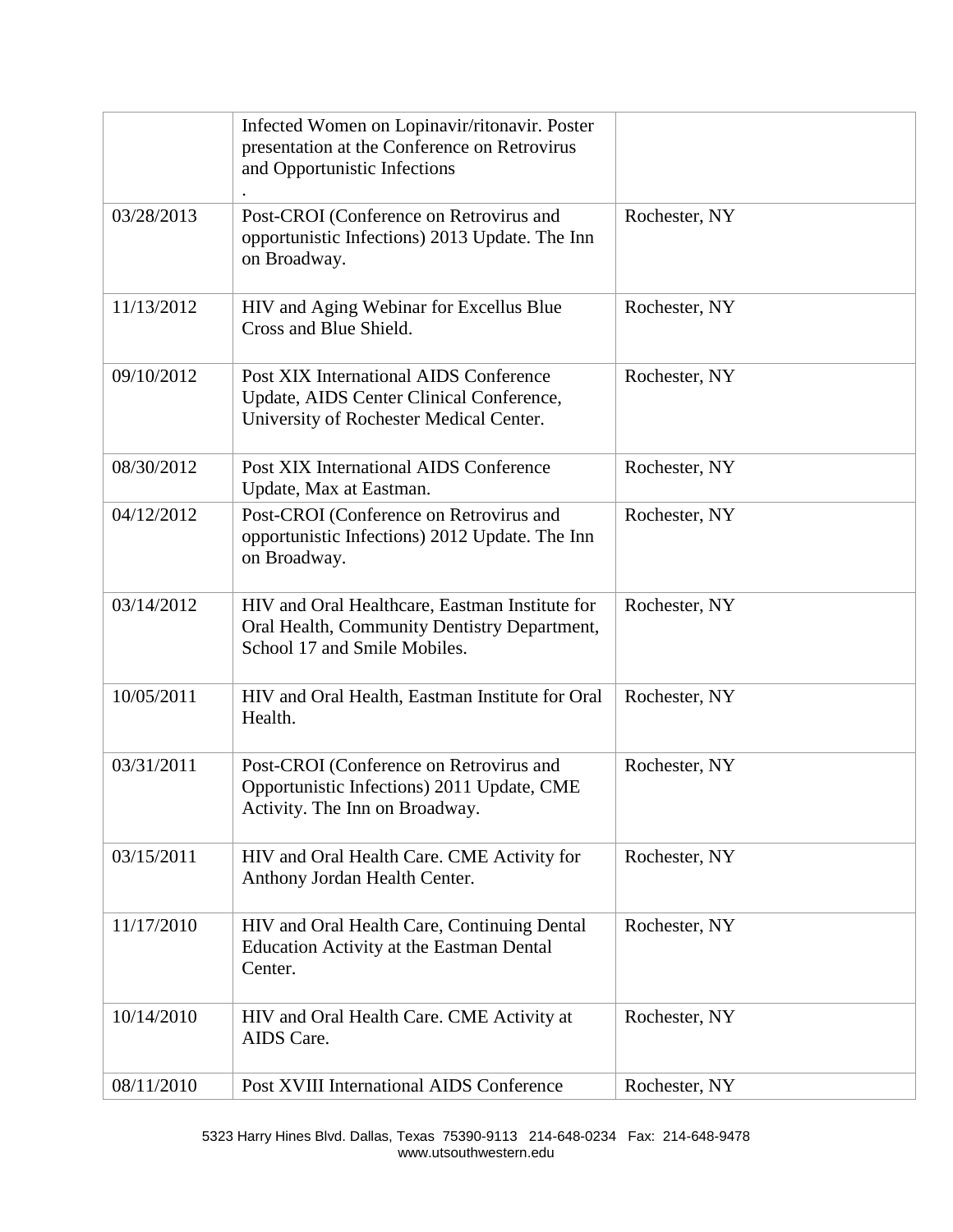|              | Update.                                                                                                  |                     |
|--------------|----------------------------------------------------------------------------------------------------------|---------------------|
| 03/10/2010   | Post-CROI (Conference on Retroviruses and<br>Opportunistic Infections) 2010 Update. Bamba<br>Bistro.     | Rochester, NY       |
| 11/07/2009   | HIV and Oral Health, Continuing Dental<br><b>Education Activity at the Eastman Dental</b><br>Center.     | Rochester, NY       |
| 11/05/2008   | HIV and Oral Health Care and Pre-Treatment<br><b>Considerations. Eastman Dental Center.</b>              | Rochester, NY       |
| 11/28/2007   | HIV and Oral Health Care and Pre-Treatment<br><b>Considerations. Eastman Dental Center.</b>              | Rochester, NY       |
| 11/14/2007   | HIV and Oral Health Care and Pre-Treatment<br><b>Considerations. Eastman Dental Center.</b>              | Rochester, NY       |
| 01/09/2007   | HIV and Oral Health. Eastman Dental Center.                                                              | Rochester, NY       |
| 09/27/2006   | HIV and Oral Health. Eastman Dental Center.                                                              | <b>Rochester NY</b> |
| 04/27/2006   | Post-CROI (Conference on Retroviruses and<br>Opportunistic Infections) 2006 Update. Daisy<br>Flour Mill. | Rochester, NY       |
| 08/27/2005   | The Role of the Primary Care Clinician in HIV<br>Care. Blue Cross Blue Shield.                           | Buffalo, NY         |
| 04/14/2005   | Post-CROI (Conference on Retroviruses and<br>Opportunistic Infections) Update 2005.                      | Rochester, NY       |
| 08/26/2004   | Post XV International AIDS Conference<br>Update. Rochester Academy of Medicine.                          | Rochester, NY       |
| 08/12/2004   | HIV Update. Excellus Blue Cross and Blue<br>Shield.                                                      | <b>Rochester NY</b> |
| October 2002 | HIV Update for Dentists. Eastman Dental<br>Center.                                                       | Rochester, NY       |
| March 2001   | Update from the 8th Retrovirus Conference.                                                               | Buffalo, NY         |

5323 Harry Hines Blvd. Dallas, Texas 75390-9113 214-648-0234 Fax: 214-648-9478 www.utsouthwestern.edu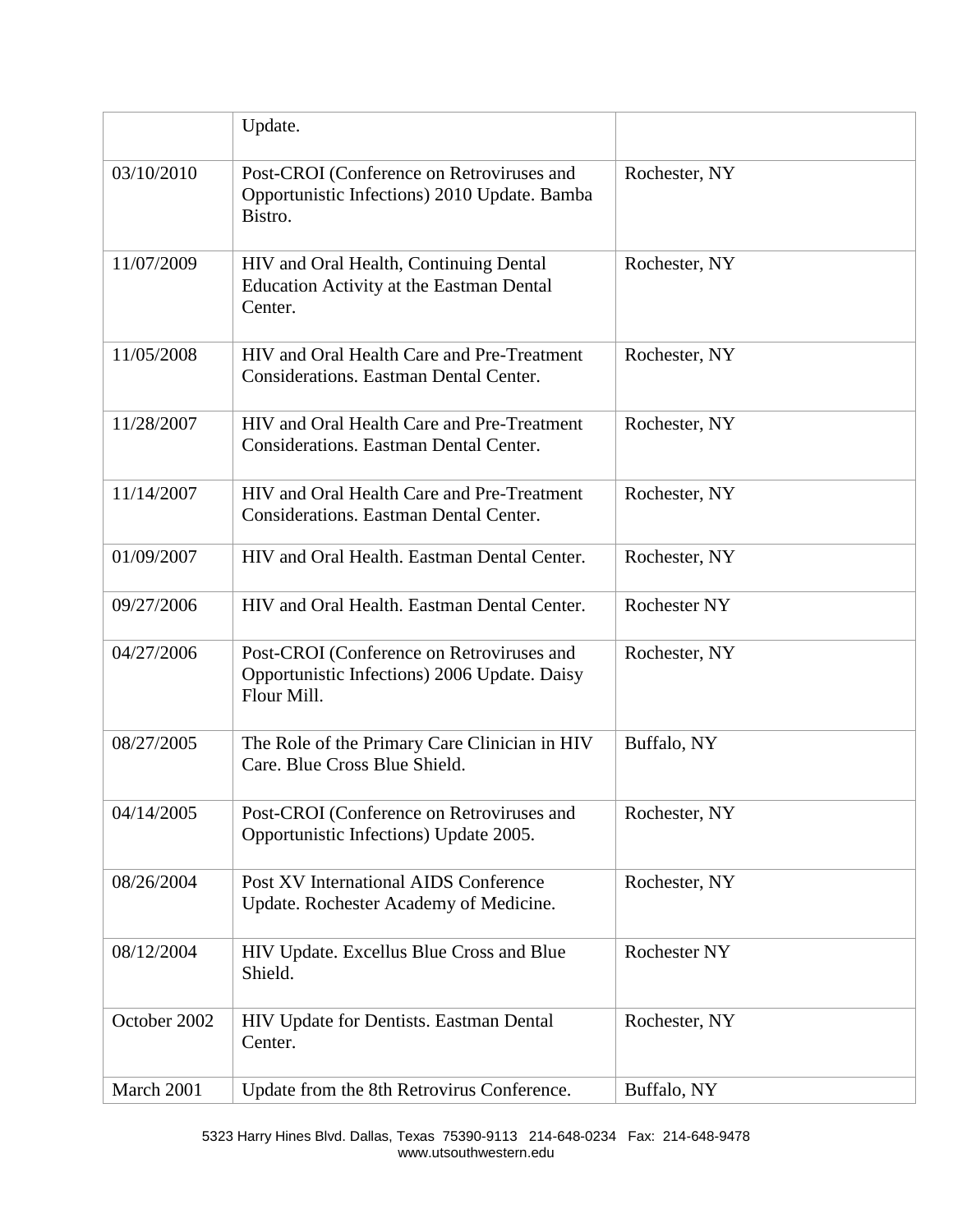| February 2001         | Update from the 8th Retrovirus Conference.                                                       | Rochester, NY                                                                         |
|-----------------------|--------------------------------------------------------------------------------------------------|---------------------------------------------------------------------------------------|
| October 2000          | HIV and Other Sexually Transmitted Diseases.<br>Community Rounds, Blue Cross and Blue<br>Shield. | Rochester, NY                                                                         |
| November<br>1998      | HIV in Women. Community Rounds, Blue<br>Cross and Blue Shield.                                   | Rochester, NY                                                                         |
| January 1997          | Current Management of HIV Infection.<br>Community Rounds, Blue Cross & Blue Shield.              | Rochester, NY                                                                         |
| <u>Regional/Local</u> |                                                                                                  |                                                                                       |
| 1998-2014             | Director and Organizer of the Rochester yearly<br>Conference on HIV                              | Rochester, NY (conference attended<br>by clinicians from entire upstate NY<br>region) |
|                       |                                                                                                  |                                                                                       |

# **Technological and Other Scientific Innovations**

#### Innovation

Patent, if any, pending or awarded /If described in print/on web, provide citation

# **Service to the Community**

| Year(s) | Role | Organization or<br>institution |
|---------|------|--------------------------------|
|         |      |                                |

| 2014 | Provided primary care for inhabitants of the village<br>of Ceylan. Guided UR residents/discussed cases<br>during mission.                       | <b>Voluntary Medical</b><br>Mission to Guatemala-<br>NGO Vamos Adelante.       |
|------|-------------------------------------------------------------------------------------------------------------------------------------------------|--------------------------------------------------------------------------------|
| 2013 | Provided primary care to inhabitants of the villages<br>of Zapote, Ceylan and Chuchu. Instructed UR<br>residents/discussed cases during mission | <b>Voluntary Medical</b><br>Mission to Guatemala-<br><b>NGO Vamos Adelante</b> |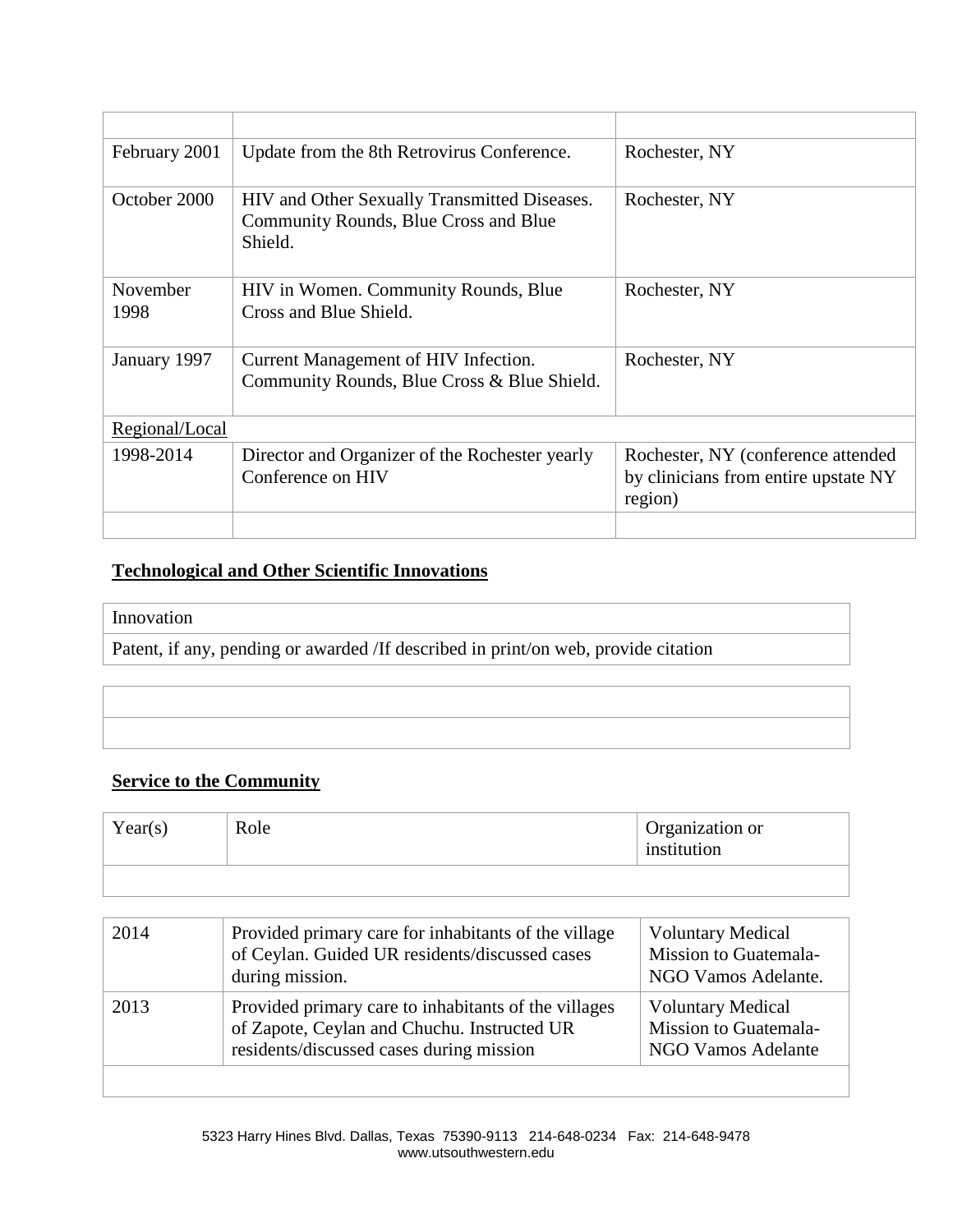# **Bibliography**

### **Peer-Reviewed Publications**

# Original Research Articles

| 1.  | Zhuang Y, Qui X, Wang L, Ma Q, Mapstone M, Luque A, Weber M, Tivarus M, Miller<br>E, Arduino R, Zhong J, Schifitto G. Combination antiretroviral therapy improves<br>cognitive performance and functional connectivity in treatment-naïve HIV-infected<br>individuals. J, Neurovirol August 2017 (doi:10.1007/s13365-017-0553-9) open access<br>PMID 28791662                                                                                                          |
|-----|------------------------------------------------------------------------------------------------------------------------------------------------------------------------------------------------------------------------------------------------------------------------------------------------------------------------------------------------------------------------------------------------------------------------------------------------------------------------|
| 2.  | Lazenby GB, Mmeje O, Sisher BM, Weinberg A, Aaron EK, Luque AE, Willers D,<br>Cohan D, Money D. Antiretroviral Resistance and Pregnancy. Characteristics of<br>Women with Perinatal and Nonperinatal HIV Infection. Infect Dis Obstet Gynecol<br>2016; PMID 27413359                                                                                                                                                                                                   |
| 3.  | Wang D, Luque AE. Evaluation of a Statewide HIV-HCV-STD Online Clinical<br>Education Program by Healthcare providers. A Comparison of Nursing and Other<br>Disciplines. Stud Health Technol Inform 2016;225:267-71. PMID: 27332204                                                                                                                                                                                                                                     |
| 4.  | Shah KN, Majeed Z, Yoruk YB, Hilton TN, McMahon JM, Hall WJ, Walck D, Luque<br>AE, Ryan RM. Enhancing Physical Function in HIV-Infected Older Adults. A<br>randomized Controlled Clinical Trial. Health Psychol 2016; 35(6):563-73 PMID:<br>26867045                                                                                                                                                                                                                   |
| 5.  | Bednasz C, Luque AE, Zingman BS, Fischl MA, Gripshover BM, Venuto CS, Gu J,<br>Feng Z, DiFrancesco R, Morse GD, Ma Q. Lipid-Lowering Therapy in HIV-Infected<br>Patients. Relationship with Antiretrovira Agents and Impact of Substance-Related<br>Disorders. Curr Vasc Pharmacol 2016;14 (3) 280-7 PMID: 26733388                                                                                                                                                    |
| 6.  | Weinberg A; Park JG; Bosch R; Cho A; Livingston E; Aweeka F; Cramer Y; Watts<br>DH; Luque AE; Cohn SE. "Effect of Depot Medoxyprogesterone Acetate on Immune<br>Functions and Inflammatory Markers of HIV-Infected Women." Journal of acquired<br>immune deficiency syndromes : JAIDS. 2016;71(2):137-45. PMID: 26413850                                                                                                                                               |
| 7.  | Luque AE, Cohn SE, Park JG, Cramer Y, Weinberg A, Livingston E, Klingman KL,<br>Aweeka F, Watts DH. "Depot medroxyprogesterone acetate in combination with a<br>twice-daily lopinavir-ritonavir-based regimen in HIV-infected women showed effective<br>contraception and a lack of clinically significant interactions, with good safety and<br>tolerability: results of the ACTG 5283 study". Antimicrob Agents Chemother. 2015;<br>59(4): 2094-2101. PMID: 25624326 |
| 8.  | Shah, KN; Majeed, Z; Yang, H; Guido, JJ; Hilton, TN; Polesskaya, O; Hall, WJ; Luque<br>AE. "FUNCTIONAL LIMITATIONS AND ADIPOKINES IN HIV-INFECTED<br>OLDER ADULTS." J Frailty Aging. 2015; 4(1): 41-46.                                                                                                                                                                                                                                                                |
| 9.  | Wang D; Le XH; Luque AE. "Identifying Effective Approaches for Dissemination of<br>Clinical Evidence--Correlation Analyses on Promotional Activities and Usage of a<br>Guideline-Driven Interactive Case Simulation Tool in a Statewide HIV-HCV-STD<br>Clinical Education Program." Studies in health technology and informatics.<br>2015;216():515-9. PMID 26262104                                                                                                   |
| 10. | Fiscella K; Boyd M; Brown J; Carroll J; Cassells A; Corales R; Cross W; El'Daher N;                                                                                                                                                                                                                                                                                                                                                                                    |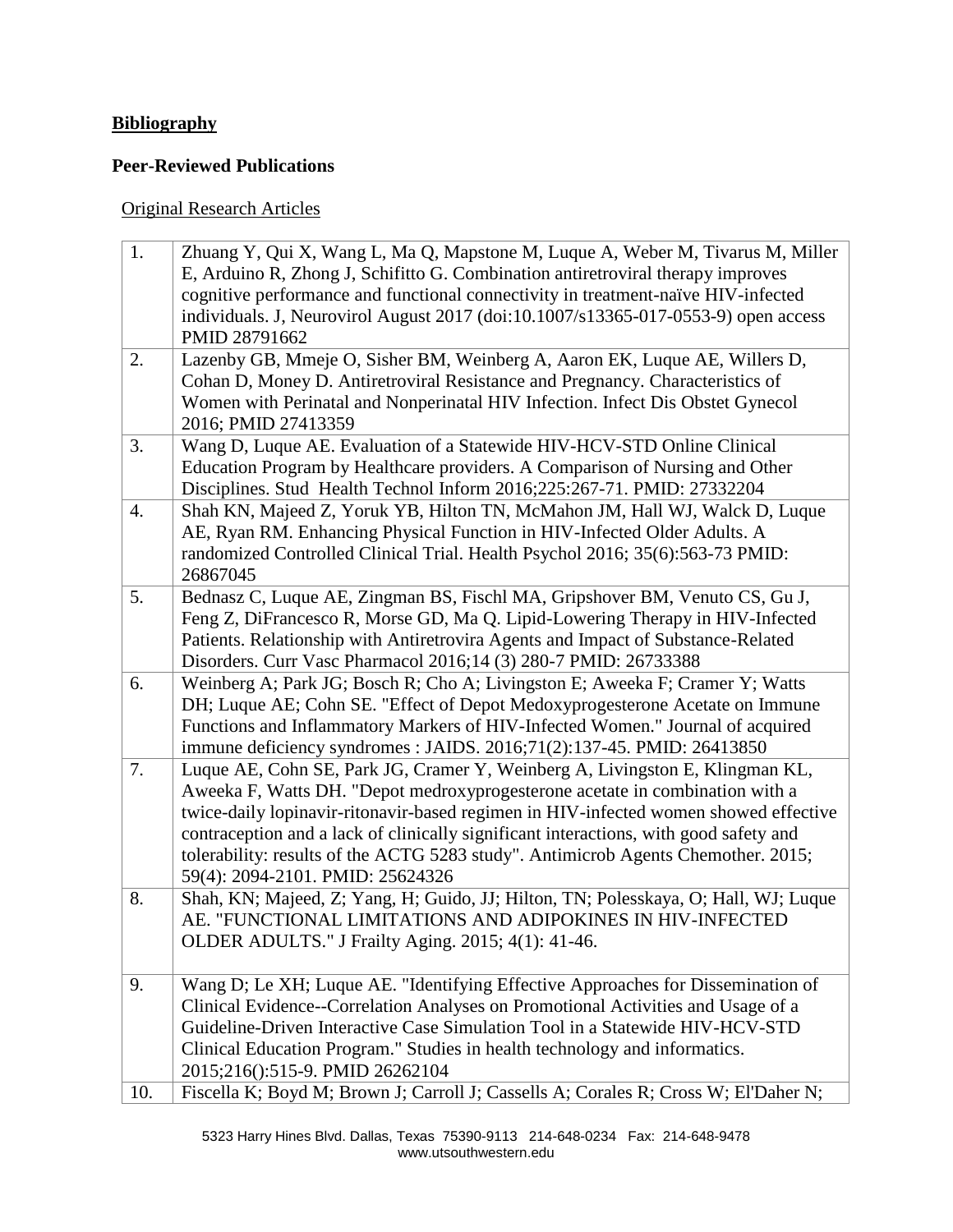|     | Farah S; Fine S; Fowler R; Hann A; Luque A; Rodriquez J; Sanders M; Tobin J.           |
|-----|----------------------------------------------------------------------------------------|
|     | "Activation of persons living with HIV for treatment, the great study." BMC public     |
|     | health. 2015;15(1):1056.                                                               |
| 11. | Babu TM, Laguio M, Luque AE, Larppanichpoonphol P. "Mycobacterium avium-               |
|     | complex pericarditis: a case of unmasking immune reconstitution inflammatory           |
|     | syndrome." Int J STD AIDS. 2014; 25(2): 148-51 Epub 2013 Jul 19. PMID: 23970640        |
| 12. | Luque AE, Orlando MS, Leong U, Allen PD, Guido JJ, Yang H, Wu H. "Hearing              |
|     | Function in Patients Living With HIV/AIDS". Hearing Function in Patients Living        |
|     | With HIV/AIDS. 2014; 35(Published ahead of print). PMID: 25127320                      |
| 13. | Le XH1, Doll T1, Barbosu M1, Luque A1, Wang D2. "Evaluation of an Enhanced             |
|     | Role-Based Access Control model to manage information access in collaborative          |
|     | processes for a statewide clinical education program." J Biomed Inform. 2014; 50: 184- |
|     | 95. PMID 24286960                                                                      |
| 14. | Mitchell C, Balkus JE, McKernan-Mullin J, Cohn SE, Luque AE, Mwachari C, Cohen         |
|     | CR, Coombs R, Frenkel LM and Hitti, J. "Associations Between Genital Tract             |
|     | Infections, Genital Tract Inflammation, and Cervical Cytobrush HIV-1 DNA in US         |
|     | Versus Kenyan Women". JAIDS Journal of Acquired Immune Deficiency Syndromes.           |
|     | 2013; 62(2): 143-8.                                                                    |
| 15. | Luque AE, van Keken A, Winters P, Keefer MC, Sanders M, Fiscella K. "Barriers and      |
|     | Facilitators of Online Patient Portals to Personal Health Records Among Persons        |
|     | Living With HIV: Formative Research". JMIR Research Protocols. 2013; 2(1): e8.         |
| 16. | Mitchell C, Balkus JE, Fredricks D, Liu C, McKernan-Mullin J, Frenkel L M,             |
|     | Mwachari C, Luque AE, Cohn S, Cohen C, Coombs R and Hitti J. "Interaction Between      |
|     | Lactobacilli, Bacterial Vaginosis-Associated Bacteria, and HIV Type 1 RNA and DNA      |
|     | Genital Shedding in U.S. and Kenyan Women". AIDS Research and Human                    |
|     | Retroviruses. 2013; 29(1): 13-19. PMID 23612564                                        |
| 17. | Lok JL, Hunt PW, Collier AC, Benson CA, Witt MD, Luque AE, Deeks SG and Bosch          |
|     | RJ. "The impact of age on the prognostic capacity of CD8 R T-cell activation during    |
|     | suppressive antiretroviral therapy". AIDS. 2013; 27. PMID: 24326304                    |
| 18. | Gleason L, Luque AE, Shah K. "Polypharmacy in the HIV-infected older adult             |
|     | population". Clinical Interventions in Aging. 2013; 8: 749-63. PMID: 23818773          |
| 19. | Le, XH; Luque, AE; Wang, D. "Assessing the Usage of a Guideline-Driven Interactive     |
|     | Case Simulation Tool for Insomnia Screening and Treatment in an HIV Clinical           |
|     | Education Program." Stud Health Technol Inform. 2013;192:323-7. PMID: 23920569         |
| 20. | Kainth MK, Fisher SG, Fernandez D, Luque AE, Hall CB, Hoang AT, Lashkari A,            |
|     | Peck A, Hasan L Caserta MT. "Understanding the association between chromosomally       |
|     | integrated human herpesvirus 6 and HIV disease: a cross-sectional study".              |
|     | F1000Research. 2013; 2: 269. PMID 24453469                                             |
| 21. | Mapstone M, Hilton TN, Yang H, Guido JJ, Luque AE, Hall WJ, Dewhurst S and Shah        |
|     | K. "Poor Aerobic Fitness May Contribute to Cognitive Decline in HIV-infected Older     |
|     | Adults". Aging and Disease. 2013; Vol. 4(6): 311-319. PMID: 24307964                   |
| 22. | Kim SC, Messing S, Shah K, and Luque AE. "Effect of Highly Active Antiretroviral       |
|     | Therapy (HAART) and Menopause on Risk of Progression of Cervical Dysplasia in          |
|     | Human Immune-Deficiency Virus- (HIV-) Infected Women". Infectious Diseases in          |
|     | Obstetrics and Gynecology. 2013;784718. PMID: 24453469                                 |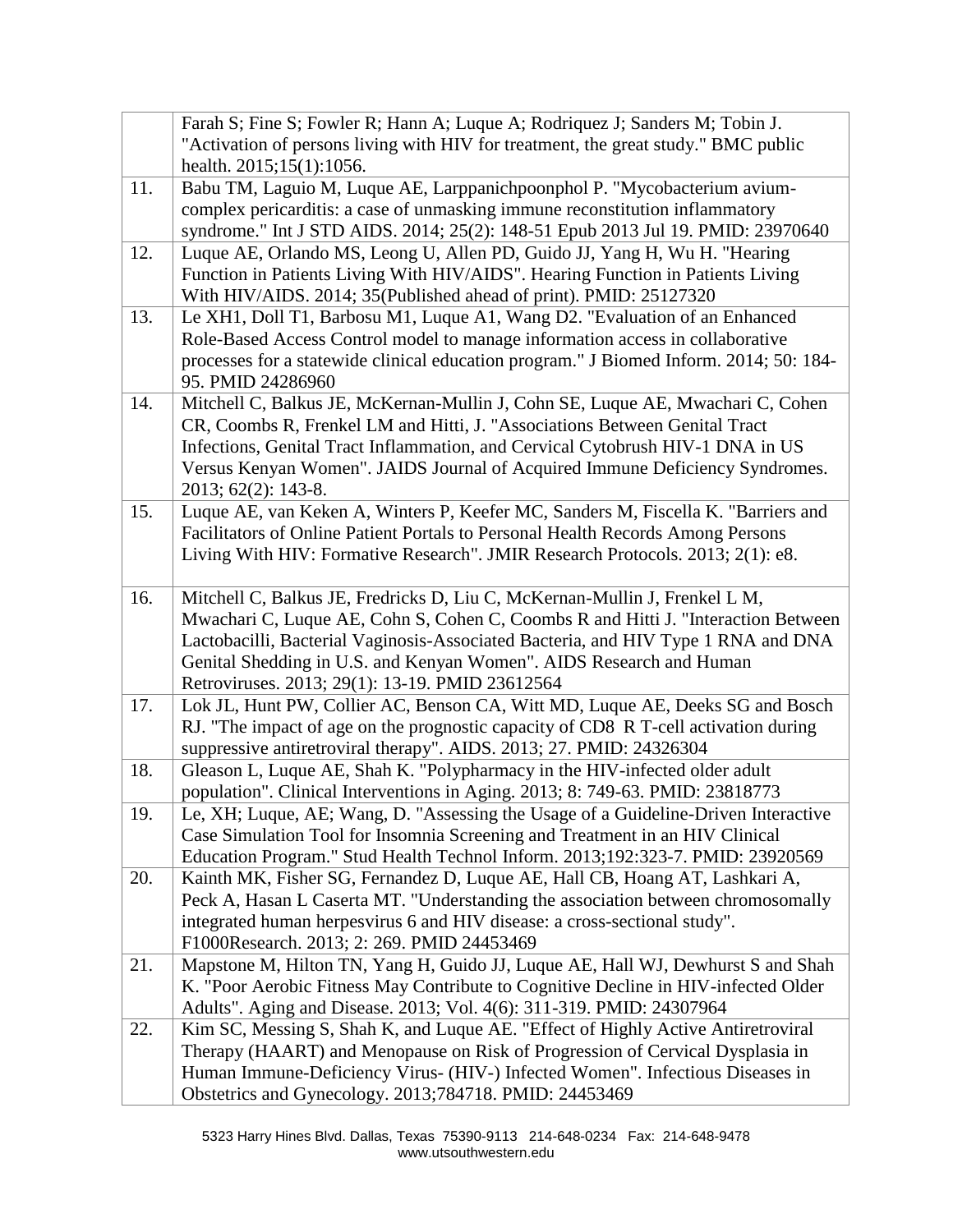| 23.        | Luque AE; Corales R; Fowler RJ; Dimarco J; van Keken A; Winters P; Keefer MC;<br>Fiscella K. "Bridging the digital divide in HIV care: a pilot study of an iPod personal<br>health record." Journal of the International Association of Providers of AIDS Care.<br>$2013;12(2):117-21.$                                                                                                                                                                                      |
|------------|------------------------------------------------------------------------------------------------------------------------------------------------------------------------------------------------------------------------------------------------------------------------------------------------------------------------------------------------------------------------------------------------------------------------------------------------------------------------------|
| 24.<br>25. | Mallari AO, Schwartz TM, Luque AE, Polashenski PS, Rauh SM, Corales, RB. "Anal<br>Cancer Screening in HIV-Infected Patients: Is It Time to Screen Them All?". Diseases<br>of the Colon & Rectum. 2012; 55: 1244-50. PMID 23135582<br>Shah K, Hilton TN, Myers L, Pinto JF, Luque AE and Hall WJ. "A New Frailty<br>Syndrome: Central Obesity and Frailty in Older Adults with the Human<br>Immunodeficiency Virus". Journal of the American Geriatrics Society. 2012; 60(3): |
| 26.        | 545-9.<br>Le XH, Doll T, Barbosu M, Luque AE, Wang D,. "An enhancement of the Role-Based<br>Access Control model to facilitate information access management in context of team<br>collaboration and workflow". Journal of Biomedical Informatics. 2012; 45(6): 1084-<br>1107.                                                                                                                                                                                               |
| 27.        | Mitchell C; Hitti J; Paul K; Agnew K; Cohn SE; Luque AE; Coombs R.<br>"Cervicovaginal shedding of HIV type 1 is related to genital tract inflammation<br>independent of changes in vaginal microbiota." AIDS research and human retroviruses.<br>2011;27(1):35-9.                                                                                                                                                                                                            |
| 28.        | Ma, Qing; Zingman BS; Luque AE; Fischl MA; Gripshover B; Venuto C; DiFrancesco<br>R; Forrest A; Morse G. "Therapeutic Drug Monitoring of Protease Inhibitors and<br>Efavirenz in HIV-Infected Individuals With Active Substance -Related Disorders".<br>Therapeutic Drug Monitoring. 2011; 33(3): 309-314.                                                                                                                                                                   |
| 29.        | Luque AE; Hitti J; Mwachari C; Lane C; Messing S; Cohn SE; Adler D; Rose R;<br>Coombs R. "Prevalence of human papillomavirus genotypes in HIV-1-infected women<br>in Seattle, USA and Nairobi, Kenya: results from the Women's HIV Interdisciplinary<br>Network (WHIN)." International journal of infectious diseases: IJID : official<br>publication of the International Society for Infectious Diseases. 2010;14(9):e810-4.                                               |
| 30.        | Mitchell CM, Balkus J, Agnew KJ, Cohn S, Luque AE, Lawler R, Coombs RW, Hitti<br>JE. "Bacterial vaginosis, not HIV, is primarily responsible for increased vaginal<br>concentrations of proinflammatory cytokines." AIDS Research and Human<br>Retroviruses. 2008; 24(5): 667-71.                                                                                                                                                                                            |
| 31.        | Luque AE, Hulse, S, Wang D, Shahzad U, et al. "Assessment of adverse events<br>associated with antiretroviral regimens for postexposure prophylaxis for occupational<br>and nonoccupational exposures to prevent transmission of human immunodeficiency<br>virus." Infection Control Hospital Epidemiology. 2007; 28(6): 695-701.                                                                                                                                            |
| 32.        | Jordan EF; Nye MB; Luque AE. "Successful treatment of Pasteurella multocida<br>meningitis with aztreonam." Scandinavian Journal of Infectious Diseases. 2007; 39(1):<br>72-74.                                                                                                                                                                                                                                                                                               |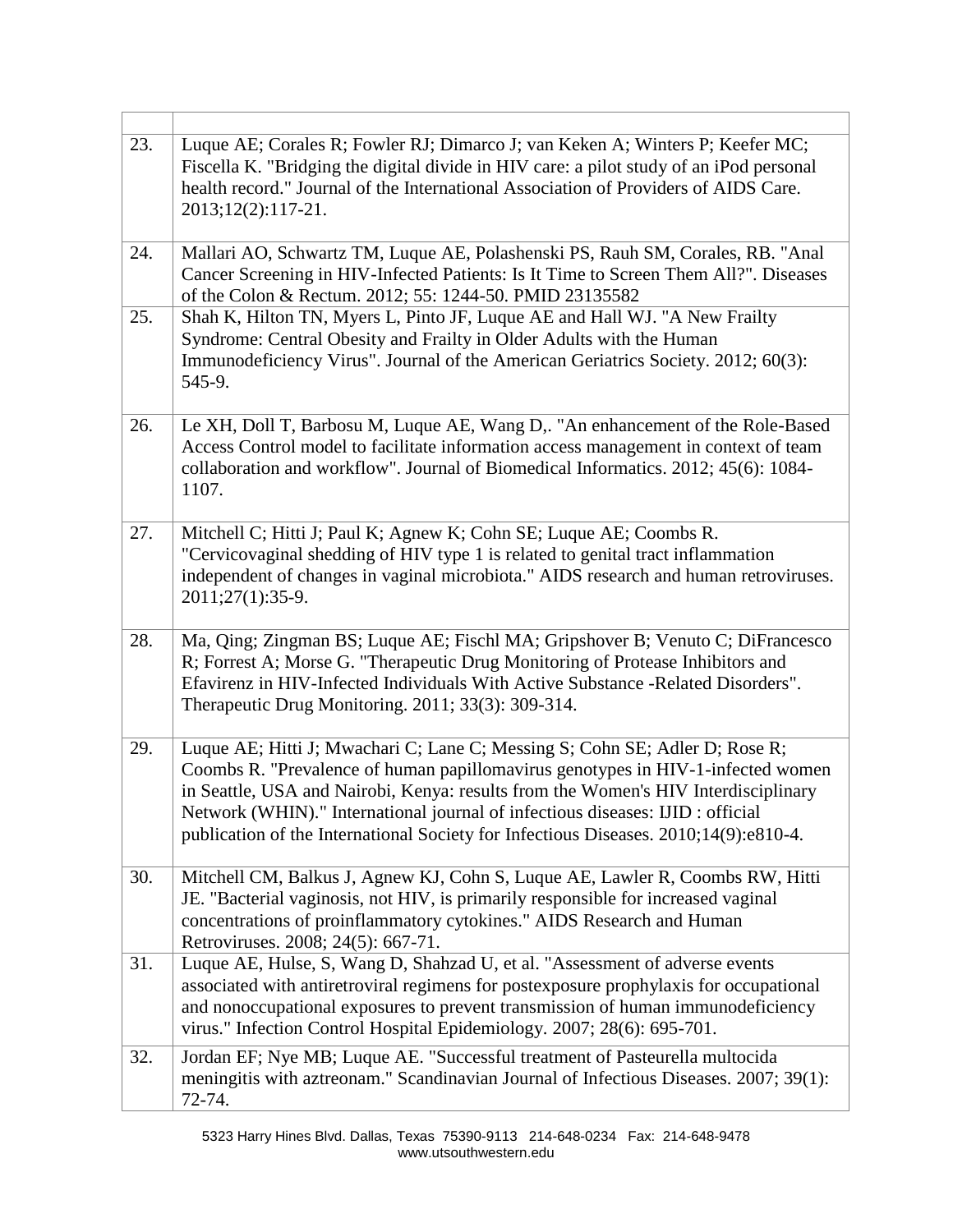| 33. | Luque AE; Jabeen M; Messing S; Lane CA; Demeter LM; Rose RC; Reichman RC.<br>"Prevalence of human papillomavirus genotypes and related abnormalities of cervical<br>cytological results among HIV-1-infected women in Rochester, New York." The<br>Journal of infectious diseases. 2006;194(4):428-34.                                                              |
|-----|---------------------------------------------------------------------------------------------------------------------------------------------------------------------------------------------------------------------------------------------------------------------------------------------------------------------------------------------------------------------|
| 34. | Dicenzo R, Luque AE, Larppanichpoonphol P, and Reichman R. "Association of total<br>bilirubin with indinavir and lopinavir plasma concentrations in HIV-infected patients<br>receiving three different double-boosted dosing regimens." The Journal of<br>Antimicrobial Chemotherapy. 2006; 58(2): 393-400.                                                         |
| 35. | Weinberg GA, Luque AE, Brown ST. "Nonoccupational HIV Postexposure<br>Prophylaxis". JAMA: the journal of the American Medical Association. 2005; 294(13):<br>1615.                                                                                                                                                                                                  |
| 36. | Miller MW; Luque AE; Battaglia LF; Mazza S; Everbach EC. "Biological and<br>environmental factors affecting ultrasound-induced hemolysis in vitro: 1. HIV<br>macrocytosis (cell size)." Ultrasound in medicine & biology. 2003;29(1):77-91.                                                                                                                         |
| 37. | Ojukwu IC; Newton DW; Luque AE; Kotb MY; Menegus M. "Invasive Group C<br>Streptococcus infection associated with rhabdomyolysis and disseminated intravascular<br>coagulation in a previously healthy adult." Scandinavian journal of infectious diseases.<br>2001;33(3):227-9.                                                                                     |
| 38. | Evans TG; Kallas EG; Luque AE; Menegus M; McNair C; Looney RJ. "Expansion of<br>the CD57 subset of CD8 T cells in HIV-1 infection is related to CMV serostatus."<br>AIDS. 1999;13(9):1139-41.                                                                                                                                                                       |
| 39. | Luque AE; Demeter LM; Reichman RC. "Association of human papillomavirus<br>infection and disease with magnitude of human immunodeficiency virus type 1 (HIV-1)<br>RNA plasma level among women with HIV-1 infection." The Journal of infectious<br>diseases. 1999;179(6):1405-9.                                                                                    |
| 40. | Wurapa AK; Luque AE; Menegus MA. "Oral hairy leukoplakia: a manifestation of<br>primary infection with Epstein-Barr virus?" Scandinavian journal of infectious diseases.<br>1999;31(5):505-6.                                                                                                                                                                       |
| 41. | Luque AE; Kaminski D; Reichman R; Hardy D. "Mycobacterium szulgai osteomyelitis<br>in an AIDS patient." Scandinavian journal of infectious diseases. 1998;30(1):88-91.                                                                                                                                                                                              |
| 42. | Amin AR; Robinson MR; Smith DD; Swenson CF; Luque AE. "Trifluorothymidine<br>0.5% ointment in the treatment of aciclovir-resistant mucocutaneous herpes simplex in<br>AIDS." AIDS. 1996;10(9):1051-3.                                                                                                                                                               |
| 43. | Sukerman E, Corrochano de Mago A, Ettedgui G, Mago H, Luque AE, et al.<br>"Coagulación Intravascular Diseminada como Complicación de Hígado Graso agudo<br>del Embarazo. (Disseminated intravascular coagulation as a complication of acute fatty<br>liver of pregnancy)." Rev. de Obst y Ginecología de Venezuela. 1977; XXXVII(4):<br>473-477.                    |
| 44. | Sukerman E, Corrochano de Mago A, Ettedgui G, Mago H, Luque AE, et al. "Dos<br>casos de Hígado Graso Agudo del Embarazo con Supervivencia Materna. Primeros<br>casos en Venezuela. (Two cases of Acute Fatty Liver of Pregnancy with Maternal<br>Survival. First cases in Venezuela)." Revista Venezolana de Obstetricia y Ginecología.<br>1976; XXXVI(4): 655-670. |

Ī.

 $\Gamma$ 

Τ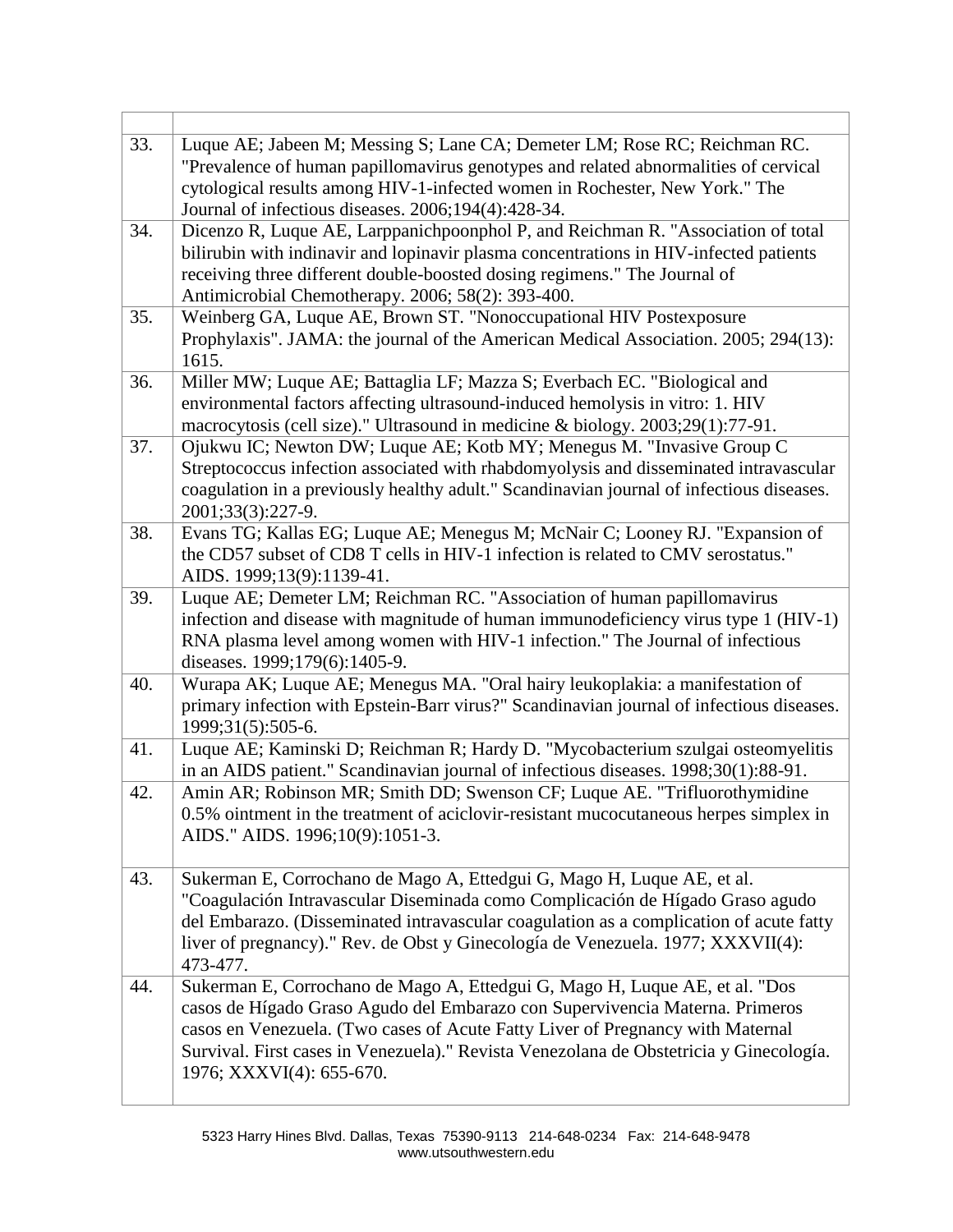### Reviews, Chapters, Monographs and Editorials

| <u>.</u> |  |
|----------|--|
| ັ        |  |

### Books/Textbooks

| Luque A, Cohn S, Weinberg G and Mariuz P. "Antiretroviral Therapy: Therapeutic          |
|-----------------------------------------------------------------------------------------|
| agents, dosing, pharmacokinetics, and their use". Reese and Betts' a Practical Approach |
| to Infectious Diseases. Betts RF, Chapman SW and Penn RL. Philadelphia, PA:             |
| Lippincott Williams & Wilkins, 2003. 719-781.                                           |
|                                                                                         |

### Case Reports

| --  |  |
|-----|--|
| ، ب |  |
|     |  |

### Letters to the Editor

| Weinberg GA, Luque AE, Brown ST. Members of the Steering Committee, NYS             |
|-------------------------------------------------------------------------------------|
| Department of Health AIDS Institute. Nonoccupational HIV postex posure prophylaxis. |
| JAMA; 294(13):1615; author reply 1615-6.   10/05/2005                               |
|                                                                                     |

### Proceedings of Meetings

# Clinical Practice Guidelines

### **Non-peer reviewed scientific or medical publications/materials in print or other media**

| <u>.</u> |  |
|----------|--|
| <u>.</u> |  |
| . .      |  |
| ັ        |  |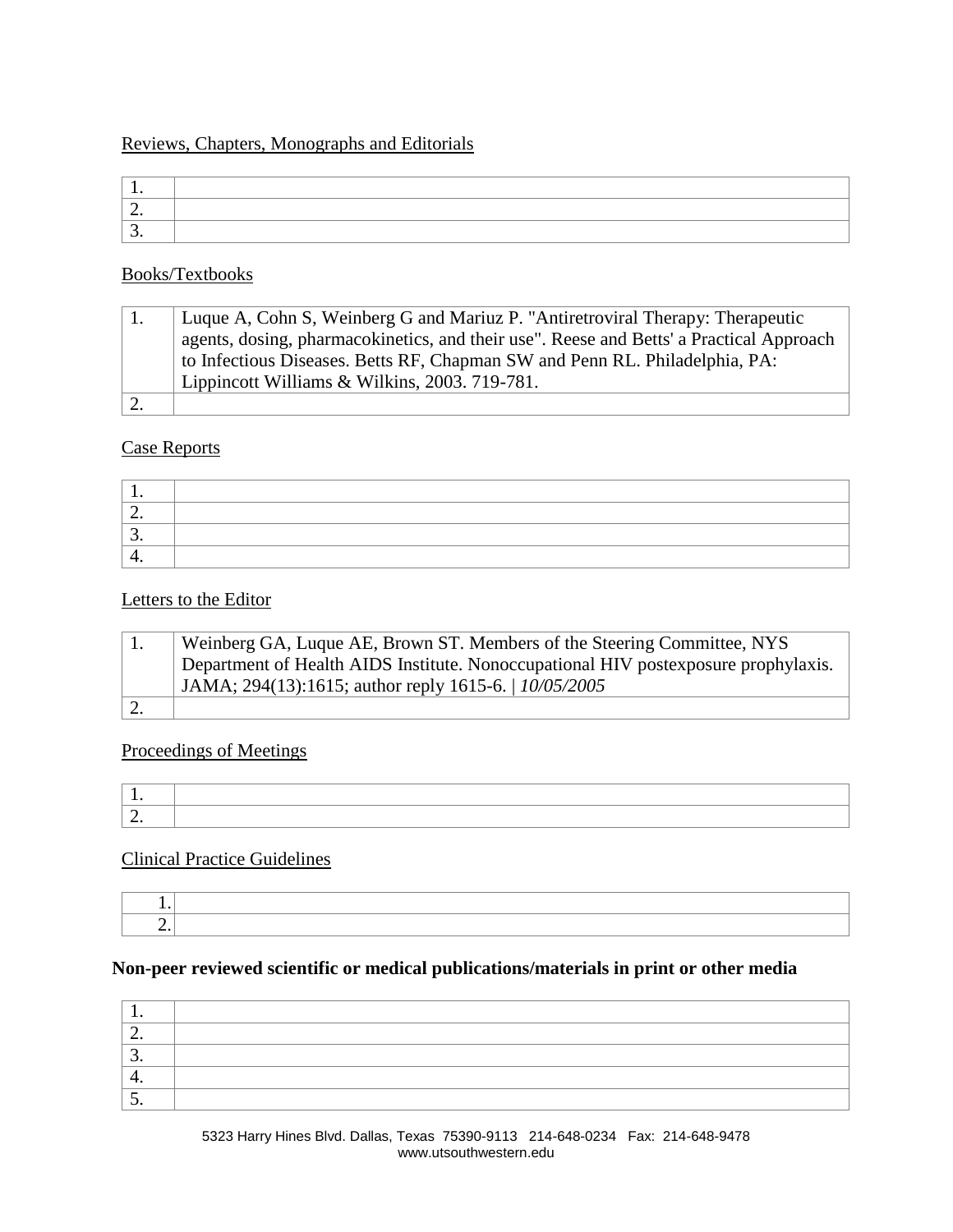### **CONTRIBUTIONS**

#### **EDUCATIONAL**

HIV Miniresidents: Coordinator and preceptor for the HIV Miniresidency. A HRSA funded program to provide intense training to clinicians. Organize and provide lectures 4-8/year. Supervise miniresidents in clinic. Review case write-ups from miniresidency participants | *1993 - Present* 

Nurse Practitioners/Physician's Assistants: Precept Nurse Practitioners/Physician's Assistants providing HIV care in the SMH AIDS Center 1.) Jane Sassone, NP 1994 - 2002; 2.) Ann Scherberger, NP 1996 -1998; 3.) MaryAnn Pugliese, NP 1998 - 2001 and 2005 - present; 4.) Eileen Lumb, NP 2002 - 2007; 5.) Susan Hulse, PA 2004- present; 6.) Ann Weisbeck, NP 2008 - 2014; 7.) Barbara James, NP 2014 - 2015 8.) Kelly Steinkirchner, NP 2015-present | *Present* 

Thesis Dissertation Committees -Ryan Connor-PhD candidate Microbiology and Immunology-Dissertation Proposal "Platelet Mediated Monocyte Maturation in HIV-1 Infected Individuals" Anticipated thesis defense December 2016. -Heather Elder, MPH -Doctoral candidate, Department of Public Health Sciences-Division of Epidemiology. Dissertation Proposal "An Investigation of HIV Treatments and BMI on HIV-Infected Patient's Cardio-Metabolic Profiles and Quality of Life". September 25, 2014. -Alexandra Peck-Masters in Microbiology and Immunology-Dissertation Proposal "Effect of Ribavirin on HCV replication" June 20, 2014.

#### **PROFESSIONAL**

NCQA certification of the UR AIDS Center as Patient-Centered Medical Home-2013 **OTHER** 

Expanded Access Programs for Sustiva (Dupont-Merck), Abacavir (Glaxo Welcome), Adefovir (Gilead), ABT 378 (Abbott) and Tenofovir (Gilead).

### **STUDENTS**

### **POST-DOCTORAL TRAINEES AND FELLOWS**

Mentor and Preceptor for Nicholas Rango HIV Scholar: Supervise HIV Scholar providing HIV care at the SMH AIDS Center. Evaluate and report on their performance quarterly to the NYS Department of Health AIDS Institute. Supervise and mentor Scholar in the planning and completion of the Independent

Project. Participate in recruitment of the Nicholas Rango Scholars. Member of the Advisory Board for the NYS Department of Health AIDS Institute Nicholas Rango Scholars Program. Guest lecturer for the Core curriculum of the program. 1.) Deborah Frank, NP 7/97-6/99; 2.) Anson Wurapa, MD 7/99-6/01; 3.) Garry Jean-Louis, MD 7/01-6/03; 4.) Theresa Schwartz, NP 7/03-6/05; 5.) Rahel Teklehaimanot 12/05-7/07; 6.) Nebu Alexander 7/07-6/09; 7.) Madonna Biritwum 7/09-9/10 | *July 1997 - September 2010*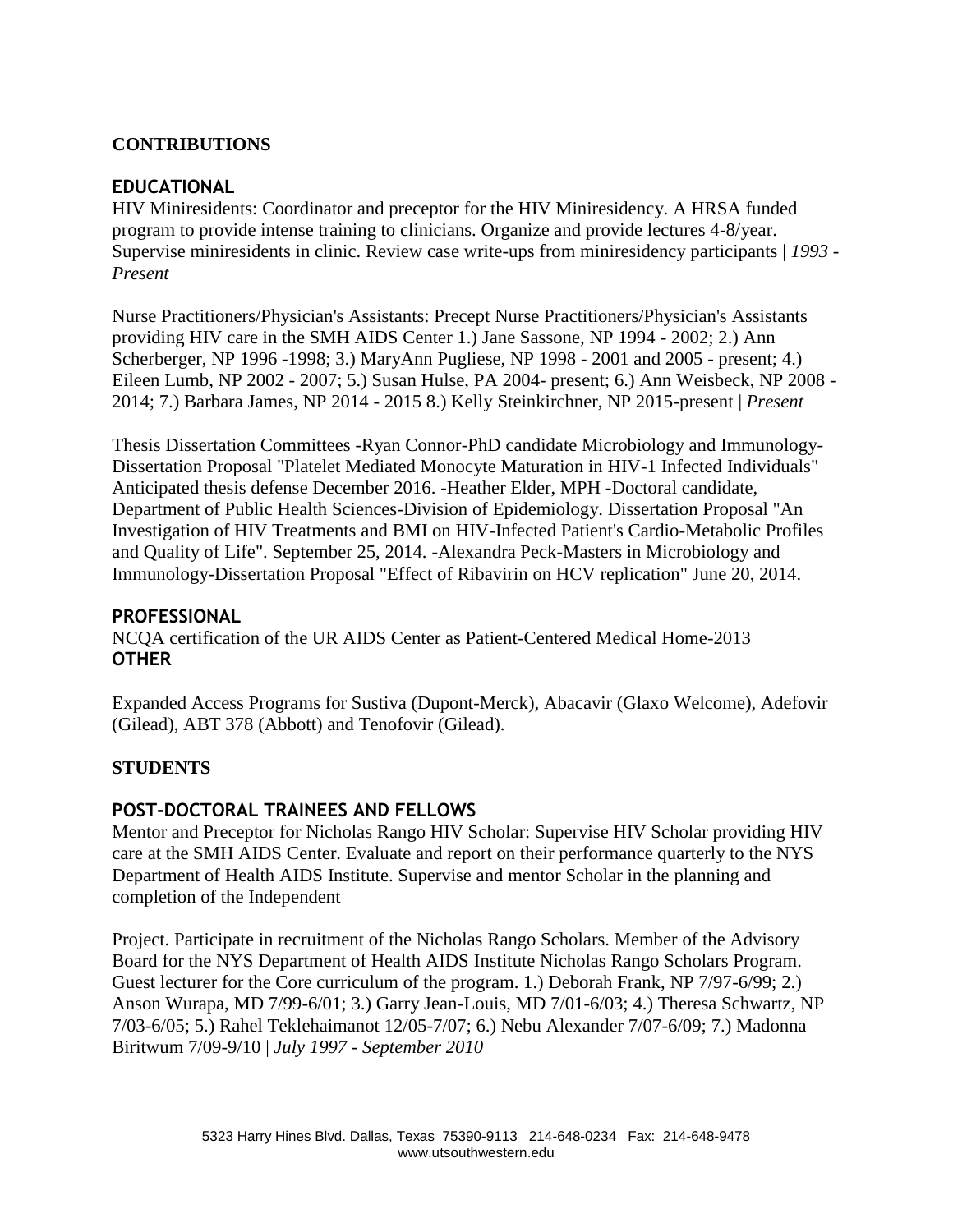Medical Residents: Work with medical residents on the general ID and HIV inpatient service at Strong Memorial Hospital and Highland Hospital inpatient services. Participate in the medical residency recruitment process. | *1993 - 2016*

Infectious Diseases Post-Doctoral Fellows UofR: a.) Work with Infectious Diseases fellows in the Infectious Diseases Clinic on a rotating basis four 6-hour sessions/year, 1993-present. Participate in case selection for the weekly Infectious Diseases Clinical Conference. b.) Supervise and coordinate ID fellows' activities during inpatient rotation 12 weeks/year, 1995- 2016. c.) Precept fellows in the SMH AIDS Center providing HIV care 8 hours/week, 1993-2016 d.) Collaborate with fellows on clinical projects and case reviews. Participate in the fellowship recruitment activities, including interviews with potential candidates. e.) Participate in Infectious Diseases Clinical Conferences, Infectious Diseases Textbook Review Sessions, 2-3 sessions/year, Infectious Diseases Journal club weekly, 1991-2016. f.) Infectious Diseases Board Review approximately 4 hours/year, 1997-2016. | *1991 – 2016*

Infectious Diseases Post-Doctoral Fellows UTSW: a) Precept Infectious Diseases fellows weekly in the outpatient HIV Clinic (Amelia Court Clinic); review cases, discuss diagnostic work-plan and management and attest clinical notes | *June 2016- present* b) Precept and evaluate ID fellows activities during inpatient rotations | *June 2016-present* c) Participate in the ID fellowship recruitment activities including interviewing potential candidates | *June 2016-present*

# **OTHER**

Co-mentor to Dr. Arti Barnes, MD, MPH. Associate Professor of Medicine, Division of Infectious Diseases UTSW. Dallas, TX | *June 2016- Present*

Co-mentor to Dr Krupa Shah, a Junior Attending in the Division of Geriatrics who has been awarded a K23 Award to study Frailty in HIV-infected Subjects. | *April 2009 – 2016*

Co-mentor to Heather Elder, MPH. PhD Student Department of Public Health Sciences School of Medicine and Dentistry, University of Rochester. Rochester, New York thesis An Investigation of HIV Treatments and Body Mass Index (BMI) on HIV-Infected Patient's Cardio-Metabolic Profiles and Quality of Life. | *2015- 2016*

Medical Students: a. Supervise medical students at Amelia Court Clinic/Parkland inpatient HIV Program/UTSW during HIV rotation | *June 2017-present* Medical Students: a.) Supervise medical students in the AIDS Center during their HIV Medicine elective. b.) Participate in General Medicine Clerkship. Guest lecturer for the Infectious Disease section of the course Disease Processes and Therapeutics. Yearly one-hour lecture on Opportunistic Infections in HIV/AIDS providing up-to-date information on the topic. c.) Mentor for students opting for International Medicine Awards from the University of Rochester Center for Advocacy, Community Health, Education and Diversity. Includes in-detail review of the student's proposed project, feedback on design and analysis, providing recommendation letters. 1.) Jacquia Fenderson, Sara Williford, and Jacqueline Zayas on their project: "A Comparative Analysis of Behavioral Risk Factors Associated with HIV/AIDS Among Different Populations in the Dominican Republic", International Medicine Awards, 2004-2005. 2.) Sharayne Mark, Pedro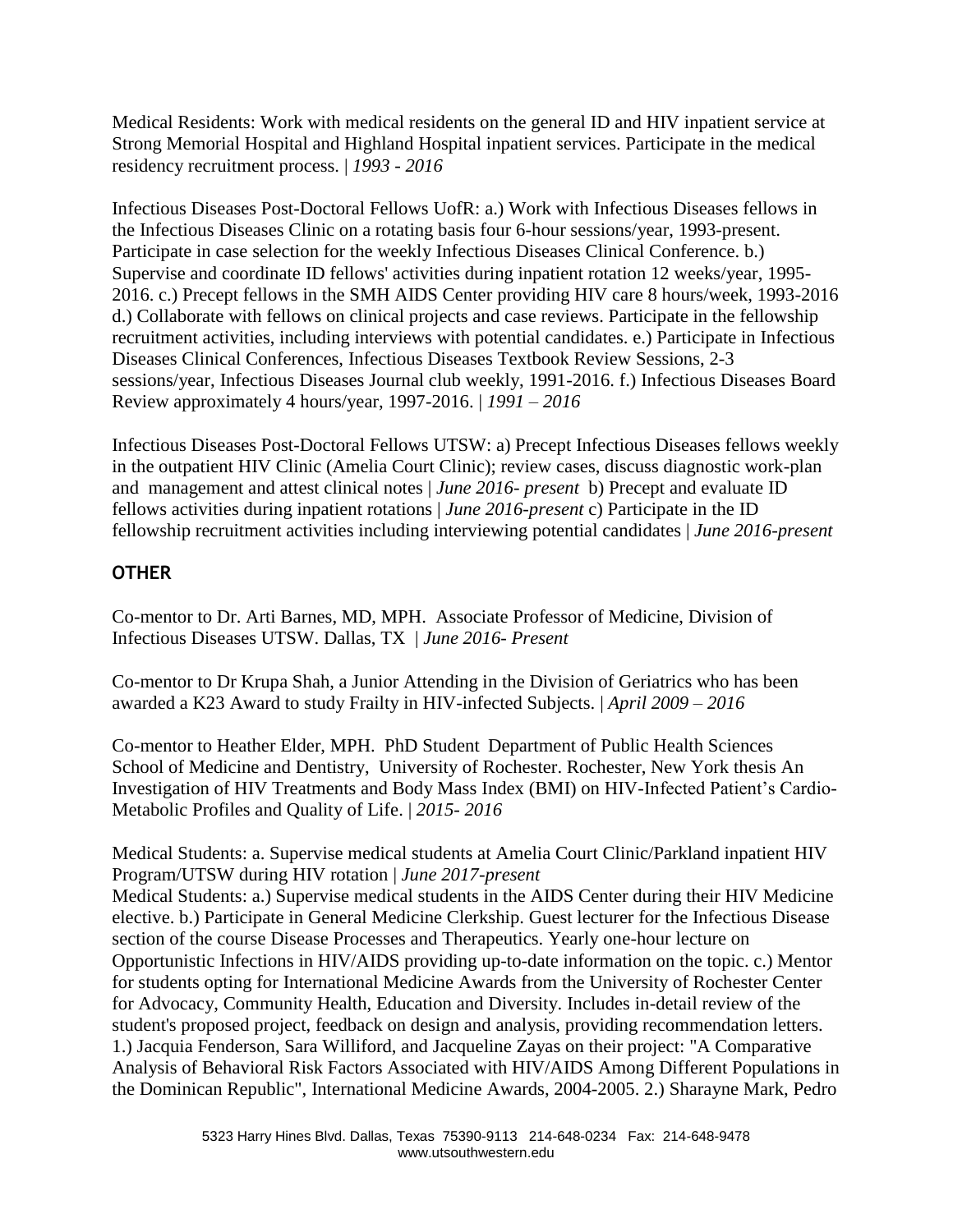Calderon-Artero, Calla Brown and Esther Bauscher, "Reluctance to Seek HIV/AIDS Testing in High-Risk Women of the Dominican Republic", International Medicine Awards, January 2007- July 2007. 3.) Sara Notter and Daniel Koch, "Factors Influencing Adherence to Treatment and Barriers to Care for HIV-Positive Individuals in Santiago, Dominican Republic", International Medicine Awards, January 2007-July 2007. 4.) Chelsea McGuire, "Fighting HIV in the Dominican Batey: An Opportunity for Community-Directed Change", Dominican Republic, Fulbright Program - Grantee, 2009. 5.) Chelsea McGuire, "Fighting HIV in the Dominican Batey: An Opportunity for Community-Directed Change", Samuel Huntington Public Service Award, 2009. | *2004 – 2009*

### **COURSES**

### **TAUGHT**

Infectious Diseases Fellows Seminar: 1. HIV Pathogenesis and Acute HIV Infection 2. Initial Work-up of the HIV infected patient 3. Antiretroviral therapy for the treatment naive individual and Adverse events of ARV medications | *October 2005 - Present*  Disease Processes and Therapeutics: 1. Lecture on Opportunistic Infections in HIV/AIDS 2. Lab | *March 2005 - March 2006*  MED 662 - HIV Outpatient Care | *1999 – 2008*

### **PRESENTATIONS**

Frailty in HIV- UTSW Internal Medicine ID Weekly Didactic | *June 21, 2017*

HIV and HPV. HIV Tuesday Morning Discussion Series-Sponsored by SouthCentral AETC| *January 31, 2017*

The Evolution of HIV Testing. HIV Tuesday Morning Discussion Series-Sponsored by SouthCentral AETC | *September 6, 2016*

Controversies in HIV Care. Invited speaker UTSW |*September 15, 2015*

HIV and Hepatitis C, Monroe Community College, Rochester, NY | *12/03/2014* 

Oral Health and HIV, Monroe Community College, Rochester, NY | *12/03/2014* 

HIV and Hearing, Infectious Diseases Division's Research Seminar, University of Rochester Medical Center, Rochester, NY | *02/05/2013*

Breakfast Club "HIV and Aging"- Invited Presentation at Albany Medical College, Albany, NY | *12/02/2010* 

HIV and Aging, Finger Lakes Geriatric Education Center of Upstate New York and the Geriatric/Aging Division of the University of Rochester Medical Center, Community-Wide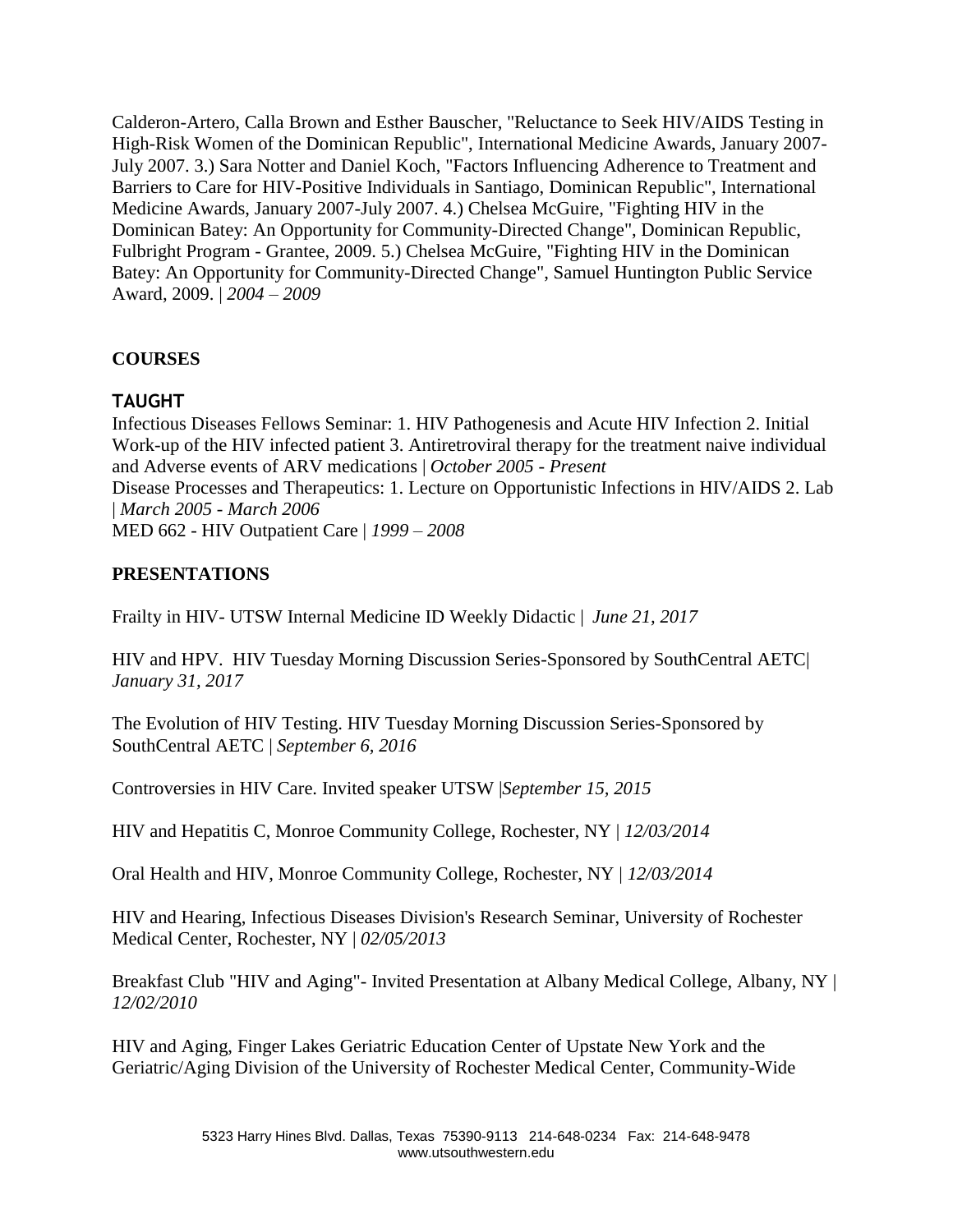Geriatric Medicine Grand Rounds at Monroe Community Hospital, Presented with Dr. Krupa Shah from the Division of Geriatrics, Rochester, NY | *09/29/2010* 

HIV and Oral Health, Daisy Marquee Jones Foundation Outreach Dental Center, Continuing Dental Education Activity, Rochester, NY | *04/05/2010*

HIV Pathogenesis, New York and New Jersey AIDS Education and Training Center (AETC), HIV Miniresidency, Rochester NY | *01/29/2010* 

New York and New Jersey AIDS Education and Training Center (AETC)-HIV Miniresidency " Antiretroviral Update" Rochester NY | *01/29/2010* 

HIV/AIDS Update, Continuing Dental Education Activity at the Eastman Dental Center, Rochester, NY | *11/04/2009* 

HIV Update. Rochester Psychiatric Center, Rochester, NY. | *11/18/2008* 

Infecciones Oportunistas del Sistema Nervioso Central (Opportunistic Infections of the Central Nervous System) II Congreso. VII Jornadas Nacionales de Neurología Tropical y Neuroinfección. I Congreso Latinoamericano- Maracay Edo. Aragua, Venezuela | *10/23/2008 - 10/25/2008*

Nuevos Avances en Patogenia y Tratamiento de VIH/SIDA. (New Advances in Pathogenesis and Treatment of HIV/AIDS) II Congreso. VII Jornadas Nacionales de Neurología Tropical y Neuroinfección. I Congreso Latinoamericano- Maracay Edo. Aragua, Venezuela | *10/23/2008 - 10/25/2008* 

Luque AE, Hitti J, Mwachari C, et al. Prevalence of HPV Genotypes in HIV-1 Infected Women from Seattle, WA and Nairobi, Kenya. Oral presentation at XVII International AIDS Conference. Mexico City, Mexico | *08/03/2008 - 08/08/2008* 

Luque AE and Fish D. HIV Resistance, HIV Tropism Assay and New Agents for Salvage Therapy. Workshop at the 18th Annual HIV/AIDS Clinical Conference, Rochester, NY | *05/16/2008* 

HIV Issues in Latinos. Latino Health Care Symposium: Changing Attitudes, Changing Practice, Rochester, NY. | *01/17/2008* 

HIV Post-Exposure Prophylaxis. Veterans Administration. Bath VA. Bath, NY. | *11/30/2007* 

Strategies for Initial Therapy for the HIV-infected Patient. National Satellite Broadcast Sponsored by Albany Medical College and the NYS Department of Corrections. Albany, NY. | *10/03/2007* 

Antiretroviral Therapy 2007. Plenary talk at the 17th Annual HIV/AIDS Clinical Conference. Rochester, NY. | *05/18/2007*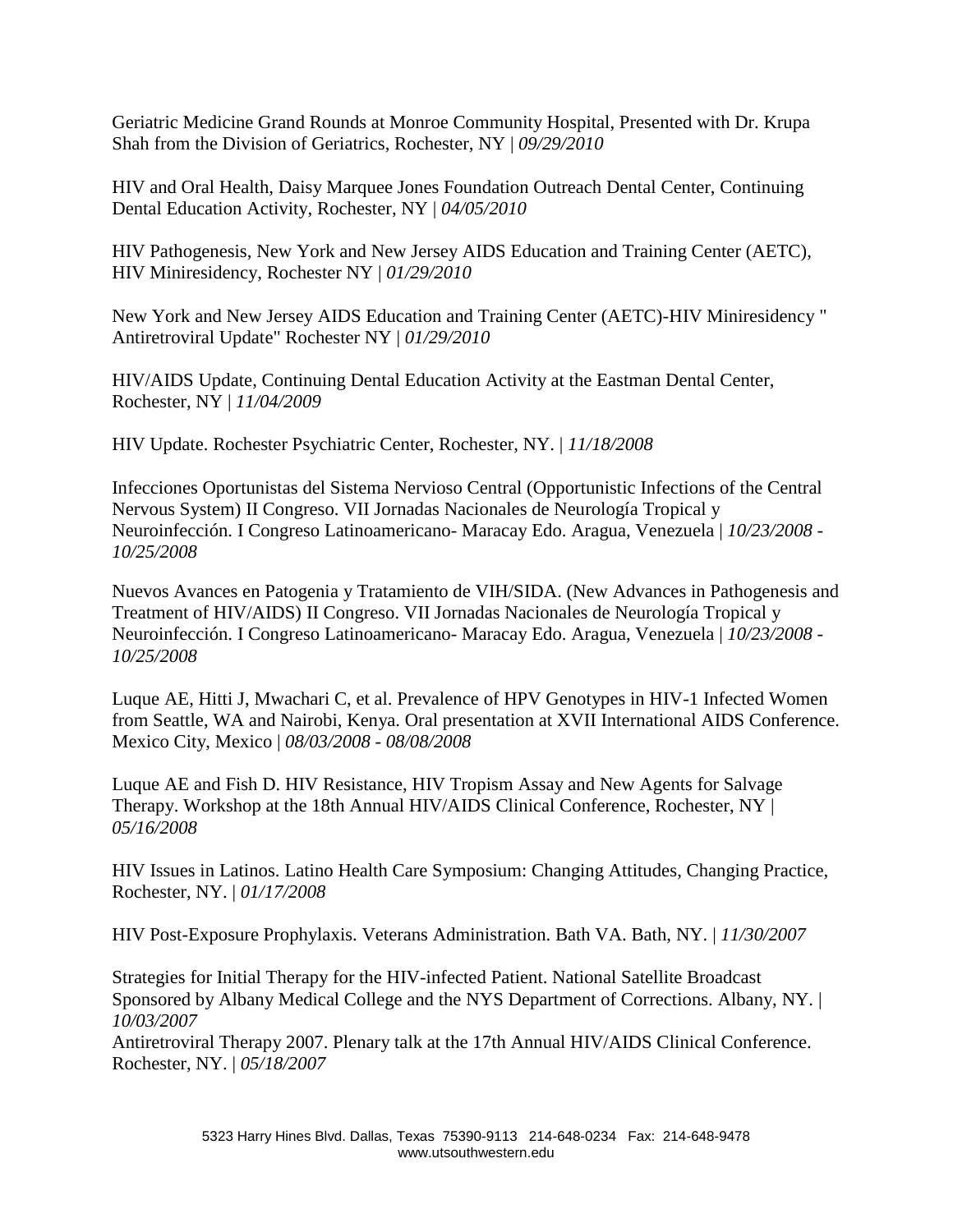HIV Mortality in the Finger Lakes Region. Plenary talk at the 17th Annual HIV/AIDS Clinical Conference. Rochester, NY. | *05/18/2007* 

HIV Treatment Adherence. NY/NJ AIDS Education & Training Center Program. Geneva, NY. | *03/07/2007*

HIV and Depression. Community Advisory Board (CAB) Retreat. Rochester, NY. | *02/24/2007* 

The Role of the Primary Care Clinician in HIV/AIDS Care. Anthony Jordan Health Center. Rochester, NY. | *02/13/2007* 

The Role of the Primary Care Clinician in HIV/AIDS Care. Bath VA Medical Center. Bath, NY. | *12/01/2006* 

Case Discussion through Telemedicine with Ivy Clinic at Arnot Ogden Medical Center. Elmira, NY. | *10/24/2006* 

The Role of the Primary Care Clinician in HIV/AIDS Care. Rochester Psychiatric Center. Rochester, NY | *10/11/2006* 

Initial Management of HIV. Resistance Testing and Therapeutic Drug Monitoring. Anthony Jordan Health Center, Rochester, NY. | *07/11/2006* 

Luque AE, Demeter L and Fine S. HIV Resistance Testing. Workshop at the 16th Annual HIV/AIDS Clinical Conference. Rochester, NY. | *05/19/2006* 

HIV Post Exposure Prophylaxis. Grand Rounds at Rochester General Hospital. Rochester, NY. | *01/05/2006* 

HAART. Anthony Jordan Health Center. Rochester, NY. | *06/29/2005* 

HIV Testing Procedures and Initial Management of HIV Infection. Geneva Community Health. Geneva, NY. | *06/22/2005* 

Antiretroviral Medications and their Interactions. Program for Pharmacists. Rochester, NY. | *06/01/2005* 

Current HIV Epidemiology and HAART. Westside Health Services, Inc. Rochester, NY. | *05/20/2005* 

Luque AE, Demeter L, Hay C. HIV Resistance Testing, Case Presentation. Workshop at the 15th Annual HIV/AIDS Clinical Conference. Rochester, NY. | *05/06/2005*

The Role of the Primary Care Clinician in HIV Care. Veterans Administration. Bath, NY. | *03/10/2005*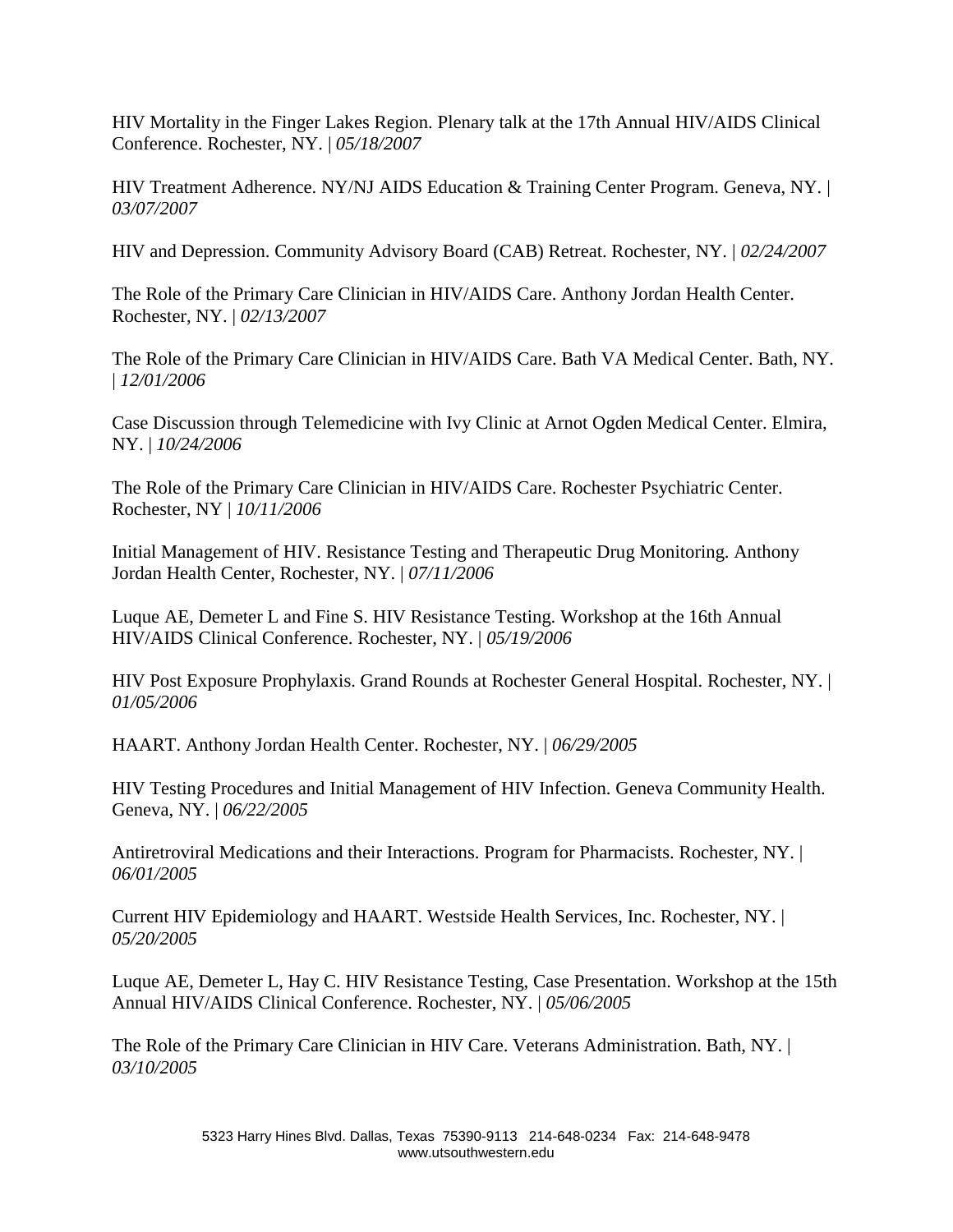Update on the Treatment of HIV. Rochester Outpatient Clinic Canandaigua VA Medical Center. Canandaigua, NY. | *01/21/2005*  HIV Post Exposure Prophylaxis (Occupational and Non-Occupational). Rochester Psychiatric Center. Rochester, NY. | *01/12/2005*

The Role of the Primary Care Provider in HIV Care. Westside Health Services. Rochester, NY. | *12/17/2004* 

HIV Post Exposure Prophylaxis. Westside Health Services. Rochester, NY | *11/05/2004* 

New Treatments for HIV and Superinfection. Anthony Jordan Health Center. Rochester, NY. | *10/12/2004* 

HIV Pathogenesis and Superinfection. New York and Pennsylvania HIV Conference. Chautauqua, NY. | *October 2004*

HIV/AIDS Prevention and Treatment. Latino Health Care Symposium. Rochester, NY. | *09/23/2004* 

HIV and Obstetrics. Anthony Jordan Health Center. Rochester, NY. | *08/17/2004* 

HIV Non-Occupational Post-Exposure Prophylaxis. NYU Medical Center. New York, NY. | *06/25/2004* 

HIV 101. Anthony Jordan Health Center. Rochester, NY. | *06/08/2004* 

HIV and Reproductive Health Issues. 14th Annual HIV/AIDS Clinical Conference. Rochester, NY. | *05/21/2004* 

Luque AE, Demeter LM, Fine S. Clinical Implications of Antiretroviral Resistance. Case Presentation. 14th Annual HIV/AIDS Clinical Conference. Rochester, NY. | *05/21/2004* 

HIV Update. Pharmacotherapy Update Conference. SUNY Syracuse. Syracuse, NY. | *03/20/2004*

HIV Post-Exposure Prophylaxis. Updated Department of Health Guidelines. St. Vincent's Midtown Hospital. New York, NY. | *02/24/2004* 

New Options in HIV Therapy. Sponsored by the NYS Department of Health and NY/NJ AIDS Education and Training Center. Ramada Inn. Geneva, NY. | *June 2003* 

Luque AE, Demeter LM, Corales R. HIV Resistance-Panel Discussion. 13th Annual HIV/AIDS Clinical Conference. Rochester, NY. | *05/16/2003* 

Current Issues and Controversies in HIV/AIDS. Arnot Ogden Medical Center. Elmira, NY. | *March 2003*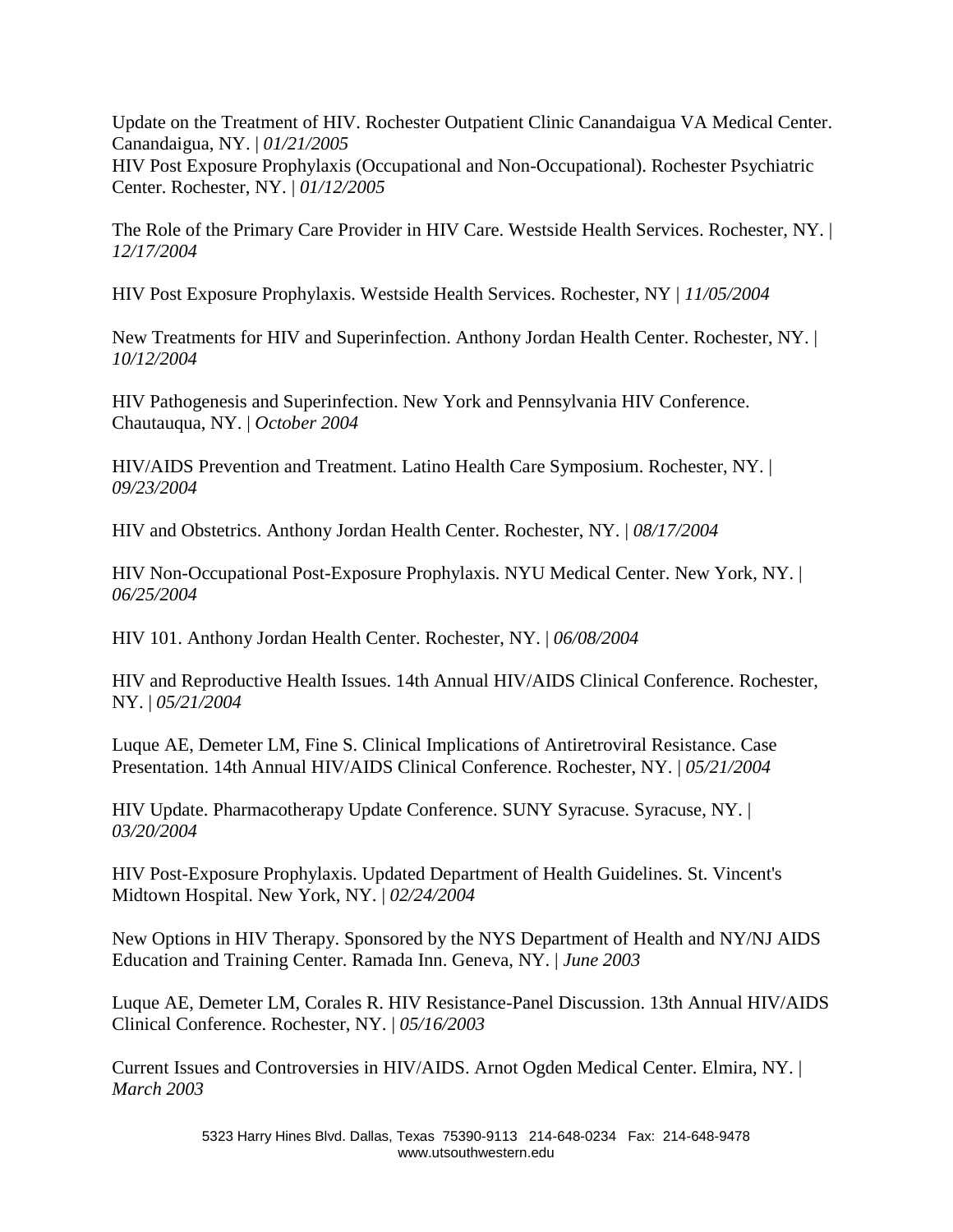HIV Update for Primary Care Clinicians. Wayne County Rochester Area Task Force in AIDS. Nicholas Noyes Memorial Hospital. Dansville, NY. | *November 2002* 

Update on HIV/AIDS Treatment in Primary Care Settings. Canandaigua Veterans Hospital. Canandaigua, NY. | *September 2002* 

Hepatitis C and Tuberculosis in HIV. Westside Health Services. Rochester, NY. | *June 2002*  Luque AE, Mariuz P, Corales R. HIV Clinical Cases-Panel Discussion. 12th Annual HIV/AIDS Clinical Conference. Rochester, NY. | *05/22/2002* 

Opportunistic Infections in the HAART Era. Anthony Jordan Health Center. Rochester, NY. | *October 2001* 

The Future of HIV Management. New York and Pennsylvania HIV Conference. Chautauqua, NY. | *October 2001*

Strategies to Promote HIV Testing and Adherence to ARV among Spanish-speaking Inmates. Rome, NY. | *September 2001* 

Strategies to Promote HIV Testing and Adherence to ARV among Spanish-speaking Inmates. Buffalo, NY. | *July 2001* 

Providing Care for HIV-infected Women. AIDS Education and Training Center. New York, NY. | *June 2001* 

Intervention and Identification. Pitfalls of HIV Testing. Acute HIV Infection and Resistance Testing. Westside Health Services. Rochester, NY. | *May 2001* 

HIV in Women. 11th Annual HIV and the Primary Care Clinician Conference. Rochester, NY. | *April 2001* 

Luque AE. Work-up of the Newly Diagnosed Individual. Albany Medical College and NYS Department of Corrections-Nationwide broadcast. | *January 2001* 

HIV/AIDS Twenty Years Later. Binghamton, NY. | *2001* 

HIV Care for Incarcerated Women. SUNY Downstate, New York, NY. | *September 1999* 

Update in HIV Treatment. Canandaigua Veterans Hospital. Canandaigua, NY. | *April 1999* 

HIV in Women. Clifton Springs, NY. | *June 1998* 

HIV in Women. 8th Annual HIV and the Primary Care Clinician Conference. Rochester, NY. | *May 1998*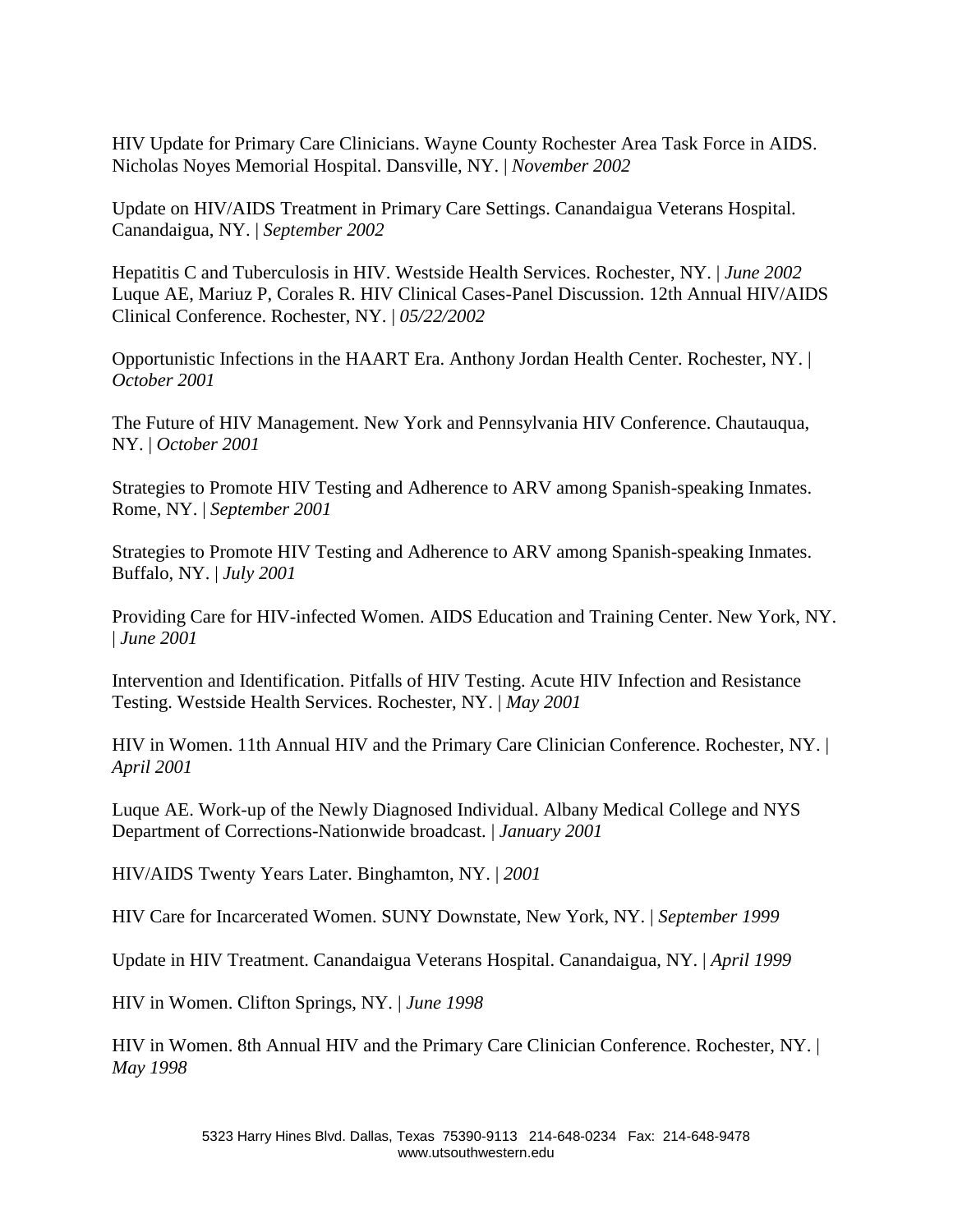The Role of the Primary Care Clinician in HIV Infection. Clifton Spring Hospital. Clifton Spring, NY. | *March 1998* 

Luque AE, Demeter LM and Reichman RC. Prediction of HPV infection and Disease in HIVinfected Women by Magnitude of HIV-1 RNA Plasma Levels. 5th Conference on Retroviruses and Opportunistic Infections. Abstract# 258. Chicago, IL | *02/01/1998 - 02/05/1998* 

Antiretroviral Therapy 1997. Anthony Jordan Health Center. Rochester, NY. | *November 1997* 

The Role of the Primary Care Clinician in HIV Infection. Hammondsport, NY. | *November 1997* Luque AE, Demeter LM and Reichman RC. Plasma RNA levels Predict Cervical Infection with Oncogenic Human Papillomavirus. 37th Interscience Conference on Antimicrobial Agents and Chemotherapy (ICAAC). Toronto, Canada | *10/01/1997*

Therapy for HIV Infection. Rushville Health Center. Rushville, NY. | *August 1997* 

Recent Advances in the Treatment of Patients with HIV Infection. Update for pharmacists. Rochester, NY. | *July 1997* 

CMV and MAC Infections in HIV. 7th Annual HIV and the Primary Care Clinician Conference. Rochester, NY. | *May 1997* 

AIDS in Minorities-Forum. Frederick Douglas Institute for African and African American Studies. Rochester, NY. | *March 1997* 

HIV Update. Nicholas Noyes Memorial Hospital. Dansville, NY. | *March 1997* 

Central Nervous System Infections in HIV Infected Individuals. Congreso Latinoamericano de Microbiología. Caracas, Venezuela | *November 1996* 

Management of Opportunistic Infections. Nicholas Rango Scholars Program. NYS Department of Health AIDS Institute. New York, NY. | *August 1996*

Treatment of Opportunistic Infections. VA Hospital. Canandaigua, NY. | *August 1996* 

Update on Antiretroviral Therapy. VA Hospital. Canandaigua, NY. | *August 1996* 

Prognostic Changes in HIV/AIDS. 6th Annual HIV and the Primary Care Clinician Conference. Rochester, NY. | *May 1996* 

New Developments in Antiretroviral Therapy. Highland Hospital. Rochester, NY. | *October 1995* 

Current Trends in HIV. Internal Medicine Update. Rochester General Hospital, Rochester, NY | *September 1995*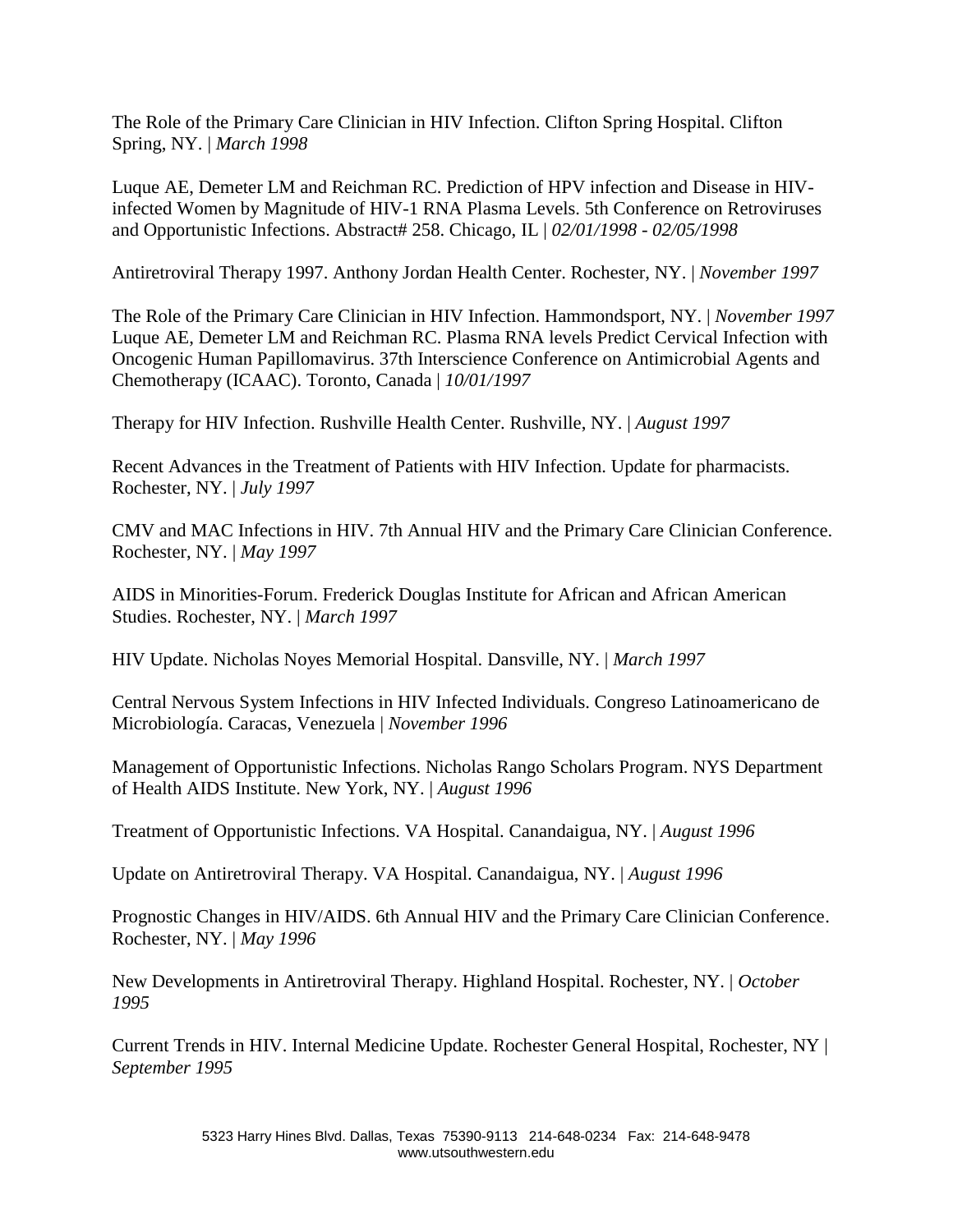HIV Update. Monroe Community Hospital. Rochester, NY. | *June 1995* 

GI Manifestations in HIV. 5th Annual HIV and the Primary Care Clinician Conference. Rochester, NY. | *April 1995* 

Positive and Pregnant. Wouldn't You Rather Know? Community Grand Rounds/OBGYN Ground Rounds. University of Rochester, NY. | *April 1995*

Luque AE, Cohn SE, The Impact of HIV/AIDS on the African American/Latino Community: Medical Perspectives. Third Annual Ray of Hope Conference. Rochester, NY. | *09/30/1994* 

Mycobacterial Disease in HIV Infection. HIV and the Primary Care Provider. Rochester, NY. | *May 1994*  What's new in HIV/AIDS. 4th Annual HIV and the Primary Care Provider Conference. Rochester, NY. | *May 1994* 

AIDS Update. Tompkins Community Hospital Regional Lecture Program. Ithaca, NY. | *March 1994*  AIDS Update and TB Prevention. Noyes Memorial Hospital. Dansville, NY. | *February 1994* 

HIV Update. Geneva General Hospital. Geneva, NY. | *February 1994* 

HIV Update. Olean General Hospital Rounds. Olean, NY. | *October 1993*

### **RESEARCH (NON-GRANT FUNDED)**

Hepatitis B viremia in HIV-infected patients | *2005 - 2008* 

Mortality in individuals with HIV/AIDS in the Finger Lakes region | *2004 - 2007* 

Assessment of adverse events associated with antiretroviral regimens for post exposure prophylaxis for occupational and non-occupational exposures to prevent transmission of human immunodeficiency virus. Infect Control Hosp Epidemiol. 2007; 28(6):695-701 | *January 2001 - June 2007*

### **MISC. PUBLICATIONS**

Luque, AE. Discontinuing Prophylaxis for Opportunistic Infections in the HAART Era. NUMEDX. | *2002*

Luque AE. Parasitic Infections in HIV in Criteria for the Medical Care of Adults with HIV Infection. NYS Department of Health AIDS Institute. | *1998*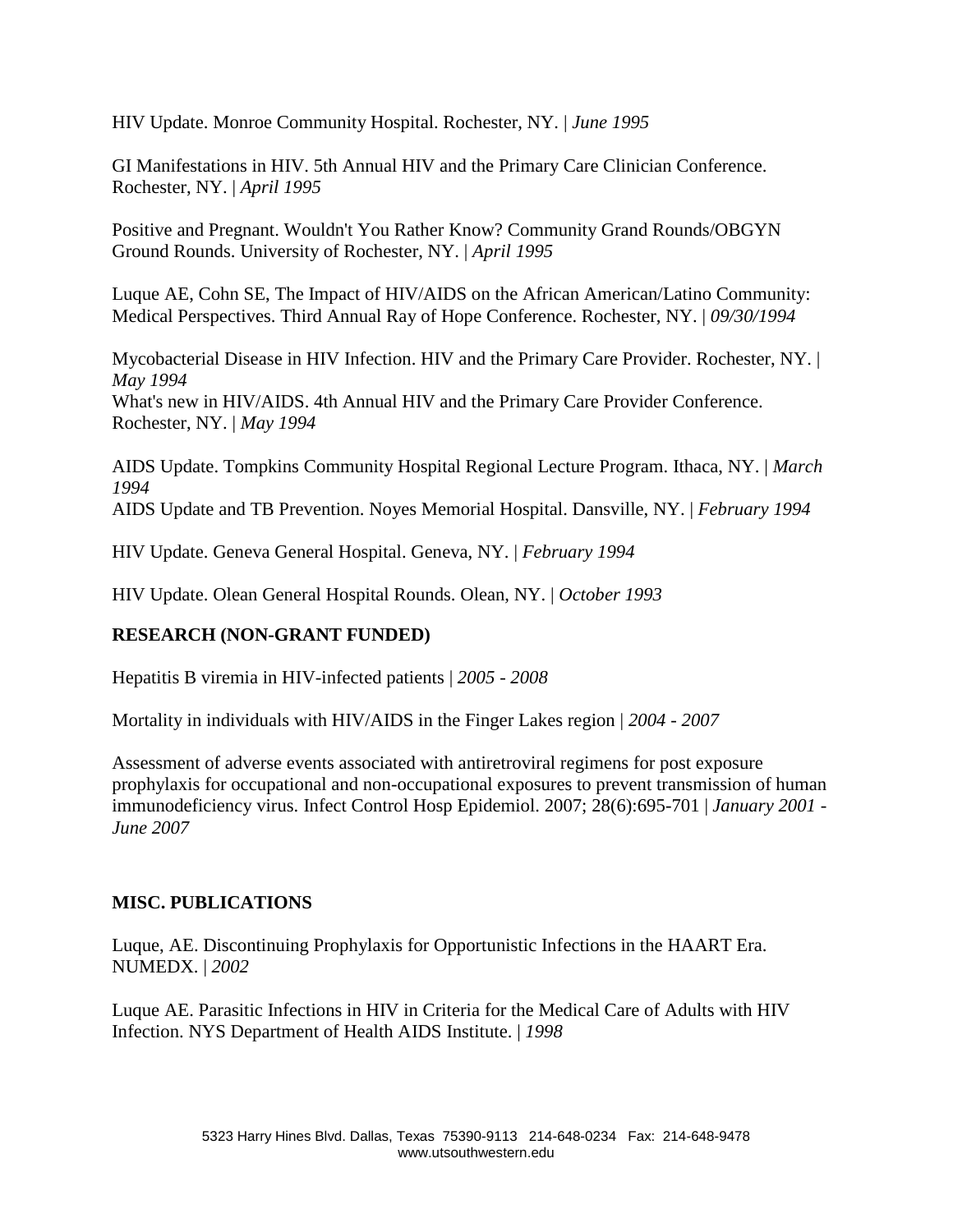Luque, AE (with all other members of the Medical Care Criteria Committee of the AIDS Institute). HIV Prophylaxis Following Sexual Assault: Guidelines for Adults and Adolescents. NYS Department of Health AIDS Institute. | *1998* 

Luque AE. Tuberculosis y VIH. Presentación de casos. (Tuberculosis and HIV. Case Presentations). Antibióticos e Infección. 2:4 (1994): 51-55 | *1994*

### **ABSTRACTS**

ACTG A5298: A Phase 3 Trial of the Quadrivalent HPV Vaccine in Older HIV+ Adults CROI abstract 161| 02/22/16 – 02/25/16 Boston, Massachusetts

Effect of cART on Functional Connectivity in Cart-Naïve HIV-Infected Individuals. Abstract 392 CROI | 02/22/16 – 02/25/16 Boston, Massachusetts

Development of digital repositories of multimedia learning modules and interactive case simulation tools for a statewide clinical education program. Proc 6th International Workshop on Knowledge Representation for Health-Care (KR4HC-2014). Vienna, Austria. 145-51. | *07/21/2014* 

ACTG Study 5283: Pharmacokinetic Study of Depot Medroxyprogesterone Acetate in HIV-Infected Women on Lopinavir/ritonavir. Poster presentation at the Conference on Retrovirus and Opportunistic Infections. March 3-6 Boston MA, 2014 | *03/03/2014* 

Correlation Analyses on Usage of a Guideline-Driven Interactive Case Simulation Tool and Resource Dissemination Activities; Accepted for abstract; American Medical Informatics Association 2013 Annual Symposium, Washington, DC | *11/16/2013 - 11/20/2013* 

Engaging HIV Healthcare Providers in Online Learning through Interactive Case Simulation Tools, Accepted for abstract; Abstract # A-581-0218-01143. 7th International AIDS Society Conference on HIV Pathogenesis, Treatment and Prevention, Kuala Lumpur, Malaysia. | *06/30/2013 - 07/03/2013* 

The Prognostic Capacity of CD8 T Cell Activation during Effective ART Is Attenuated by Age; CROI 2013; Lok, J; Hunt, P; Collier, A; Benson C; Witt, M; Luque, AE; Deeks, S: and Bosch, R Paper #793, Atlanta, GA. | *03/03/2013 - 03/06/2013* 

Analyses of usage patterns of an interactive case simulation tool and its access contexts a case study of an insomnia screening and treatment module for HIV clinical education. Le XH, Luque A, Wang D. Proc 6th Annual Mid-Atlantic Healthcare Informatics Symposium. | *2013*

Development of Guideline-Driven Mobile Applications for Clinical Education and Decision Support with Customization to Individual Patient Cases. Xuan Hung Le, PhD; Amneris Luque, MD; Dongwen Wang, PhD, Proc AMIA Symposium: 1828, Chicago, IL. | *11/03/2012 - 11/07/2012*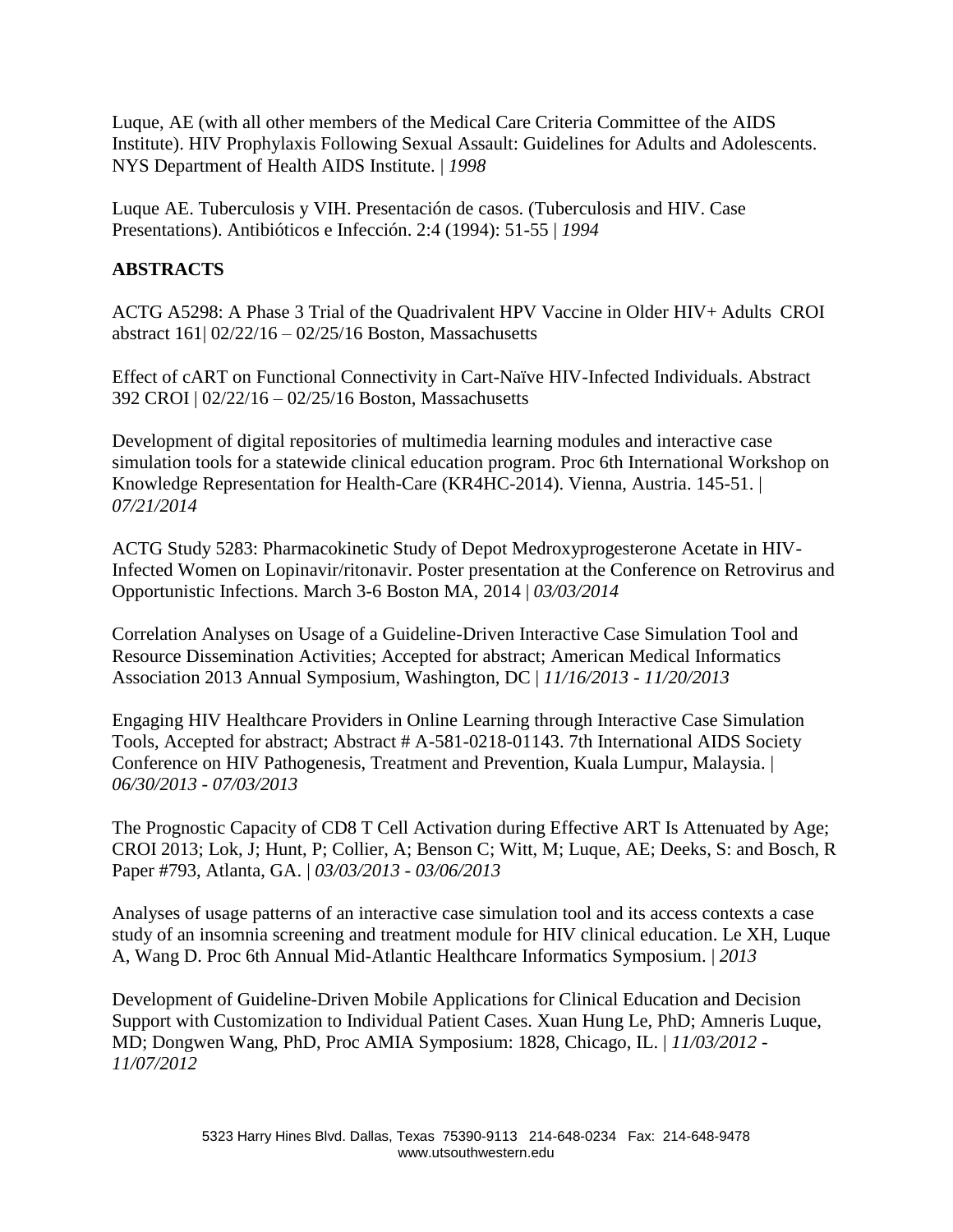Development of Mobile Applications for the New York State HIV Clinical Education Initiative (CEI) Online Education Program, Poster presentation at Medicine 2.0: 5th World Congress on Social Media, Mobile Apps, and Internet/Web 2.0 in Health, Medicine and Biomedical Research at Boston, MA. | *09/15/2012 - 09/16/2012* 

Development of an Online Clinical Education Program for New York State HIV Healthcare Providers, Wang D, Luque A, Le XH, Doll T, Barbosu M, DellaPorta T, Lavigneb H, Smith C, Agins B, XIX International AIDS Conference (AIDS 2012), Washington DC. | *07/22/2012 - 07/27/2012* 

Interaction between lactobacilli, bacterial vaginosis associated bacteria and HIV-1 RNA and DNA shedding in us and Kenyan women. Caroline Mitchell, Jennifer Balkus, David Fredricks, Congzhou Liu, Jennifer McKernan-Mullin, Lisa Frenkel, Christina Mwachari, Amneris E. Luque, Susan Cohn, Craig R. Cohen, Robert Coombs, Jane Hitti. Accepted for a poster presentation at the 38th Annual Scientific Meeting of the Infectious Diseases Society for Obstetrics and Gynecology, Chicago, IL. | *08/11/2011 - 08/12/2011* 

"Anal Cancer Screening in HIV-Infected Patients: Screen Them All" Alexander Mallari, Theresa Schwartz, Amneris Luque, Emmanuel Gorospe, Pamela Polashenski, Stephen Rauh and Roberto Corales. Abstract number: 3015. Accepted for poster presentation at the 6th IAS Conference on HIV Pathogenesis, Treatment and Prevention (IAS 2011), Rome, Italy. | *07/17/2011 - 07/20/2011*

Anal Pap versus High-Resolution Anoscopy in the Screening for High-Grade Anal Dysplasia Among HIV-Positive Patients: Are We Using the Best Screening Tool? Alexander Mallari, Theresa Schwartz, Amneris Luque, Emmanuel Gorospe, Pamela Polashenski, Stephen Rauh and Roberto Corales. Abstract # 1036831- Poster presentation at the Digestive Disease Week 2011 in Chicago IL. Conference sponsored by the American Gastroenterological Association. | *05/07/2011 - 05/10/2011* 

Cervicovaginal Shedding of HIV-1 Is Related to Genital Tract Inflammation Independent of Changes in Vaginal Microbiota. Abstract # 969. 16th CROI. Montreal, Canada. | *02/09/2009* 

Luque AE, Hitti JE, Mwachari C, Lane C, Messing S, Cohn SE, Rose RC and Coombs R. Prevalence of Human Papillomavirus (HPV) Genotypes in HIV-1 infected Women in Seattle, WA and Nairobi, Kenya. Results from the Women HIV Interagency Network (WHIN). Oral Presentation THAC0306 at the World AIDS Conference in Mexico City, Mexico. | *08/03/2008 - 08/08/2008* 

Hitti J, Paul K, Agnew K, Gausman R, Lockhart D, Cohn S, Luque AE and Coombs R. Protective Effect of Vaginal Lactobacillus on Genital HIV-1 RNA Concentrations: Longitudinal Data from a US Cohort Study. Oral presentation 27LB at the 15th CROI 2008 (Conference on Retroviruses and Opportunistic Infections). Boston, MA. | *02/03/2008 - 02/06/2008*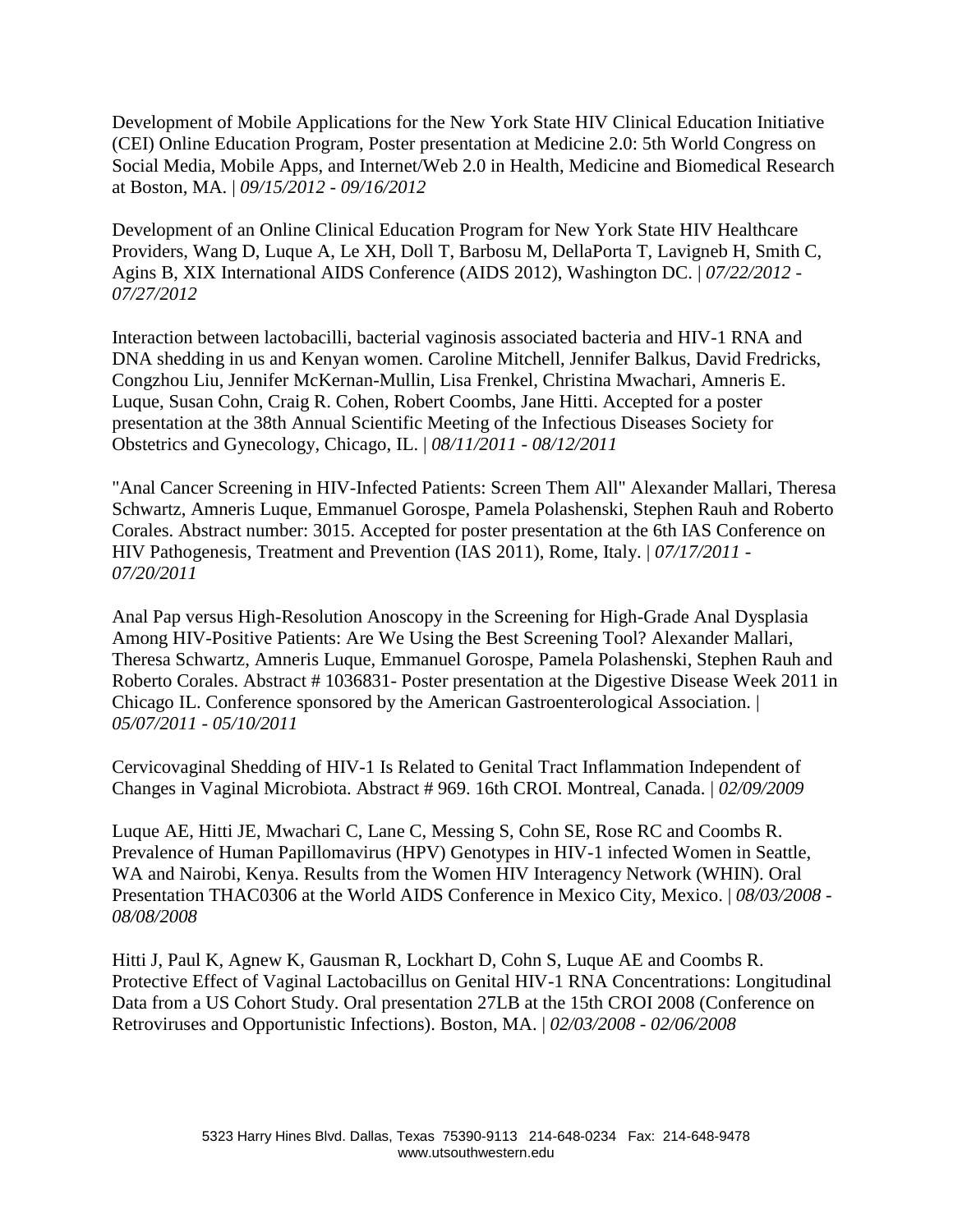Hitti J, Gausman RL, Agnew KJ, Nunez N, Lockhart DW, Cohn SE, Luque AE, Coombs R. Effect of Vaginal Flora on HIV RNA Concentrations in Cervicovaginal Lavage. Infectious Diseases Society for Obstetrics and Gynecology (IDSOG). Charleston, SC. | *August 2005*

Katzenstein D, Winters M, Fiscus S, Petch L, Bettendorf D, Bosch RJ, Cooper M, Cu-Uvin S, D'Aquila R, Mowry E, Luque AE, et al. Setting the stage for Transmission of Drug Resistance: Genital Shedding and Drug Resistance in Men and Women. Poster 670 at the 12th Conference on Retrovirus and Opportunistic Infections. Boston, MA. | *02/22/2005 - 02/25/2005* 

Luque AE, Messing S, Rose RC, Reichman RC. Prevalence of HPV genotypes in HIV Infected Women. Abstract # MoPeB3323. XV International AIDS Conference. Bangkok, Thailand. | *07/11/2004 - 07/16/2004*

Coombs RW, Fiscus SA, Bettendorf D, Bosch RJ, Cooper M, Katzensteain D, Luque AE, et al . A comparison of HIV-1 level in blood and non-blood compartments between men and women: a baseline analysis of A5077. Presented at the Interscience Conference in Antimicrobial Agents and Chemotherapy. Washington, DC. | *2004* 

Walker S, Fish D, Monstream-Quass S, Luque AE. La Diferencia Comienza Contigo. An educational video for Spanish speaking Inmates, to promote HIV testing and medication adherence. Abstract # MoPeE3791 at the XIV International AIDS Conference. Barcelona, Spain. | *07/07/2002 - 07/12/2002* 

Neughebauer BI, Luque AE, Graman P, and Hardy D. Mycobacterium gordonae Isolated from the Gastrointestinal Tract - A Commensal, a Contaminant, or a Real Pathogen? Abstract # U38. American Society of Microbiology. Orlando, FL. | *05/20/2001 - 05/24/2001* 

Wurapa AK, Kuhnert WL, Luque AE, Menegus MA. Hepatitis B Virus DNA in HIV-infected Patients with Hepatitis B Core Antibody Only. Abstract # C-128. American Society of Microbiology Orlando, FL. | *05/20/2001 - 05/24/2001* 

Luque AE, Li H, Demeter LM, Rose RC, Reichman RC. Effect of Antiretroviral Therapy (ARVT) on Human Papillomavirus Infection and Disease among HIV-infected Women. Abstract # 724. 8th Conference on Retroviruses and Opportunistic Infections. Chicago, IL. | *02/04/2001 - 02/08/2001* 

Luque AE, Li H, Demeter LM, and Reichman RC. Effect of Highly Active Antiretroviral Therapy (HAART) on Human Papillomavirus (HPV) Infection and Disease among HIV-infected Women. Abstract # 66. 40th Interscience Conference on Antimicrobial Agents and Chemotherapy. Toronto, Canada. | *09/17/2000 - 09/20/2000* 

Luque AE, Dragalin V, Demeter LM and Reichman RC. Association of Human Papillomavirus Infection with HIV-1 Plasma RNA Levels in HIV-infected Women. Abstract # 69. Third National AIDS Malignancy Conference. Bethesda, MD. | *05/26/1999 - 05/27/1999*